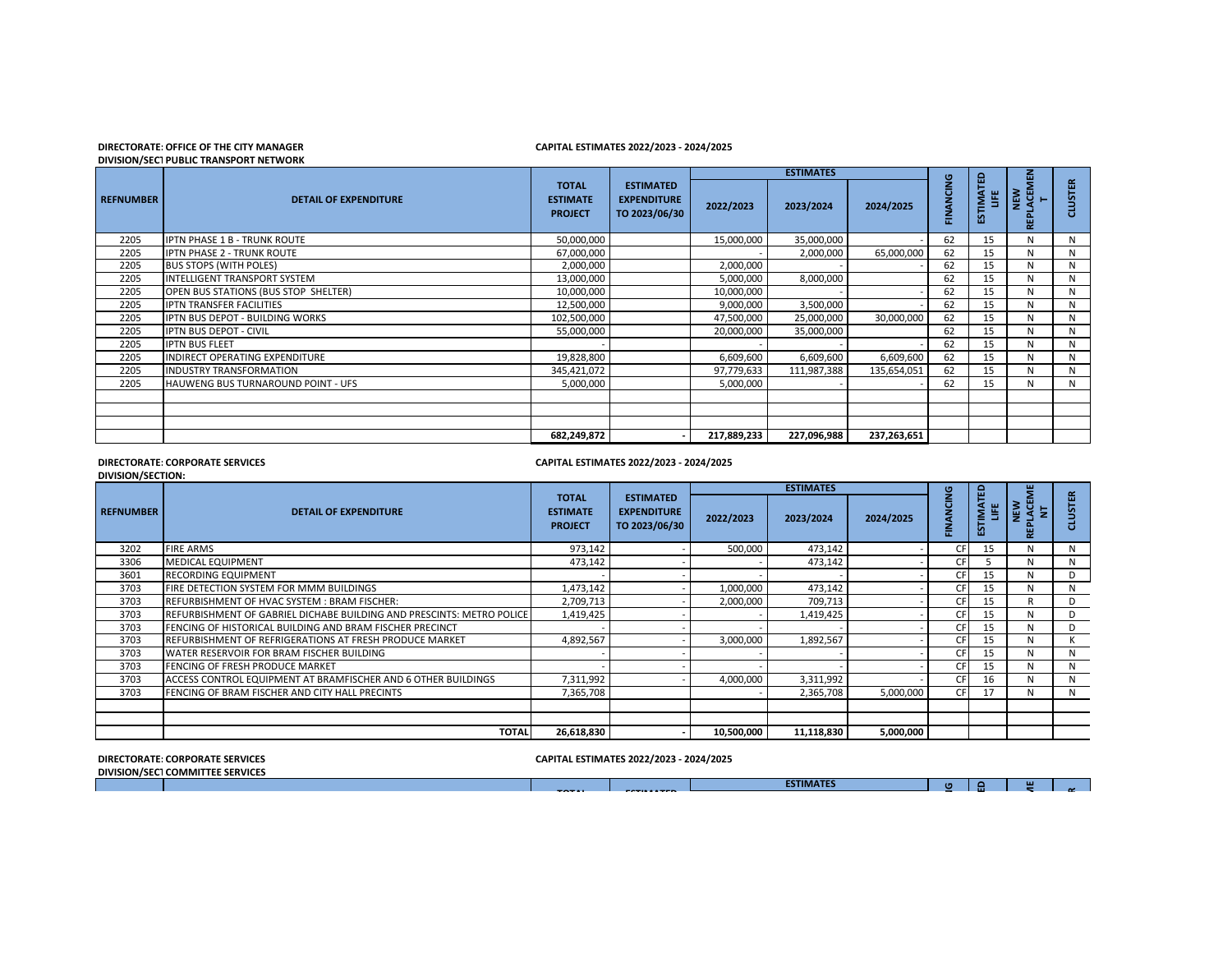| <b>REFNUMBER</b> |                            | <b>DETAIL OF EXPENDITURE</b> | <b>TOTAL</b><br><b>ESTIMATE</b><br><b>PROJECT</b> | <b>ESTIMATED</b><br><b>EXPENDITURE</b><br>TO 2023/06/30 | 2022/2023 | 2023/2024 | 2024/2025 | -<br>ш. | 空 |  |
|------------------|----------------------------|------------------------------|---------------------------------------------------|---------------------------------------------------------|-----------|-----------|-----------|---------|---|--|
| 3811             | <b>RECORDING EQUIPMENT</b> |                              | 973,142                                           |                                                         | 500,000   | 473,142   |           |         |   |  |
|                  |                            | <b>TOTAL</b>                 | 973,142                                           |                                                         | 500,000   | 473.142   |           |         |   |  |

**DIRECTORATE: CORPORATE SERVICES CAPITAL ESTIMATES 2022/2023 - 2024/2025**

### **SUB-DIRECTOF INFORMATION MANAGEMENT AND TECHNOLOGY**

|                  |                                                     |                                                   |                                                         |            | <b>ESTIMATES</b> |           |           | ≏                     | 롮           |                |
|------------------|-----------------------------------------------------|---------------------------------------------------|---------------------------------------------------------|------------|------------------|-----------|-----------|-----------------------|-------------|----------------|
| <b>REFNUMBER</b> | <b>DETAIL OF EXPENDITURE</b>                        | <b>TOTAL</b><br><b>ESTIMATE</b><br><b>PROJECT</b> | <b>ESTIMATED</b><br><b>EXPENDITURE</b><br>TO 2023/06/30 | 2022/2023  | 2023/2024        | 2024/2025 | FINANCING | ш<br>STIMAT<br>쁰<br>m | Š<br>퓽<br>쁥 | <b>CLUSTER</b> |
| 3901             | <b>HARDWARE EQUIPMENT</b>                           | 2,946,283                                         |                                                         | 2,000,000  | 946,283          |           | <b>CF</b> |                       | N           | N              |
| 3901             | <b>DESKTOPS AND LAPTOPS</b>                         | 3,755,996                                         |                                                         | 2,100,000  | 1,655,996        |           | CF        |                       | R           | N              |
| 3901             | TELECOM INFRUSTRUCTURE EQUIPMENT                    | 4,419,425                                         |                                                         | 3,000,000  | 1,419,425        |           | CF        |                       | N           | N              |
| 3901             | ICT NETWORK EQUIPMENT                               | 4,865,708                                         |                                                         | 2,500,000  | 2,365,708        |           | CF        |                       | N           | N              |
| 3901             | DATA CENTRE INFRUSTRUCTURE                          | 4,365,708                                         |                                                         | 2,000,000  | 2,365,708        |           | CF        |                       | N           | N              |
| 3901             | <b>RADIO LINKS</b>                                  | 2,209,713                                         |                                                         | 1,500,000  | 709,713          |           | CF        |                       | N           | N              |
| 3901             | <b>DATA PROJECTORS</b>                              |                                                   |                                                         |            |                  |           | CF        |                       | N           | N              |
| 3901             | <b>INTEGRATION OF SYSTEMS</b>                       | 4,865,708                                         |                                                         | 2,500,000  | 2,365,708        |           | CF        |                       | N           | N              |
| 3901             | <b>ICT SECURITY</b>                                 | 7,311,992                                         |                                                         | 4,000,000  | 3,311,992        |           | CF        |                       | N           | N              |
| 3901             | INTEGRATION AND MANAGEMENT OF CALL CENTRE           | 7,785,134                                         |                                                         | 4,000,000  | 3,785,134        |           | CF        |                       | N           | N              |
| 3901             | <b>BUSINESS PROCESS OPTIMISATION AND AUTOMATION</b> | 7,785,134                                         |                                                         | 4,000,000  | 3,785,134        |           | CF        |                       | N           | N              |
|                  |                                                     |                                                   |                                                         |            |                  |           |           |                       |             |                |
|                  |                                                     |                                                   |                                                         |            |                  |           |           |                       |             |                |
|                  | <b>TOTAL</b>                                        | 50,310,802                                        |                                                         | 27,600,000 | 22,710,802       |           |           |                       |             |                |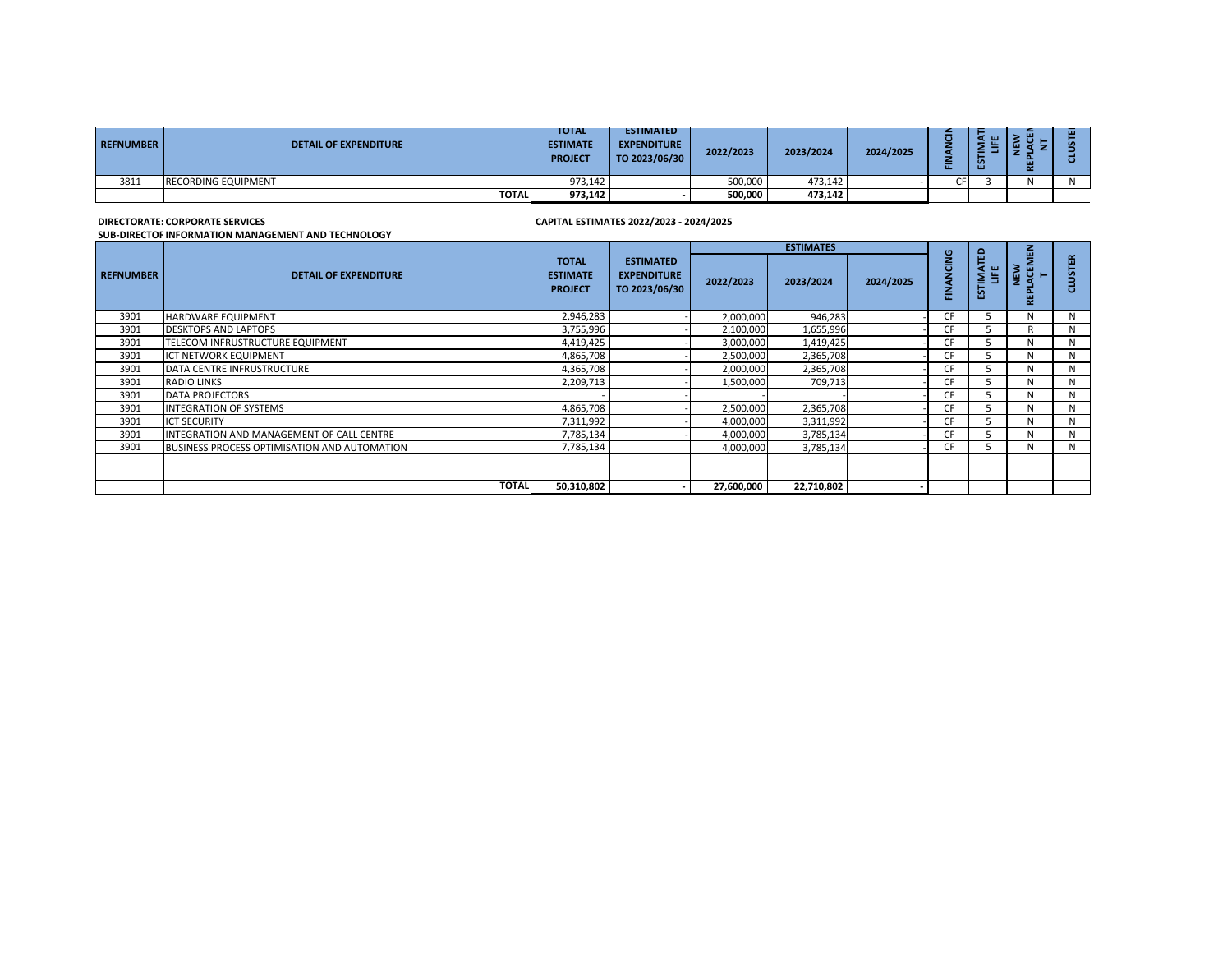### **DIRECTORATE: FINANCE CAPITAL ESTIMATES 2022/2023 - 2024/2025**

**SUB-DIRECTOF ASSET MANAGEMENT** 

|                  |                                        |                                                   |                                                         | <b>ESTIMATES</b> |           |           |        |          |        |  |
|------------------|----------------------------------------|---------------------------------------------------|---------------------------------------------------------|------------------|-----------|-----------|--------|----------|--------|--|
| <b>REFNUMBER</b> | <b>DETAIL OF EXPENDITURE</b>           | <b>TOTAL</b><br><b>ESTIMATE</b><br><b>PROJECT</b> | <b>ESTIMATED</b><br><b>EXPENDITURE</b><br>TO 2023/06/30 | 2022/2023        | 2023/2024 | 2024/2025 | G<br>운 | 品<br>က္က | ▥<br>面 |  |
| 4502             | <b>PROCUREMENT OF OFFICE FURNITURE</b> | 500                                               |                                                         |                  |           |           |        |          | N      |  |
| 4601             | <b>PROCUREMENT OF LAPTOPS</b>          |                                                   |                                                         |                  |           |           |        |          | N      |  |
|                  | <b>TOTAL</b>                           | 500                                               |                                                         | 500              |           |           |        |          |        |  |

**DIRECTORATE : SOCIAL SERVICES CAPITAL ESTIMATES 2022/2023 - 2024/2025**

**SUB-DIRECTORAT SOCIAL DEVELOPMENT** 

**DIVISION : COMMUNITY DEVELOPMENT**

|                  |                                                                       |                                                   |                                                         | <b>ESTIMATES</b> |           |           | $\sigma$         |                |         |             |
|------------------|-----------------------------------------------------------------------|---------------------------------------------------|---------------------------------------------------------|------------------|-----------|-----------|------------------|----------------|---------|-------------|
| <b>REFNUMBER</b> | <b>DETAIL OF EXPENDITURE</b>                                          | <b>TOTAL</b><br><b>ESTIMATE</b><br><b>PROJECT</b> | <b>ESTIMATED</b><br><b>EXPENDITURE</b><br>TO 2023/06/30 | 2022/2023        | 2023/2024 | 2024/2025 | ō<br>-<br>÷<br>운 | ш<br>-я ш<br>ಟ | m<br>φg | 岳<br>5<br>ō |
| 5261             | <b>PROCUREMENT OF 2 INDUSTRIAL WASHING MACHINES FOR CLOTHING BANK</b> |                                                   |                                                         |                  |           |           |                  |                |         | N           |
| 5261             | PROCUREMENT OF 2 INDUSTRIAL DRYERS FOR CLOTHING BANK                  |                                                   |                                                         |                  |           |           |                  |                |         | N           |
| 5261             | PROCUREMENT OF IRON PRESS FOR CLOTHING BANK                           |                                                   |                                                         |                  |           |           |                  |                |         | N           |
|                  | <b>TOTAL</b>                                                          |                                                   |                                                         |                  |           |           |                  |                |         |             |

**DIRECTORATE : SOCIAL SERVICES CAPITAL ESTIMATES 2022/2023 - 2024/2025**

#### **SUB-DIRECTORAT EMERGENCY SERVICES DIVISION : FIRE AND RESCUE OPERATIONS**

|                  |                                                               |                                                   |                                                         |           | <b>ESTIMATES</b> |           |           | ۵<br>m. |         |                   |
|------------------|---------------------------------------------------------------|---------------------------------------------------|---------------------------------------------------------|-----------|------------------|-----------|-----------|---------|---------|-------------------|
| <b>REFNUMBER</b> | <b>DETAIL OF EXPENDITURE</b>                                  | <b>TOTAL</b><br><b>ESTIMATE</b><br><b>PROJECT</b> | <b>ESTIMATED</b><br><b>EXPENDITURE</b><br>TO 2023/06/30 | 2022/2023 | 2023/2024        | 2024/2025 | FINANCING | 單<br>m  | È,<br>粤 | <b>USTER</b><br>a |
| 5421             | PROCUREMENT OF 6 PETROL POWERED BLOWERS                       | 97,851                                            |                                                         | 60,000    | 37,851           |           | CF        |         |         |                   |
| 5421             | PROCUREMENT OF 2 PETROL POWERED CHAINSAWS                     | 14,194                                            |                                                         |           | 14,194           |           | CF        |         |         | N                 |
| 5421             | PROCUREMENT OF 4 PORTABLE FIRE FIGHTING PUMPS                 | 147,314                                           |                                                         | 100,000   | 47,314           |           | CF        |         |         | N                 |
| 5421             | PROCUREMENT OF 4 FLOATING FIRE FIGHTING PUMPS                 | 80,754                                            |                                                         | 50,000    | 30,754           |           | CF        |         |         | N                 |
| 5421             | PROCUREMENT OF 2 HYDRAULIC RESCUE SETS (JAWS OF LIFE)         | 1,014,639                                         |                                                         |           | 314,639          | 700,000   | CF        |         |         | N                 |
| 5421             | <b>PROCUREMENT OF 8 FIRE FIGHTING SKID UNITS</b>              | 176,777                                           |                                                         | 120.000   | 56,777           |           | CF        |         | R       | N                 |
| 5421             | FIREFIGHTING HOSE REPLACEMENT PROGRAMME                       | 640,000                                           |                                                         | 640,000   |                  |           | CF.       |         | R       | N                 |
| 5421             | PROCUREMENT OF 4 FIRE FIGHTING SKID UNITS                     | 160,000                                           |                                                         |           |                  | 160,000   | CF        |         | R       | N                 |
| 5421             | <b>PROCUREMENT OF 6 HEAVY DUTY PETROL POWERED LAWN MOWERS</b> | 168,389                                           |                                                         | 60,000    | 28,389           | 80,000    | CF        |         |         | N                 |
| 5421             | PROCUREMENT OF 6 PETROL POWERED BRUSHCUTTERS                  | 74,194                                            |                                                         | 25,000    | 14,194           | 35,000    | <b>CF</b> |         |         | N                 |
| 5421             | PROCUREMENT OF 4 INDUSTRIAL WASHING MACHINES                  | 83,657                                            |                                                         |           | 23,657           | 60,000    | CF        |         | R       | N                 |
| 5421             | <b>PROCUREMENT OF 4 FRIDGES</b>                               | 41,829                                            |                                                         |           | 11,829           | 30,000    | CF        |         | R       | N                 |
| 5421             | PROCUREMENT OF 6 FULLY ENCAPSULATING LEVEL- A HAZMAT SUITS    | 195,000                                           |                                                         |           |                  | 195,000   | <b>CF</b> |         |         | N                 |
| 5421             | <b>PROCUREMENT OF PRESSURE AND FLOW METER</b>                 | 90,000                                            |                                                         |           |                  | 90,000    | CF        |         |         | N                 |
| 5421             | <b>PROCUREMENT OF EMERGENCY SEARCH AND RESCUE DRONE</b>       | 100,000                                           |                                                         |           |                  | 100,000   | CF        |         |         |                   |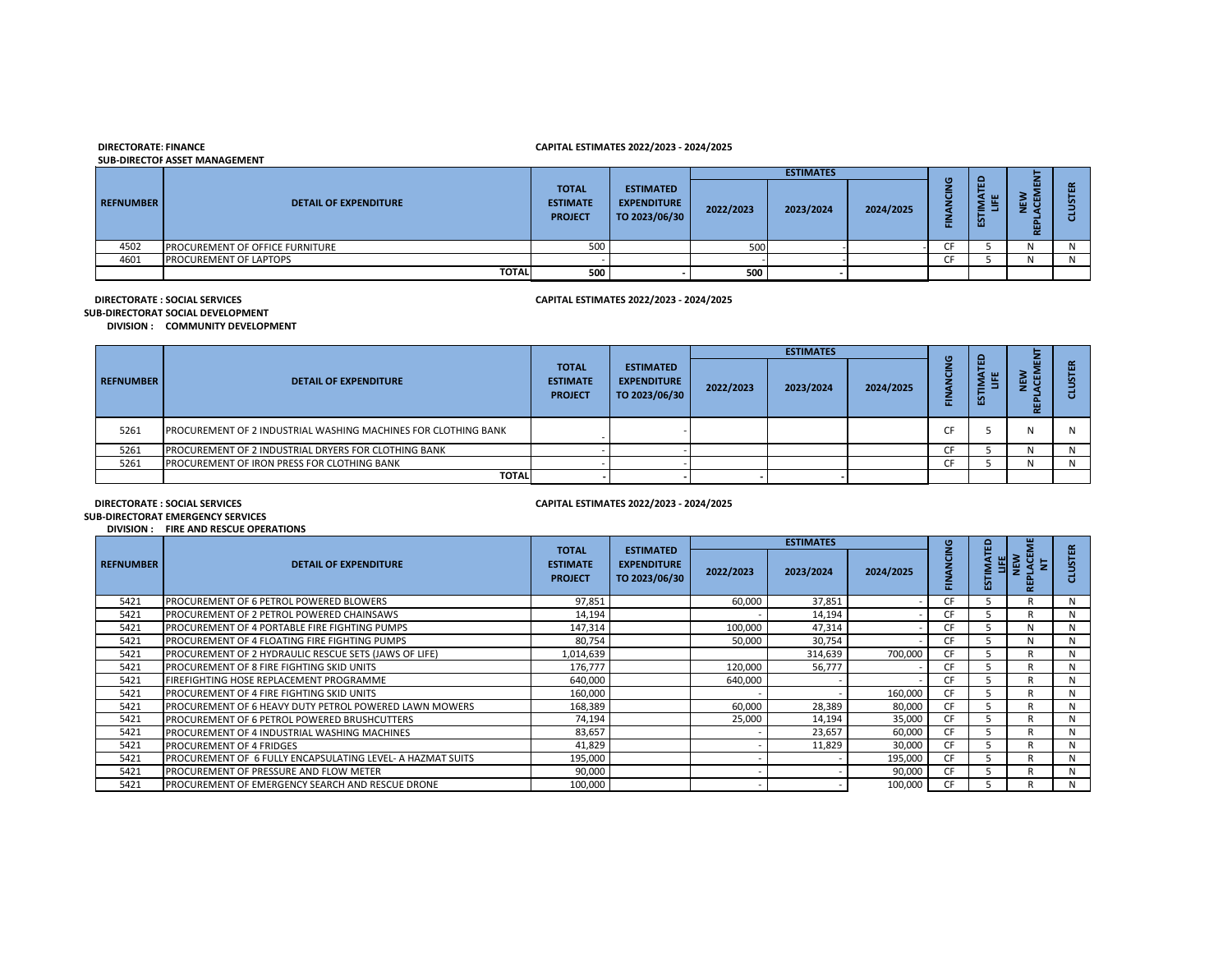|      | <b>IPROCUREMENT OF 20 SELF CONTAINED POSITIVE PRESSURE BREATHING</b> |           |           |         |           |  |  |
|------|----------------------------------------------------------------------|-----------|-----------|---------|-----------|--|--|
| 5421 | <b>APPARATUS SETS</b>                                                | 125,000   |           |         | 125,000   |  |  |
| 5421 | <b>PROCUREMENT OF 2 TRUCK CABIN EXTRICATION RESCUE SETS</b>          | 112.851   | 75.000    | 37.851  |           |  |  |
|      |                                                                      | 3.322.450 | 1,130,000 | 617.450 | 1,575,000 |  |  |

#### **SUB-DIRECTOF PUBLIC SAFETY**

## **DIRECTORATE : METRO POLICE CAPITAL ESTIMATES 2022/2023 - 2024/2025**

# **DIVISION : TRAFFIC & LAW ENFORCEMENT**

|                  |                                                         |                                                   |                                                         |           | <b>ESTIMATES</b> |           |           | 욢            | 뿡                              |                |
|------------------|---------------------------------------------------------|---------------------------------------------------|---------------------------------------------------------|-----------|------------------|-----------|-----------|--------------|--------------------------------|----------------|
| <b>REFNUMBER</b> | <b>DETAIL OF EXPENDITURE</b>                            | <b>TOTAL</b><br><b>ESTIMATE</b><br><b>PROJECT</b> | <b>ESTIMATED</b><br><b>EXPENDITURE</b><br>TO 2023/06/30 | 2022/2023 | 2023/2024        | 2024/2025 | FINANCING | ESTIMAT<br>Ë | $\mathbf{H}$<br>NEW<br>E.<br>핉 | <b>CLUSTER</b> |
| 8511             | CONTRAVENTION MANAGEMENT SYSTEM                         | 2,053,922                                         |                                                         |           | 629,752          | 1,424,170 | CF        | 10           | N                              | N              |
| 8511             | SPEED LAW ENFORCEMENT CAMERAS- HANDHELD CAMERAS         | 1,473,142                                         |                                                         | 1,000,000 | 473,142          |           | CF        |              | N                              | N              |
| 8511             | SPEED LAW ENFORCEMENT FIXED CAMERAS                     | 2,000,000                                         |                                                         | 1,000,000 |                  | 1,000,000 | CF        |              | N                              | N              |
| 8511             | <b>PARKING METERS</b>                                   | 1,946,283                                         |                                                         |           | 946,283          | 1,000,000 | CF        |              | N                              | A              |
| 8511             | <b>CLAMPING EQUIPMENT</b>                               | 402,170                                           |                                                         |           | 402,170          |           | CF        |              | N                              | H              |
| 8511             | TWO WAY RADIOS                                          |                                                   |                                                         |           |                  |           | CF        |              | N                              | H              |
| 8511             | <b>BLUE LIGHTS &amp; SIRENS</b>                         | 589,257                                           |                                                         |           | 189,257          | 400,000   | CF        |              | N                              | H              |
| 8541             | UPGRADING OF BIOMETRICS SYSTEM AT BRAM FISCHER BUILDING | 1,500,000                                         |                                                         |           |                  | 1,500,000 | CF        |              | N                              | H              |
| 8541             | <b>CCTV CAMERAS</b>                                     | 1,000,000                                         |                                                         |           |                  | 1,000,000 | CF        |              | N                              | H              |
| 8541             | <b>SECURITY SCANNERS</b>                                |                                                   |                                                         |           |                  |           | CF        |              | N                              | H              |
| 8541             | <b>9MM HANDGUNS</b>                                     | 4,086,651                                         |                                                         | 1,515,000 | 788,491          | 1,783,160 | CF        |              | N                              |                |
| 8541             | <b>12 GAGE SHOTGUNS</b>                                 | 644,628                                           |                                                         | 300,000   | 94,628           | 250,000   | CF        |              | N                              | H              |
| 8541             | <b>HANDGUN AMMUNITION</b>                               | 250,000                                           |                                                         |           |                  | 250,000   | CF        |              | N                              | H              |
| 8541             | <b>SHOTGUN AMMUNITION</b>                               | 250,000                                           |                                                         |           |                  | 250,000   | CF        |              | N                              |                |
| 8541             | <b>BULLET PROOF VESTS</b>                               | 1,973,142                                         |                                                         | 1,500,000 | 473,142          |           | CF        |              | N                              | H              |
|                  |                                                         | 7,875,517                                         |                                                         | 5,315,000 | 3,996,864        | 8,857,330 |           |              |                                |                |

# **DIRECTORATE : SOCIAL SERVICES CAPITAL ESTIMATES 2022/2023 - 2024/2025**

### **SUB-DIRECTOF PARKS & CEMETERIES**

**DIVISION : PARKS** 

|                  |                                             | <b>TOTAL</b>                      | <b>ESTIMATED</b>                    |           | <b>ESTIMATES</b> |           | ≝         |    |   | $\alpha$       |
|------------------|---------------------------------------------|-----------------------------------|-------------------------------------|-----------|------------------|-----------|-----------|----|---|----------------|
| <b>REFNUMBER</b> | <b>DETAIL OF EXPENDITURE</b>                | <b>ESTIMATE</b><br><b>PROJECT</b> | <b>EXPENDITURE</b><br>TO 2023/06/30 | 2022/2023 | 2023/2024        | 2024/2025 | ℥         | ш  | 톱 | <b>⊞</b>       |
| 5621             | UPGRADING OF BLOEMFONTEIN ZOO               |                                   |                                     |           |                  |           | <b>CF</b> | 30 |   | $\overline{A}$ |
| 5664             | WALK BEHIND LAWNMOWERS (KUDU)               | 1,536,571                         |                                     | 750,000   | 236.571          | 550.000   | CF        |    | N | N              |
| 5664             | TRACTOR DRAWN LAWNMOWERS - FIELDMASTER      | 1,678,513                         |                                     | 800,000   | 378,513          | 500,000   | CF        |    | N | N              |
| 5664             | <b>BRUSHCUTTERS</b>                         | 1,486,571                         |                                     | 650,000   | 236,571          | 600,000   | CF        |    | N | N              |
| 5664             | <b>RIDE ON LAWN MOWERS</b>                  | 3.709.713                         |                                     | 1,500,000 | 709.713          | 1,500,000 | CF        | h  | N | N              |
| 5664             | <b>HEAVY DUTY CHAINSAWS</b>                 | 889,257                           |                                     | 250,000   | 189,257          | 450,000   | CF        |    | N | N              |
| 5664             | <b>MECHANICAL POLE PRUNERS</b>              | 815,600                           |                                     | 250.000   | 165.600          | 400,000   | CF        |    | N | N              |
| 5664             | NEW PUBLIC ABLUTION FACILITY - KINGS PARK   | 1,800,000                         |                                     | 1,800,000 |                  |           | CF        | 30 | N | $\mathsf{A}$   |
| 5664             | NEW PUBLIC ABLUSION FACILITY - ROSE GARDEN  | 1.182.854                         |                                     |           | 1,182,854        |           | <b>CF</b> | 30 | Ν | A              |
| 5664             | NEW PUBLIC ABLUSION FACILITY - HAMILTONPARK | 1,182,854                         |                                     |           | 1,182,854        |           | <b>CF</b> | 31 | N | $\mathsf{A}$   |
| 5664             | NEW ROOF SHEATING - ORCHIDHOUSE             |                                   |                                     |           |                  |           | CF        | 32 | N |                |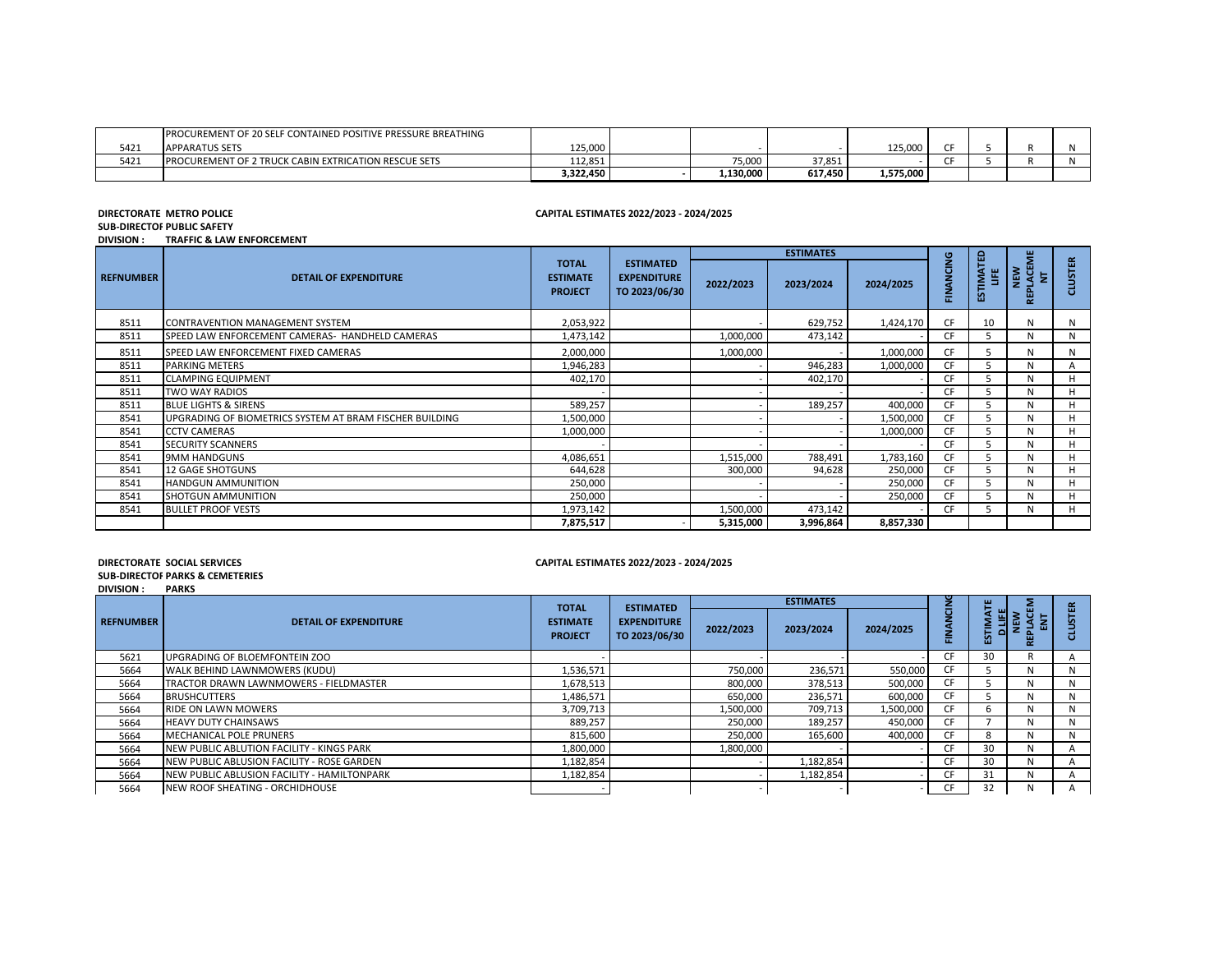| $0.00711$ $0.701111770$ $0.0001$ $0.0001$ $0.001$ |  |  |  |
|---------------------------------------------------|--|--|--|
|                                                   |  |  |  |
|                                                   |  |  |  |

PLESSIS AVE, TOTIUS AVE 236,571 - 236,571 - CF 30 N D 5664 GARDEN DEVELOPMENT - BRAM FISCHER BUILDING , CITY HALL ,GABRIEL DICHABE 1,031,199 - 331,199 700,000 CF 30 N B 5664 CITY ENTRANCE BEAUTIFICATION - WALTER SISULU DRIVE | 1,078,513 | 1,078,513 | 1,078,513 | 1,000,000 CF 30 N D<br>1,473,142 1,000,000 CF 30 N D 5664 CITY ENTRANCE BEAUTIFICATION - NELSON MANDELA DRIVE 1,473,142 1,473,142 - 1,000,000 CF 30 N D<br>1,473,142 - 473,142 1,000,000 CF 30 N D D 212,914 212,914 - 212,914 - 212,914 - CF 30 N F 5665 RECREATIONAL PARK FOR BRANDWAG FLATS KIDS 212,914 - 212,914 - CF 30 N F 5665 DEVELOPMENT OF PARK IN GROBBELAAR CRESCENT 189,257 189,257 189,257 189,257 189,257 189,257 189,257 189,257 189,257 189,257 189,257 189,257 189,257 189,257 189,267 189,2657 189,2657 189,200 189,257 189,200 189,200 189, THE SEART OF PARK - HEUWELSIG NORTH AND THE REVELOPMENT OF PARK - HEUWELSIG NORTH AND REVELOPMENT OF PARK - HEUWELSIG NORTH AND THE REVELOPMENT OF PARK - HEUWELSIG NORTH AND CONTRIBUTED AND CONTRIBUTED AND CONTRIBUTED AND 5665 CITY ENTRANCE BEAUTIFICATION - MASELSPOORT DRIVE 425,828 - 425,828 - CF 30 N G 5665 CITY ENTRANCE BEAUTIFICATION - RAYMOND MHLABA ROAD 1,102,170 1,102,170 1,102,170 1,102,170 1,102,170 1,10<br>1,102,170 1,100,000 CF 1,30 N H + 402,170 1,102,170 1,102,170 1,102,170 1,102,170 1,102,170 1,100,000 CF 30 N H THE ENTRANCE TO PELLISSIER FROM CASINO<br>The Case of the Entrance To Pellissier From Casino (Phase i Designs) and the case of the case of the case of t<br>The case of the case of the case of the case of the case of the case of

)(PHASE I DESIGNS) 16,731,417 | - | 4,731,417 | 12,000,000 | CF | 30 | N | A 5668 PARK RENOVATION NEAR NATURAL DAM - BOTSHABELO WEST | 736,571 | 736,571 | 236,571 | 236,571 500,000 CF 30 N E<br>5668 UPGRADING OF PARK NEXT TO THE NEXT TO NEW BOTSHABELO MALL | 256,571 | 256,571 | 236,571 | 200,000 CF 30 5668 UPGRADING OF PARK NEXT TO THE NEXT TO NEW BOTSHABELO MALL PERMIT AND A LARGE RELATION OF SALE OF SALE OF SALE OF SALE OF SALE OF SALE OF SALE OF SALE OF SALE OF SALE OF SALE OF SALE OF SALE OF SALE OF SALE OF SALE OF 5668 DEVELOPMENT OF PARK - PHASE 2, B SECTION BOTSHABELO 7,785,134 - 3,785,134 4,000,000 CF 30 N B 5631 DEVELOPMENT OF NALISVIEW CEMETERY AND RESERVED AND RESERVED BY A SUBSEXUAL CONSTRUCTION OF CEMETERY AT TIERPOORT AND RESERVED AND RESERVED AND RESERVED BY A SUBSEXUAL CONSTRUCTION OF CEMETERY AT TIERPOORT AND RESERVED 5651 CONSTRUCTION OF CEMETERY AT TIERPOORT CONSTRUCTION OF CEMETERY AT TIERPOORT CONSTRUCTION OF CEMETERY AT TIERPOORT CONSTRUCTION OF CEMETERY AT TIERPOORT CONSTRUCTION OF CEMETERY AT TIERPOORT CONSTRUCTION OF CEMETERY AT 5653 FENCING OF GRAVEYARD IN ZONE 2 [WARD 42]<br>5653 FENCING OF GRAVEYARD IN ZONE 3 [WARD 49] SOLO BY A LATER STORE AND RESOLUTION OF A LATER STORE AND RESOLU 5653 FENCING OF GRAVEYARD IN ZONE 3 [WARD 49]<br>5651 REPLACEMENT OF FENCING - SOUTHPARK CEMETERY REPLACEMENT REPLACEMENT REPLACEMENT OF FENCING - 81 30 R D 5651 REPLACEMENT OF FENCING - SOUTHPARK CEMETERY 3,000,000 1,963,149 - 81 30 R D

 **60,626,699 12,755,839 22,443,783 36,600,000**

5666 REGIONAL PARK DEVELOPMENT IN GRASSLAND (PHASE I DESIGNS) | 12,709,713 | 12,700,713 | 12,000,000 CF 30 N 5667 REGIONAL PARK DEVELOPMENT - BATHO - - - - CF 30 N D 5667 REHABILITATION OF PARKS - SEJAKE AND ROCKLANDS<br>1,000,000 CF 30 N F د 473,142 - 473,142 1,000,000 CF 30 N F د 473,142 - 473,142 1,000,000 CF 30 N F د 1,000 CF 5667 REHABILITATION OF WETLANDS AND OPENSPACES - KHAYELITSHA | 236,571 | | 236,571 | 236,571 | | CF 30 N A<br>5667 RECREATION OF PARKS - VISTA PARK 5667 RECREATION OF PARKS - VISTA PARK<br>5667 UPGRADING OF PARKS IN ASHBURY & BLOEMSPRUIT 473,142 - - 473,142 - - 473,142 - CF 30 N F 5667 UPGRADING OF PARKS IN ASHBURY & BLOEMSPRUIT | 473,142 | 473,142 | 473,142 | 473,142 | CF 30 N<br>5667 REGIONAL PARK DEVELOPMENT - BLOEMFONTEIN (MANGAUNG TURFLAAGTE

#### **DIRECTORATE: PLANNING CAPITAL ESTIMATES 2022/2023 - 2024/2025 SUB-DIRECTORATE: PLANNING**

5664 UPGRADING AND BEAUTIFICTION OF MAIN ENTRANCES - JAN SPIES DRIVE, DU

REGIONAL PARK DEVELOPMENT - BLOEMFONTEIN (MANGAUNG TURFLAAGTE<br>)(PHASE | DESIGNS)

| <b>SUB-DIRECTOF PLAN</b> |  |
|--------------------------|--|
|                          |  |

| SUB-DIRECTOF PLAN |  |  |
|-------------------|--|--|
|                   |  |  |

| <b>DIVISION/SECT</b> |                                                                  |                                                   |                                                         |           |                  |           |       |                          |                                |                |
|----------------------|------------------------------------------------------------------|---------------------------------------------------|---------------------------------------------------------|-----------|------------------|-----------|-------|--------------------------|--------------------------------|----------------|
|                      |                                                                  |                                                   |                                                         |           | <b>ESTIMATES</b> |           |       |                          |                                |                |
| <b>REFNUMBER</b>     | <b>DETAIL OF EXPENDITURE</b>                                     | <b>TOTAL</b><br><b>ESTIMATE</b><br><b>PROJECT</b> | <b>ESTIMATED</b><br><b>EXPENDITURE</b><br>TO 2023/06/30 | 2022/2023 | 2023/2024        | 2024/2025 | ANCIN | <b>ESTIMATED</b><br>LIFE | ⊞.<br><b>ACEN</b><br>$\propto$ | 岳<br>듰         |
|                      |                                                                  |                                                   |                                                         |           |                  |           |       |                          |                                |                |
| 6212                 | TOWNSHIP ESTABLISHMENT FARM KLIPFONTEIN                          |                                                   |                                                         |           |                  |           | 81    | 30                       |                                | N              |
| 6212                 | LAND SURVEING FARM KLIPFONTEIN                                   |                                                   |                                                         |           |                  |           | 81    | 30                       |                                | Ν              |
| 6212                 | TOWNSHIP ESTABLISHMENT BOTSHABELO SEPANE FARMS                   |                                                   |                                                         |           |                  |           | 81    | 30                       |                                |                |
| 6212                 | LAND SURVEYING SEPANE FARMS                                      | 1,154,992                                         |                                                         |           |                  | 1,154,992 | 81    | 30                       |                                |                |
| 6212                 | FORMALISATION OF INFILL PLANNING ALL WARDS                       | 9,341,415                                         |                                                         | 4,000,000 | 2,453,936        | 2,887,479 | 81    | 30                       |                                | N              |
| 6212                 | TOWNSHIP ESTABLISHMENT BOTSHABELO SEPANE FARMS PHASE 2           | 1,480,125                                         |                                                         |           | 1,480,125        |           | 81    | 30                       |                                | $\blacksquare$ |
| 6212                 | TOWNSHIP ESTABLISHMENT FOR THE REMAINDER OF THE FARM BOTSHABELO  |                                                   |                                                         | 322,357   |                  |           | 81    | 30                       |                                |                |
|                      | 826, ERF K1689 AND ERF K1690 BOTSHABELO                          | 322,357                                           |                                                         |           |                  |           |       |                          |                                |                |
|                      | LAND SURVEYING FOR THE REMAINDER OF THE FARM BOTSHABELO 826, ERF |                                                   |                                                         |           |                  |           | 81    | 30                       |                                | н              |
| 6212                 | K1689 AND ERF K1690 BOTSHABELO                                   | 986,750                                           |                                                         |           | 986,750          |           |       |                          |                                |                |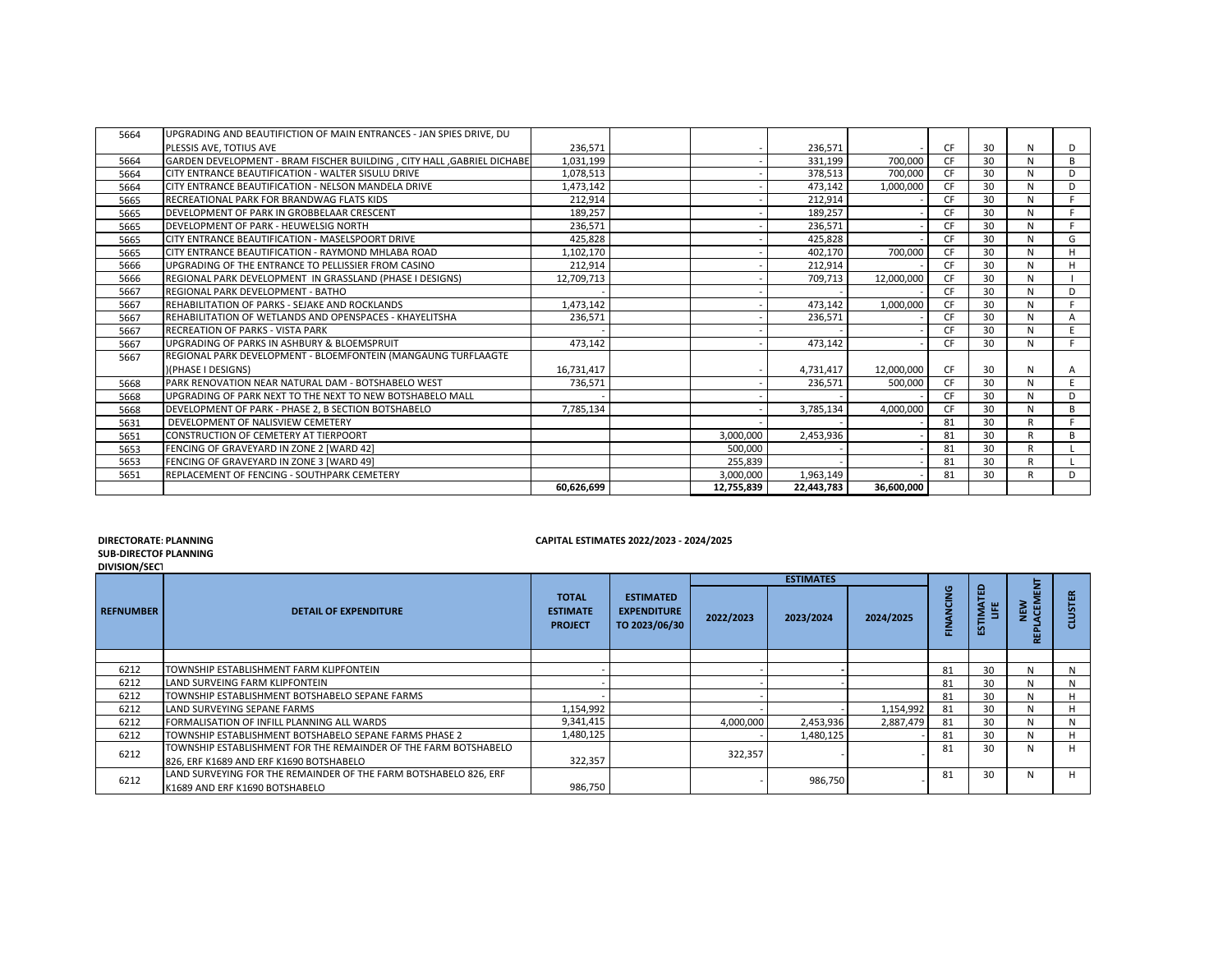| 6212 | TOWNSHIP ESTABLISHMENT FOR THE REMAINDER OF SELOSESHA 900 THANA     |            |            |            |           | 81  |    |         |   |
|------|---------------------------------------------------------------------|------------|------------|------------|-----------|-----|----|---------|---|
|      | <b>NCHU</b>                                                         |            |            |            |           |     | 30 |         |   |
| 6212 | TOWNSHIP ESTABLISHMENT FOR THE REMAINDER OF FARM VEEKRAAL 605       | 66,518     | 66.518     |            |           | 81  | 30 |         |   |
| 6212 | LAND SURVEYING FOR THE REMAINDER OF FARM VEEKRAAL 605               | 493,375    |            | 493,375    |           | 81  | 30 |         |   |
| 6212 | TOWNSHIP ESTABLISHMENT MOROJANENG DEWETSDORP                        |            | 2.000.000  | 736.181    | 577.496   | 81  | 30 |         |   |
| 6212 | TOWNSHIP ESTABLISHMENT REMAINDER OF PORTION 3 OF FARM SELOSESHA 900 |            | 2.000.000  | 736.181    | 577.496   | 81  | 30 | N<br>ΙV | M |
|      | THABA NCHU                                                          | 3.313.677  |            |            |           |     |    |         |   |
| 6212 | TOWNSHIP ESTABLISHMENT GRASSLAND                                    | 889.768    | 500.000    | 245.394    | 144.374   | 81  | 30 |         | D |
| 6212 | TOWNSHIP ESTABLISMENT REMAINDER OF SELOSESHA 904 THABA NCHU         | 2,279,535  | 1,500,000  | 490,787    | 288.748   | 81  | 30 |         |   |
| 6231 | CONSTRUCTION OF A NEW COMMUNITY CENTRE IN THABA NCHU                | 26.827.445 | 17.337.063 | 9,490,382  |           | 81  | 30 |         |   |
| 6231 | <b>REHABILITATION OF ARTHER NATHAN SWIMMING POOL</b>                | 13,878,640 | 7,003,846  | 6,874,795  |           | 81  | 30 |         | B |
| 6231 | <b>FIRE STATION BOTSHABELO</b>                                      | 21.317.183 | 13.970.067 | 7.347.116  |           | 81  | 30 |         |   |
| 6222 | STORAGE SYSTEM FOR BUILDING PLANS BRAM FISCHER BUILDING             | 643.963    | 643.963    |            |           | CF. | 15 |         |   |
|      | <b>TOTAL</b>                                                        | 86,309,419 | 49,343,814 | 31,335,021 | 5,630,584 |     |    |         |   |

### **SUB-DIRECTOF FRESH PRODUCE MARKET**

## **DIRECTORATE: PLANNING CAPITAL ESTIMATES 2022/2023 - 2024/2025**

**DIVISION/SECT** 

| <b>DIVISION/SLC</b>                                                                                                                    |                                                 |                                                   |                                                         |                    |                  |           |                 |                        |                                 |                |
|----------------------------------------------------------------------------------------------------------------------------------------|-------------------------------------------------|---------------------------------------------------|---------------------------------------------------------|--------------------|------------------|-----------|-----------------|------------------------|---------------------------------|----------------|
|                                                                                                                                        |                                                 |                                                   |                                                         |                    | <b>ESTIMATES</b> |           |                 |                        |                                 |                |
| <b>REFNUMBER</b>                                                                                                                       | <b>DETAIL OF EXPENDITURE</b>                    | <b>TOTAL</b><br><b>ESTIMATE</b><br><b>PROJECT</b> | <b>ESTIMATED</b><br><b>EXPENDITURE</b><br>TO 2022/06/30 | 2022/2023          | 2023/2024        | 2024/2025 | FINANCING       | ы<br>₹.<br>罡<br>홀      | NEW<br>ACEMENT<br>ш<br>$\alpha$ | <b>QUISTER</b> |
|                                                                                                                                        |                                                 |                                                   |                                                         |                    |                  |           |                 |                        |                                 |                |
| 6461                                                                                                                                   | UPGRADE OF SERVERS AND RFID BUYERS CARD SYSTEMS | 631,199                                           |                                                         | 300,000<br>331,199 |                  |           |                 |                        | R                               | D              |
| 6462                                                                                                                                   | FENCING OF FRESH PRODUCE MARKET PHASE II        | 946,283                                           |                                                         |                    | 946,283          |           | CF              | 10                     | N                               | D              |
| 6462                                                                                                                                   | <b>INSULATION OF THE MARKET ROOF</b>            |                                                   | 1,473,142                                               | 1,000,000          | 473,142          |           | <b>CF</b>       | 15                     | N                               | D              |
| 6462                                                                                                                                   | <b>BUILDING OF REFREGIRATOR ROOMS</b>           | 2,946,283                                         |                                                         | 2,000,000          | 946,283          |           | <b>CF</b>       | 15                     | N                               | D              |
|                                                                                                                                        | <b>TOTAL</b>                                    | 5,996,908                                         |                                                         | 3,300,000          | 2,696,908        |           |                 |                        |                                 |                |
| CAPITAL ESTIMATES 2022/2023 - 2024/2025<br>DIRECTORATE: ECONOMIC AND RURAL DEVELOPMENT<br><b>SUB-DIRECTORATE:</b><br>DIVISION/SECTION: |                                                 |                                                   |                                                         |                    |                  |           |                 |                        |                                 |                |
|                                                                                                                                        |                                                 |                                                   |                                                         |                    | <b>ESTIMATES</b> |           |                 | 윤                      | 롭                               |                |
| <b>REFNUMBER</b>                                                                                                                       | <b>DETAIL OF EXPENDITURE</b>                    | <b>TOTAL</b><br><b>ESTIMATE</b><br><b>PROJECT</b> | <b>ESTIMATED</b><br><b>EXPENDITURE</b><br>TO 2023/06/30 | 2022/2023          | 2023/2024        | 2024/2025 | <b>INANCING</b> | <b>IMATI</b><br>当<br>5 | ξ<br>ш<br>$\vdash$              | <b>CLUSTER</b> |

#### **DIRECTORATE: ECONOMIC AND RURAL DEVELOPMENT CAPITAL ESTIMATES 2022/2023 - 2024/2025 SUB-DIRECTORATE:**

|                  |                                                |                                                   |                                                         |           | <b>ESTIMATES</b> | O         |                    | o                              | z<br>m.                                                |                   |
|------------------|------------------------------------------------|---------------------------------------------------|---------------------------------------------------------|-----------|------------------|-----------|--------------------|--------------------------------|--------------------------------------------------------|-------------------|
| <b>REFNUMBER</b> | <b>DETAIL OF EXPENDITURE</b>                   | <b>TOTAL</b><br><b>ESTIMATE</b><br><b>PROJECT</b> | <b>ESTIMATED</b><br><b>EXPENDITURE</b><br>TO 2023/06/30 | 2022/2023 | 2023/2024        | 2024/2025 | <b>AI</b><br>FINAI | œ.<br><b>IMAT</b><br>-111<br>ш | 111<br>$\blacksquare$<br>粤<br>ш<br>$\overline{\alpha}$ | <b>USTER</b><br>3 |
|                  |                                                |                                                   |                                                         |           |                  |           |                    |                                |                                                        |                   |
| 6741             | IKLEIN MAGASA HERITAGE PRECINCT REHABILITATION | 3,973,142                                         |                                                         | 2,000,000 | 473,142          | 1,500,000 | <b>CF</b>          | 30                             | N                                                      | G                 |
| 6741             | UPGRADE BOCHABELA BOXING ARENA                 |                                                   |                                                         |           |                  |           | CF                 | 30                             | R                                                      |                   |
| 6741             | NAVAL HILL PARKING AREA                        |                                                   |                                                         |           |                  |           | CF                 | 30                             | N                                                      |                   |
| 6741             | NAVAL HILL ENTRANCE GATE DESIGN AND UPGRADE    | 3,946,283                                         |                                                         | 3,000,000 | 946,283          |           | CF                 | `                              | N                                                      |                   |
| 6741             | REVITILIZATION OF BOTSHABELO PLEASURE RESORT   |                                                   |                                                         |           |                  |           | CF                 | 30                             | N                                                      |                   |
| 6741             | <b>REHABILITATE MOHOKARE LODGE AND RESORT</b>  |                                                   |                                                         |           |                  |           | CF                 | 30                             | N                                                      |                   |
| 6741             | <b>BATHO HERITAGE PARK</b>                     |                                                   |                                                         |           |                  |           | CF                 | 30                             | N                                                      |                   |
| 6761             | <b>SMALL SCALE EGG PRODUCTION UNITS</b>        |                                                   |                                                         |           |                  |           | CF                 |                                | N                                                      | N                 |
| 6761             | <b>PIG FARMING UNIT</b>                        |                                                   |                                                         |           |                  |           | CF                 |                                | N                                                      |                   |
| 6761             | <b>FENCING OF FARMS AND COMMONAGES</b>         | 3,409,713                                         |                                                         | 1,500,000 | 709,713          | 1,200,000 | CF                 |                                | N                                                      |                   |
| 6761             | LAND ACQUISITION FOR SMALL-SCALE FARMERS       | 4,615,084                                         |                                                         | 2,500,000 | 615,084          | 1,500,000 | CF                 |                                |                                                        |                   |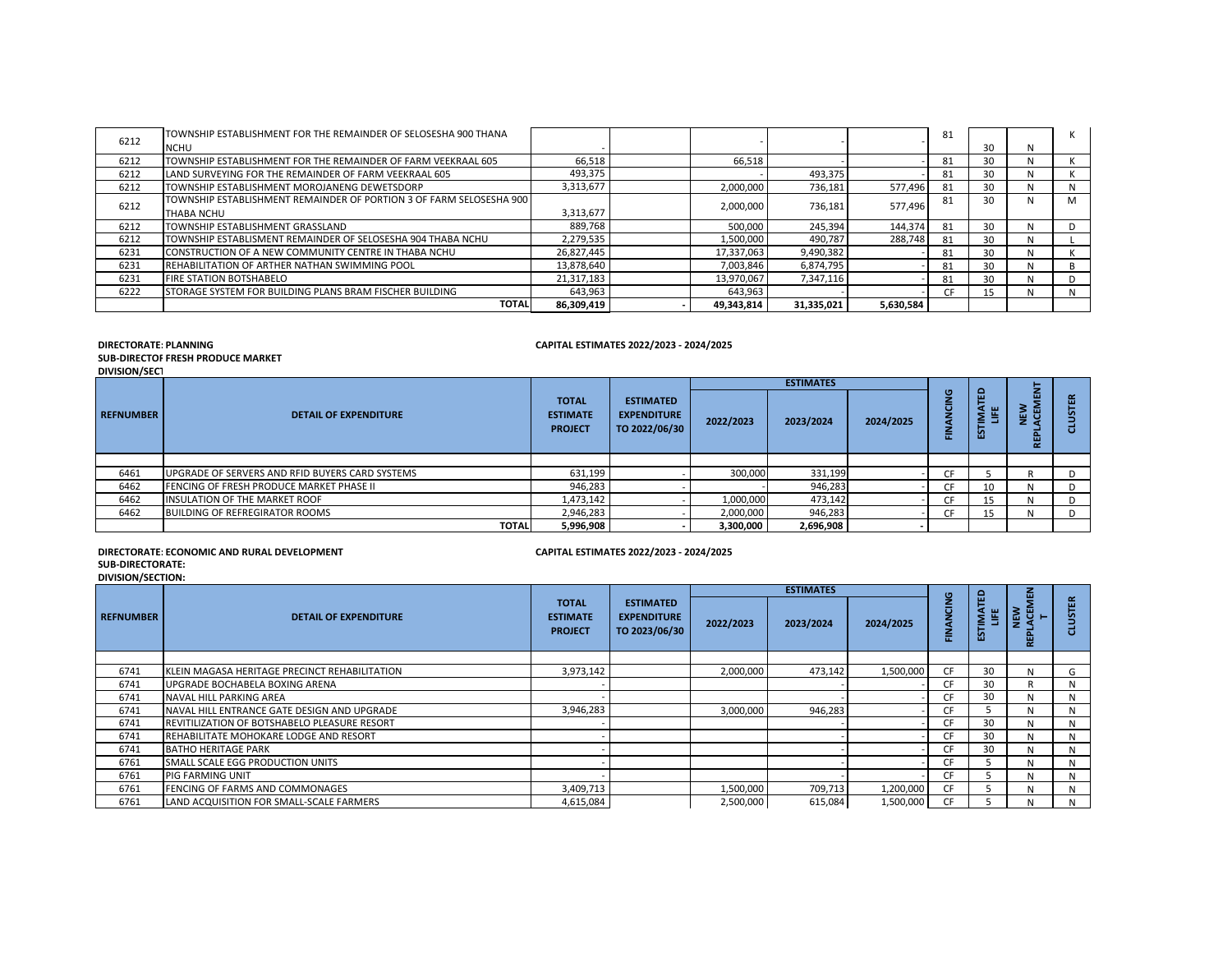| 6761 | MUNICIPAL POUND BOTSHABELO                                   |            |            |            |            | CF        |    | N | N |
|------|--------------------------------------------------------------|------------|------------|------------|------------|-----------|----|---|---|
| 6761 | GROUNDWATER AUGMENTATION(BOREHOLES AND WINDMILLS)            | 3,115,084  | 1,500,000  | 615,084    | 1,000,000  | CF        |    | Ν | N |
| 6781 | INFORMAL TRADE DESIGN AND INFRASTRUCTURE(FLEA MARKETS)       |            |            |            |            | CF        | 30 | N | N |
| 6781 | ARTS AND CRAFT SMME CENTRE                                   |            |            |            |            | CF        | 30 | N | N |
| 6781 | <b>INCUBATION CENTRE WEPENER AND SOUTPAN</b>                 |            |            |            |            | <b>CF</b> | 30 | N | N |
| 6781 | <b>HAWKING STALLS BOTSHABELO CBD</b>                         |            |            |            |            | CF.       | 30 |   |   |
| 6781 | <b>CONTAINER PARK THABA NCHU</b>                             |            |            |            |            | CF        | 30 |   |   |
| 6781 | REVITALISING TOWNSHIP ECONOMY (FACTORY SHELLS IN TOWNSHIPS)  |            |            |            |            | 81        | 30 | N | N |
| 6781 | BOTSHABELO DEVELOPMENT NODE (URBAN DESIGN)                   |            |            |            |            | 81        | 30 | N | N |
| 6781 | SMALL TOWN REGENERATION PROGRAMME (URBAN DESIGN AND ECONOMIC |            |            |            |            | 81        |    | Ν | N |
|      | INFRASTRUCTURE)                                              |            |            |            |            |           | 30 |   |   |
| 6781 | CECILIA PARK ECONOMIC INFRASTRUCTURE                         |            |            |            |            | CF        |    |   |   |
| 6781 | BLOEMDUSTRIA INDUSTRIAL PARK DEVELOPMENT                     |            |            |            |            | CF        |    |   | N |
| 6781 | HAMILTON INDUSTRIAL PARK DEVELOPMENT                         |            |            |            |            | CF        |    |   | N |
| 6781 | TN-BOTSHABELO NODE ECONOMIC INFRASTRUCTURE                   |            |            |            |            | CF        |    |   | N |
| 6781 | THABA CBD REVITILISATION ECONOMIC INFRASTRUCTURE             |            |            |            |            | CF        |    | N | N |
| 6701 | WAAIHOEK PRECINCT REDEVELOPMENT (NDPG)                       | 50,476,000 | 20,738,000 | 24,738,000 | 5.000.000  | 79        |    |   | N |
| 6781 | AGRO-PROCESSING (AGRI-PARK)                                  |            |            |            |            | CF        |    |   | N |
|      | <b>TOTAL</b>                                                 | 69,535,306 | 31,238,000 | 28,097,306 | 10,200,000 |           |    |   |   |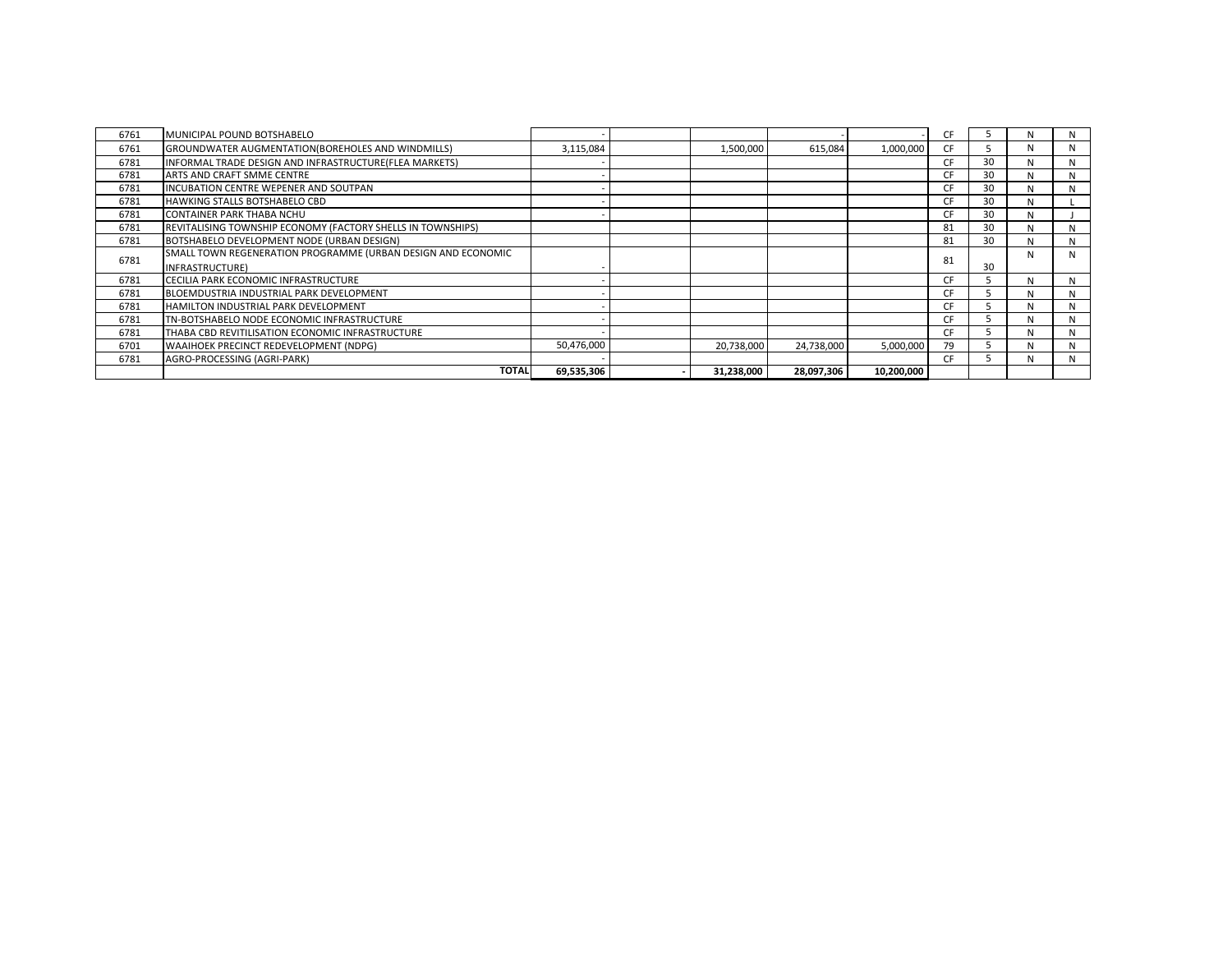## **DIRECTORATE HUMAN SETTLEMENT AND HOUSING CAPITAL ESTIMATES 2022/2023 - 2024/2025**

**DIVISION/SECTISUPG** 

|                  |                                                                   |                                                   |                                                         |             | <b>ESTIMATES</b> |             |           |                       |                        |                |
|------------------|-------------------------------------------------------------------|---------------------------------------------------|---------------------------------------------------------|-------------|------------------|-------------|-----------|-----------------------|------------------------|----------------|
| <b>REFNUMBER</b> | <b>DETAIL OF EXPENDITURE</b>                                      | <b>TOTAL</b><br><b>ESTIMATE</b><br><b>PROJECT</b> | <b>ESTIMATED</b><br><b>EXPENDITURE</b><br>TO 2023/06/30 | 2022/2023   | 2023/2024        | 2024/2025   | FINANCING | <b>ESTIMATED</b><br>š | NEW<br>REPLACEME<br>Ĕ, | <b>CLUSTER</b> |
| 6571             | GRASSLAND PH4 - MAIN ROADS AND STORMWATER                         | 10,000,000                                        |                                                         | 10,000,000  |                  |             | 80        | 20                    | $\mathsf{N}$           | G              |
| 6571             | GRASSLAND PH4 - INSTAL W&S RETIC (1000U)                          | 5,000,000                                         |                                                         | 5,000,000   |                  |             | 80        | 20                    | $\mathsf{N}$           |                |
| 6571             | MARIKANA - INSTALL RETIC (80 U)                                   | 500.000                                           |                                                         | 500.000     |                  |             | 80        | 20                    | N                      | H              |
| 6571             | MKHONTO ERF 32109 - INS RETIC (111 U)                             | 5,000,000                                         |                                                         | 5.000.000   |                  |             | 80        | 20                    | N                      | H              |
| 6571             | SONDERWAT PH 2 80/INST WATER INT SEW RET                          | 8,000,000                                         |                                                         | 8,000,000   |                  |             | 80        | 20                    | N                      | H              |
| 6571             | SOUTPAN - INSTALL RETIC (22 U)                                    | 12,500,000                                        |                                                         | 12,500,000  |                  |             | 80        | 20                    | N                      | H              |
| 6571             | TAMBO SQUARE - INSTAL WATER AND SEWER                             | 5,000,000                                         |                                                         | 5,000,000   |                  |             | 80        | 20                    | N                      | H              |
| 6571             | THABO MBEKI SQUARE (48 HOUSEHOLDS) - INT                          | 1,000,000                                         |                                                         | 1,000,000   |                  |             | 80        | 20                    | N                      | H              |
| 6571             | MADITLHABELA - INSTAL WATER AND SEWER (938 U)                     | 3,200,000                                         |                                                         | 200.000     | 3,000,000        |             | 80        | 20                    | N                      | H              |
| 6571             | MATLHARANTLHENG WATER AND SEWER INSTAL WATER AND SEWER (3108 U)   | 48,500,000                                        |                                                         | 500,000     | 15,000,000       | 33,000,000  | 80        | 20                    | N                      | $\perp$        |
| 6571             | RATAU HLAMBAZA INSTALLATION OF WATER (114)                        | 6,474,000                                         |                                                         | 1,800,000   | 4,674,000        |             | 80        | 20                    | N                      | D              |
| 6571             | SEROALO EXT 26 - INSTALLATION OF WATER (111)                      | 5,373,954                                         |                                                         | 1.600.000   | 3,773,954        |             | 80        | 20                    | N                      | D              |
| 6572             | BLOEMSIDE 7 - INST W & S RETIC (500 U)                            | 56,605,000                                        |                                                         | 7,105,000   | 25,000,000       | 24,500,000  | 80        | 20                    | N                      | D              |
| 6572             | BLOEMSIDE 9 - INSTA W&S RETIC                                     | 67,000,000                                        |                                                         | 25,000,000  | 42,000,000       |             | 80        | 20                    | N                      | D              |
| 6572             | BLOEMSIDE 9 ROADS AND STORMWATER                                  | 32,500,000                                        |                                                         |             |                  | 32,500,000  | 80        | 20                    | N                      | N              |
| 6572             | BLOEMSIDE 10-INSTA W&S RETIC                                      | 65,500,000                                        |                                                         | 5,000,000   | 25,000,000       | 35,500,000  | 80        | 20                    | N                      | N              |
| 6572             | BOTSH SEC R - INSTALL WATER (1 000 U)                             | 34,000,000                                        |                                                         | 33,000,000  | 1,000,000        |             | 80        | 20                    | N                      | N              |
| 6572             | BOTSHAB WEST - INSTAL W & S (2 500 U)                             | 1,500,000                                         |                                                         | 1,500,000   |                  |             | 80        | 20                    | N                      | $\mathsf{C}$   |
| 6572             | BOTSHAB WEST - INSTAL MAIN ROADS AND STORMWATER                   | 11,000,000                                        |                                                         | 11,000,000  |                  |             | 80        | 20                    | N                      | M              |
| 6572             | CALEB MOTSHABI/KGOTSONG MAIN ROADS AND STORMWATER                 | 13,000,000                                        |                                                         | 8,000,000   | 5,000,000        |             | 80        | 20                    | N                      | $\mathsf{N}$   |
| 6572             | THABA NCHU Ext.27 and RATAU Ext. 40 INSTAL OF WATER RETIC (320 U) | 35,000,000                                        |                                                         | 27,000,000  | 8,000,000        |             | 80        | 20                    | N                      | F              |
| 6572             | THABA NCHU Ext.27 Roads and Stormwater                            | 25,000,000                                        |                                                         |             |                  | 25,000,000  | 80        | 20                    | N                      | B              |
| 6573             | ACQUISITION OF LAND FOR INFORMAL SETTLEMENTS RELCOATIONS          | 50,000,000                                        |                                                         | 10,000,000  | 20,000,000       | 20,000,000  | 80        | 20                    | N                      | B              |
| 6574             | BOTSHB SEC D - INSTALL SEWER RETIC (100U)                         | 50,000,000                                        |                                                         | 20.000.000  | 30.000.000       |             | 80        | 15                    | N                      | В              |
| 6574             | BOTSHB SEC M - INSTALL SEWER RETIC (100U)                         | 49,971,150                                        |                                                         | 18,071,150  | 31,900,000       |             | 80        | 20                    | N                      | B              |
| 6574             | CHRIS HANI 28747 - INSTALL RETIC (50 U)                           | 5,210,000                                         |                                                         | 5,210,000   |                  |             | 80        | 20                    | N                      | B              |
| 6574             | F/DOM SQ 37321 (ZUMA- INSTAL RET (117 U)                          | 7,000,000                                         |                                                         | 7,000,000   |                  |             | 80        | 20                    | N                      | N              |
| 6574             | SALIVA 35180 & 8323 - INSTAL RETIC (124 U)                        | 7,450,000                                         |                                                         | 7,450,000   |                  |             | 80        | 20                    | N                      | N              |
| 6574             | <b>KLIPFONTEIN Water and Sanitation</b>                           | 57,793,496                                        |                                                         | 500.000     | 27,995,046       | 29,298,450  | 80        | 20                    | N                      | $\mathsf{N}$   |
| 6574             | <b>KLIPFONTEIN Roads and Stormwater</b>                           | 40.000.000                                        |                                                         |             |                  | 40,000,000  | 80        | 20                    | $\mathsf{N}$           | N              |
| 6574             | <b>ALTERNATIVE SANITATION</b>                                     | 94,500,000                                        |                                                         | 24,500,000  | 30,000,000       | 40,000,000  | 80        | 20                    | N                      | N              |
| 6574             | INFORMAL SETTLEMENTS ELECTRIFICATION                              | 16,000,000                                        |                                                         | 1,000,000   | 5,000,000        | 10,000,000  | 80        | 20                    | N                      | $\mathsf{N}$   |
| 6574             | <b>BOTSHB SEC T-INSTALL RETIC</b>                                 | 3,200,000                                         |                                                         | 3,200,000   |                  |             | 80        | 20                    | N                      | $\mathsf{N}$   |
|                  |                                                                   |                                                   |                                                         |             |                  |             |           |                       |                        |                |
|                  | <b>TOTAL</b>                                                      | 832,777,600                                       |                                                         | 265,636,150 | 277,343,000      | 289.798.450 |           |                       |                        |                |

### **DIRECTORATE**

**: HUMAN SETTLEMENT AND HOUSING CAPITAL ESTIMATES 2022/2023 - 2024/2025**

 **ESTIMATES** 

 **ESTIMATED LIFE**

 $\mathbf{m}^{\prime}$ 

**REPLACEMENT**

**DIVISION/SECTION: ADMINISTRATION - USDG**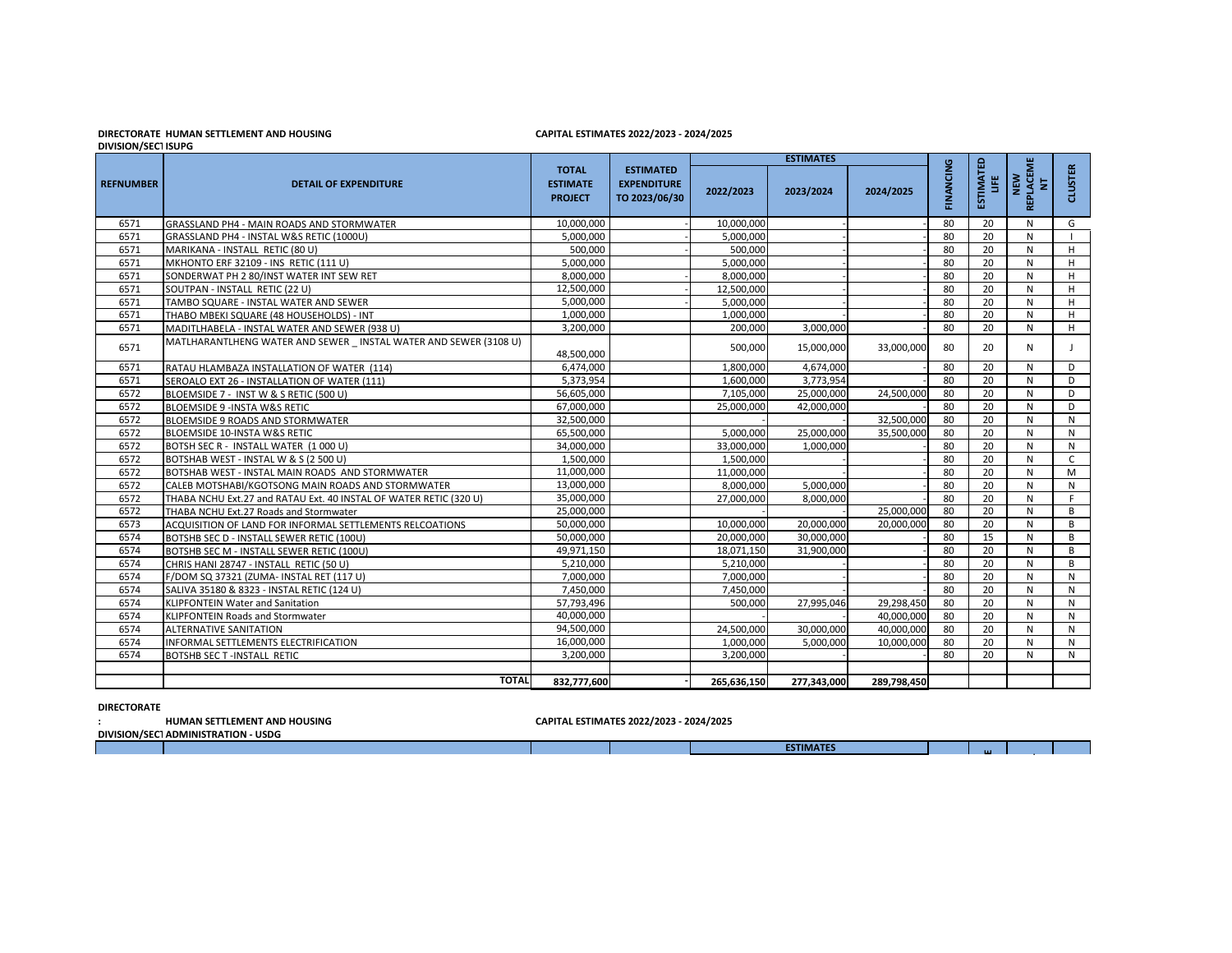| <b>REFNUMBER</b> | <b>DETAIL OF EXPENDITURE</b>                         | <b>TOTAL</b><br><b>ESTIMATE</b><br><b>PROJECT</b> | <b>ESTIMATED</b><br><b>EXPENDITURE</b><br>TO 2023/06/30 | 2022/2023  | 2023/2024  | 2024/2025  | FINANCING | ä<br>욦<br>m | 톱<br>NEW<br>ACEME<br>퓙 | <b>CLUSTER</b> |
|------------------|------------------------------------------------------|---------------------------------------------------|---------------------------------------------------------|------------|------------|------------|-----------|-------------|------------------------|----------------|
| 6571             | FLEURDAL INFILL - SERVICES (23 U)                    | 2,000,000                                         |                                                         | 2,000,000  |            |            | 81        | 20          | N                      |                |
| 6571             | BOTSH SEC H2873 AND G1011 INST WATER AND SEW (206 U) | 12,361,807                                        |                                                         | 5,000,000  | 7,361,807  |            | 81        | 20          | N                      | D              |
| 6571             | LOURIERPARK WATER AND SEWER (400 U)                  | 14,070,309                                        |                                                         | 500,000    | 4,907,871  | 8,662,438  | 81        | 20          | N                      |                |
| 6571             | DEWETSDORP - INTERNAL RETIC (100 U)                  | 4,000,000                                         |                                                         | 4,000,000  |            |            | 81        | 20          | N                      | B              |
| 6571             | VISTAPARK 2 -Internal Water & Sewer                  | 52,823,448                                        |                                                         | 15,000,000 | 14,723,614 | 23,099,834 | 81        | 20          | N                      | B              |
| 6571             | VISTA PARK 2-Bulk Sewer                              |                                                   |                                                         |            |            |            | 81        | 20          | N                      | B              |
| 6571             | <b>VISTA PARK 2: Electricity</b>                     |                                                   |                                                         |            |            |            | 81        | 20          | N                      | B              |
| 6571             | VISTA PARK 2-Roads & Storm Water                     |                                                   |                                                         |            |            |            | 81        | 20          | N                      | B              |
| 6571             | VISTA PARK 2-Bulk Storm Water                        |                                                   |                                                         |            |            |            | 81        | 20          | N                      | B              |
| 6571             | Vista Park 3 Civil Infrastructure                    | 81,679,975                                        |                                                         | 30,000,000 | 34,355,100 | 17,324,875 | 81        | 20          | N                      | B              |
| 6571             | Vista Park 3 Electrrical Infrastructure              |                                                   |                                                         |            |            |            | 81        | 20          | N                      | B              |
| 6573             | BLOEMSIDE ERF 4510 - WATER AND SEW (89 U)            | 10,907,871                                        |                                                         | 6,000,000  | 4,907,871  |            | 81        | 20          | N                      | B              |
|                  | <b>TOTAL</b>                                         | 177,843,411                                       |                                                         | 62,500,000 | 66,256,265 | 49,087,146 |           |             |                        |                |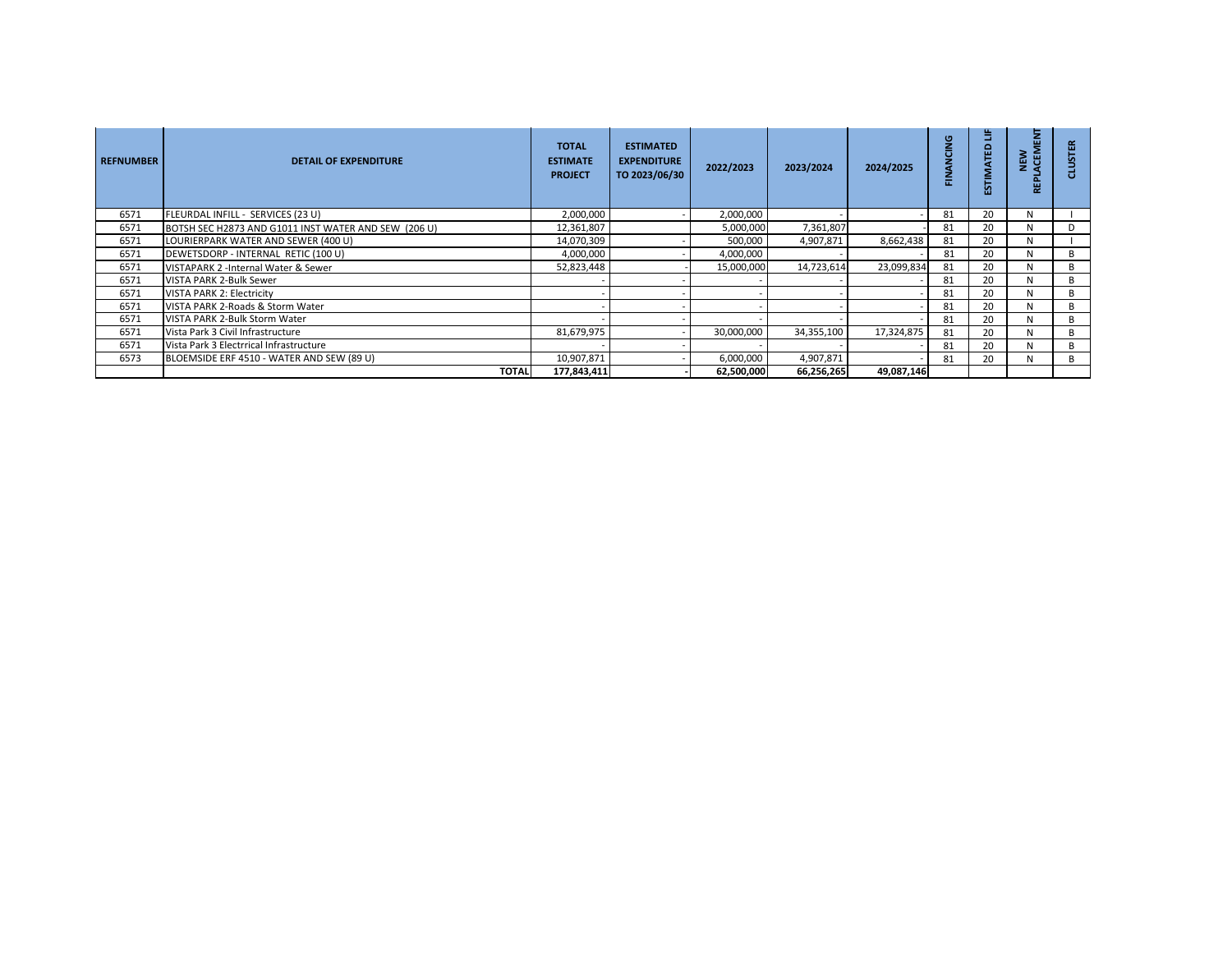# **SUB-DIRECTOF ROADS AND STORMWATER**

## **DIRECTORATE : ENGINEERING SERVICES CAPITAL ESTIMATES 2022/2023 - 2024/2025**

|                  |                                                                 |                                                   |                                                         |            | <b>ESTIMATES</b> |             |           |                               |                        |                |
|------------------|-----------------------------------------------------------------|---------------------------------------------------|---------------------------------------------------------|------------|------------------|-------------|-----------|-------------------------------|------------------------|----------------|
| <b>REFNUMBER</b> | <b>DETAIL OF EXPENDITURE</b>                                    | <b>TOTAL</b><br><b>ESTIMATE</b><br><b>PROJECT</b> | <b>ESTIMATED</b><br><b>EXPENDITURE</b><br>TO 2023/06/30 | 2022/2023  | 2023/2024        | 2024/2025   | FINANCING | <b>ESTIMATED</b><br><b>SE</b> | NEW<br>REPLACEME<br>E. | <b>CLUSTER</b> |
| 7327             | T1522: THA RD 2029, 2044 and 2031: UPGRADE                      | 12,024,285                                        |                                                         |            | 12,024,285       |             | 81        | 15                            | N                      | A              |
| 7327             | T1524: BOT RD 437: SECTION A: UPGRADE                           | 7,018,256                                         |                                                         |            | 7,018,256        |             | 81        | 15                            | $\mathsf{N}$           | G              |
| 7327             | T1525: BOT RD 601: SECTION D: UPGRADE                           | 6,084,958                                         |                                                         |            | 6,084,958        |             | 81        | 15                            | N                      |                |
| 7327             | T1527B; BOCHABELA: STREETS: UPGRADE                             | 6.490.787                                         |                                                         | 6,000,000  | 490,787          |             | 81        | 15                            | ${\sf N}$              | H              |
| 7327             | T1527C: BOCHABELA: STREETS; UPGRADE                             | 5,297,237                                         |                                                         | 4,806,450  | 490,787          |             | 81        | 15                            | $\mathsf{N}$           | H              |
| 7327             | T1528: MAN RD 11388 & 11297: JB MAFORA: UPGRADE                 | 1,490,787                                         |                                                         | 1,000,000  | 490,787          |             | 81        | 15                            | $\mathsf{N}$           | H              |
| 7327             | T1529: BOT RD 3824: BOTSHABELO WEST (MAIN ROAD)                 | 10,717,398                                        |                                                         |            |                  | 10,717,398  | 81        | 15                            | $\mathsf{N}$           | A              |
| 7327             | MAPANGWANA STREET: FREEDOM SQ; UPGRADE                          | 7,898,659                                         |                                                         | 2,500,000  | 5,398,659        |             | 81        | 15                            | N                      | $\overline{A}$ |
| 7327             | SAND DU PLESSIS RD: ESTOIRE                                     | 4,604,833                                         |                                                         |            | 4,604,833        |             | 81        | 15                            | N                      | Α              |
| 7327             | T1526: LEFIKENG & ROMA STR: SECTION U & J: UPGRADE              | 10,555,600                                        |                                                         |            | 1,315,667        | 9,239,933   | 81        | 15                            | $\mathsf{N}$           | C              |
| 7327             | ZIM STREET PHASE 2: KAGISANONG: UPGRADE                         | 9,864,875                                         |                                                         |            | 624,942          | 9,239,933   | 81        | 15                            | $\mathsf{N}$           | G              |
| 7327             | NELSON MANDELA BRIDGE                                           | 26,881,402                                        |                                                         |            | 894,090          | 25,987,313  | 81        | 15                            | $\mathsf{N}$           | H              |
| 7327             | T1520: FIRST AVENUE PEDESTRIAN BRIDGE                           | 19,075,926                                        |                                                         |            | 596,060          | 18,479,867  | 81        | 15                            | N                      | B              |
| 7327             | T1534: VERENIGING AVENUE EXTENTION: BRIDGE OVER RAIL            | 1,000,000                                         |                                                         | 1,000,000  |                  |             | 81        | 15                            | $\mathsf{N}$           | C.             |
| 7327             | T1534B: VERENIGING AVENUE EXTENTION: ROADS                      | 1,500,000                                         |                                                         | 1,500,000  |                  |             | 81        | 15                            | $\mathsf{N}$           | D              |
| 7327             | T1433: BAINSVLEI MOOIWATER BULK STORMWATER: UPGRADE             | 28,502,226                                        |                                                         | 5,000,000  | 10,797,317       | 12,704,908  | 81        | 15                            | $\mathsf{N}$           |                |
| 7327             | STORMWATER REFURBISHMENT                                        | 12,505,374                                        |                                                         | 1,000,000  | 4,257,802        | 7,247,573   | 81        | 15                            | N                      | A              |
| 7327             | <b>BULK STORMWATER PHASE 5</b>                                  | 8,801,446                                         |                                                         |            | 601,005          | 8,200,441   | 81        | 30                            | N                      | F              |
| 7327             | <b>BULK STORMWATER ROCKLANDS</b>                                | 8,801,446                                         |                                                         |            | 601,005          | 8,200,441   | 81        | 30                            | $\mathsf{N}$           | E              |
| 7327             | RESEALING OF STREETS/ SPEED HUMPS                               | 63,506,278                                        |                                                         | 15,000,000 | 19,631,486       | 28,874,792  | 81        | 30                            | $\mathsf{N}$           | E              |
| 7327             | T1536: HEAVY REHABILITATION OF ZASTRON STREET                   | 38,684,626                                        |                                                         | 2,779,215  | 16,495,549       | 19,409,862  | 81        | 30                            | N                      | E              |
| 7327             | T1537: HEAVY REHABILITATION OF NELSON MANDELA STREET            | 13,681,405                                        |                                                         | 4,700,000  | 8,981,405        |             | 81        | 20                            | N                      | E              |
| 7327             | T1538: UPGRADING INTERSECTION ST GEORGE ST & PRES BRAND         | 3,990,787                                         |                                                         | 3,500,000  | 490,787          |             | 81        | 20                            | $\mathsf{N}$           | N              |
| 7327             | REPLACEMENT OF OBSOLETE AND ILLEGAL SIGNAGE AND TRAFFIC SIGNALS | 10,434,799                                        |                                                         | 300,000    | 1,472,361        | 8,662,438   | 81        | $\overline{20}$               | $\overline{N}$         | D              |
| 7327             | T1539: UPGRADING OF TRAFFIC INTERSECTIONS                       | 5,282,345                                         |                                                         | 1,500,000  | 1,472,361        | 2,309,983   | 81        | 20                            | $\mathsf{N}$           | E              |
| 7327             | DR BELCHER/MACGREGOR INTERCHANGE                                | 5,490,787                                         |                                                         | 5,000,000  | 490,787          |             | 81        | 15                            | N                      | N              |
| 7327             | T1523B: VICTORIA & KOLBE INTERSECTION                           | 8,907,871                                         |                                                         | 4,000,000  | 4,907,871        |             | 81        | 15                            | $\mathsf{R}$           | E              |
| 7327             | BATHO ROADS: UPGRADING OF ROADS AND STORMWATER                  | 10,490,787                                        |                                                         | 10,000,000 | 490,787          |             | 81        | 15                            | $\mathsf{R}$           | E              |
| 7327             | KOKOZELA STREET ROCKLANDS                                       | 3,396,658                                         |                                                         |            | 406,332          | 2,990,326   | 81        | 15                            | $\mathsf{N}$           | E              |
| 7327             | <b>BOBO STREET</b>                                              | 3,493,415                                         |                                                         |            | 406,332          | 3,087,083   | 81        | 15                            | $\mathsf{N}$           | N              |
| 7327             | <b>RAMAILANE STREET</b>                                         | 3,493,415                                         |                                                         |            | 406,332          | 3,087,083   | 81        | 15                            | $\mathsf{N}$           | N              |
| 7327             | T1419B ROAD 6                                                   | 3,587,127                                         |                                                         |            | 406,332          | 3,180,795   | 81        | 15                            | N                      | D              |
| 7327             | <b>THAMBO STREET</b>                                            | 3,493,415                                         |                                                         |            | 406,332          | 3,087,083   | 81        | 15                            | $\mathsf{N}$           | E              |
| 7327             | T1432 MAN 10786 BERGMAN SQUARE UPG                              | 1,000,000                                         |                                                         | 1,000,000  |                  |             | 81        | 30                            | $\mathsf{R}$           | $\mathsf{A}$   |
| 7327             | <b>DEVELOP MASTER PLANS</b>                                     | 8,435,510                                         |                                                         | 5.000.000  | 3,435,510        |             | 81        | 30                            | N                      | $\overline{A}$ |
| 7327             | REFURBISHMENT MANAGEMENT SYSTEM                                 | 8,435,510                                         |                                                         | 5,000,000  | 3,435,510        |             | 81        | 30                            | N                      | A              |
| 7327             | T1523: SECTION G UPGRADES                                       | 11,944,553                                        |                                                         | 1,000,000  | 10,944,553       |             | 81        | 30                            | $\mathsf{N}$           | C              |
| 7327             | T1532: VISTA PARK BULK STORMWATER                               | 5,907,871                                         |                                                         | 1,000,000  | 4,907,871        |             | 81        | 30                            | $\mathsf{N}$           | C              |
|                  |                                                                 | 402,772,658                                       |                                                         | 82,585,665 | 135,479,740      | 184,707,252 |           |                               |                        |                |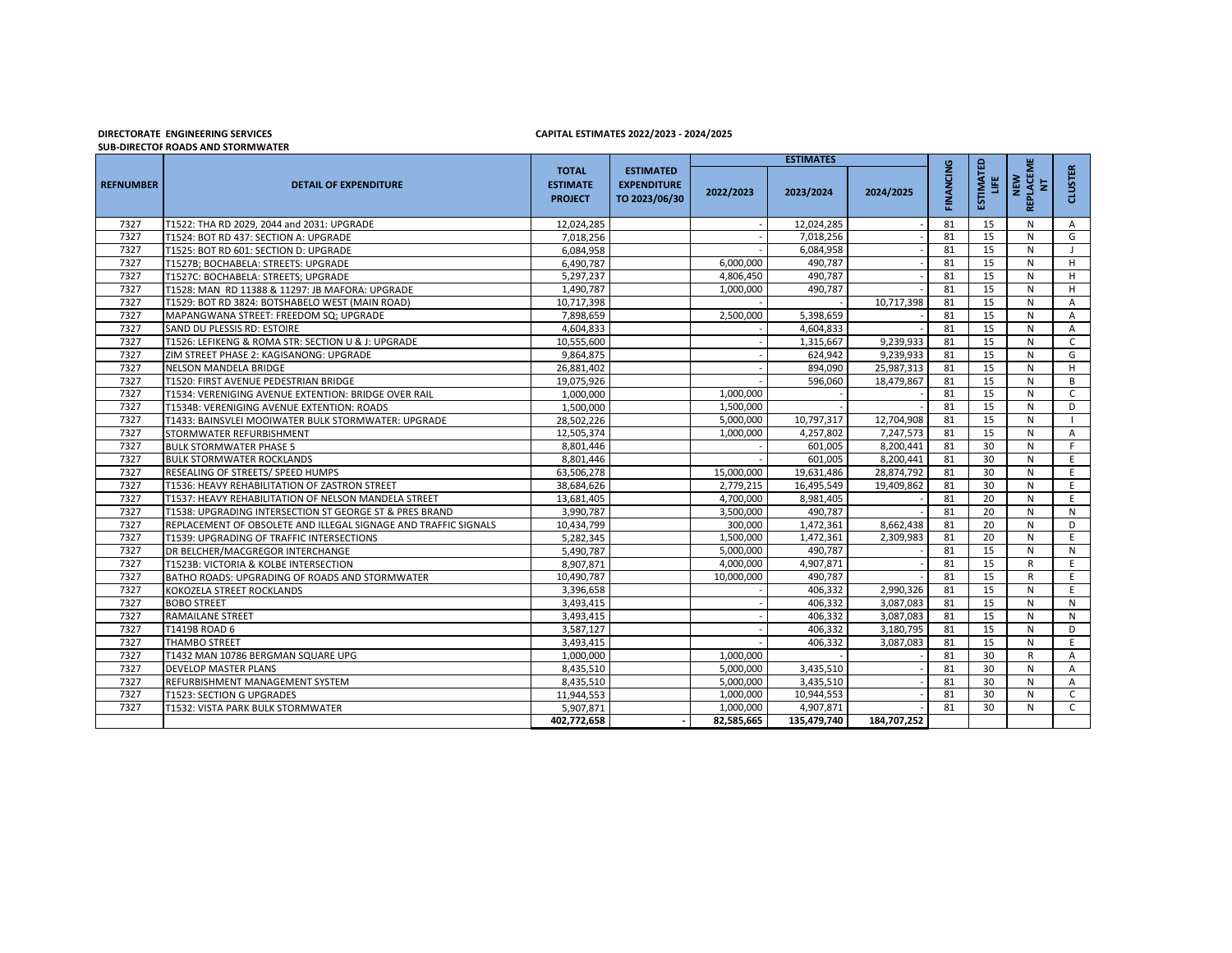### **DIRECTORATE : ENGINEERING SERVICES CAPITAL ESTIMATES 2022/2023 - 2024/2025**

|  |  | ______________________________ |  |
|--|--|--------------------------------|--|
|  |  | <b>SUB-DIRECTOF SANITATION</b> |  |

| <b>SUB-DIRECTOF SANITATION</b> |                                                                       |                                                   |                                                         |              |                  |             |           |                       |                        |                |
|--------------------------------|-----------------------------------------------------------------------|---------------------------------------------------|---------------------------------------------------------|--------------|------------------|-------------|-----------|-----------------------|------------------------|----------------|
|                                |                                                                       |                                                   |                                                         |              | <b>ESTIMATES</b> |             |           |                       |                        |                |
| <b>REFNUMBER</b>               | <b>DETAIL OF EXPENDITURE</b>                                          | <b>TOTAL</b><br><b>ESTIMATE</b><br><b>PROJECT</b> | <b>ESTIMATED</b><br><b>EXPENDITURE</b><br>TO 2023/06/30 | 2022/2023    | 2023/2024        | 2024/2025   | FINANCING | <b>ESTIMATED</b><br>š | REPLACEMEN<br>NEW<br>н | <b>CLUSTER</b> |
| 7502                           | NORTH EASTERN WWTW MECHANICAL AND ELECTRICAL WORKS (SLUDGE<br>STREAM) | 44,731,319                                        |                                                         | 2,000,000    | 19,631,486       | 23,099,834  | 81        | 20                    | N                      | D              |
| 7502                           | STERKWATER WWTW PHASE 3 CIVIL (SLUGE STREAM)                          | 34,764,238                                        |                                                         |              | 5,889,446        | 28,874,792  | 81        | 20                    | N                      | D              |
| 7502                           | <b>ISTERKWATER WWTW PHASE 3 MECH AND ELECTRICAL (LIQUID STREAM)</b>   | 94,390,903                                        |                                                         | 2,000,000    | 49,078,715       | 43,312,188  | 81        | 20                    | N                      | D              |
| 7502                           | STERKWATER WWTW PHASE 3 MECH AND ELECTRICAL (SLUDGE STREAM)           | 34,764,238                                        |                                                         |              | 5,889,446        | 28,874,792  | 81        | 20                    | N                      | D              |
| 7502                           | SEWER MASTER AND DEVELOPMENT PLANS                                    | 3,097,655                                         |                                                         | 2,679,672    | 417,983          |             | 81        | 21                    | N                      | D              |
| 7502                           | REFURBISHMENT/CONDITION MANAGEMENT PLAN                               | 480,000                                           |                                                         | 480,000      |                  |             | 81        | 21                    | N                      | D              |
| 7502                           | <b>RAYTON MAIN SEWER</b>                                              |                                                   |                                                         |              |                  |             | 81        | 20                    | N                      | E              |
| 7502                           | <b>EXTENSION BOTSHABELO WWTW CIVIL</b>                                | 36,185,056                                        |                                                         | 2,000,000    | 15,705,189       | 18,479,867  | 81        | 20                    | $\mathsf{R}$           | N              |
| 7502                           | EXTENSION BOTSHABELO WWTW MECH AND ELECTRICAL                         | 21,365,660                                        |                                                         |              | 9,815,743        | 11,549,917  | 81        | 20                    | $\mathsf{R}$           | N              |
| 7502                           | EXTENSION THABA NCHU WWTW (SELOSESHA) CIVIL                           | 24,981,574                                        |                                                         | 24,000,000   | 981,574          |             | 81        | 20                    | $\mathsf{R}$           | N              |
| 7502                           | EXTENSION THABA NCHU WWTW (SELOSESHA) MECH AND ELECTRICAL             | 16,472,362                                        |                                                         | 15,000,000   | 1,472,361        |             | 81        | 20                    | $\mathsf{R}$           | N              |
| 7502                           | WATER BORNE SANITATION MANGAUNG WARD 8                                | 5,215,940                                         |                                                         | 1.000.000    | 1,506,749        | 2.709.191   | 81        | 20                    | $\mathsf{R}$           | D              |
| 7502                           | WATER BORNE SANITATION MANGAUNG WARD 17                               | 5.215.940                                         |                                                         | 1.000.000    | 1,506,749        | 2,709,191   | 81        | 20                    | $\mathsf{R}$           | D              |
| 7502                           | BLOEMSPRUIT NETWORK UPGRADE BECAUSE OF DENSIFICATION IN MMM           | 854,930                                           |                                                         | 854.930      |                  |             | 81        | 20                    | N                      | A              |
| 7502                           | BOTSHABELO SECTION K PUMPSTATION AND RISING MAIN                      | 7,000,000                                         |                                                         | 7,000,000    |                  |             | 81        | 20                    | N                      | G              |
| 7502                           | <b>BOTSHABELO MAIN OUTFALL SEWER</b>                                  | 18.390.186                                        |                                                         | 15,000,000   | 3,390,186        |             | 81        | 20                    | N                      |                |
| 7502                           | UPGRADING OF WILCOCKSROAD AND RAYTON SANITATION PIPELINE              | 511,678                                           |                                                         | 511.678      |                  |             | 81        | 20                    | N                      | E.             |
| 7502                           | <b>REFURBISHMENT OF SEWER SYSTEMS</b>                                 | 18,222,917                                        |                                                         | 10,000,000   | 8,222,917        |             | 81        | 20                    | N                      | F.             |
| 7502                           | <b>REFURBISHMENT OF SEWER SYSTEMS</b>                                 | 52,660,313                                        |                                                         | <sup>0</sup> | 8.222.917        | 14,437,396  | 81        | 20                    | N                      | F.             |
| 7502                           | REFURBISHMENT OF WWTW'S                                               | 22,822,939                                        |                                                         | 2,558,389    | 1,644,583        | 4,619,967   | 81        | 20                    | $\mathsf{R}$           | N              |
| 7502                           | <b>REFURBISHMENT OF WWTW'S</b>                                        | 1,644,583                                         |                                                         |              | 1,644,583        |             | 81        | 20                    | N                      | N              |
| 7502                           | REFURBISHMENT OF SEWER SYSTEMS IN SOUTPAN                             | 2,418,090                                         |                                                         | 511.678      | 328.917          | 577,496     | 81        | 20                    | $\mathsf{R}$           | E              |
| 7502                           | REFURBISHMENT OF SEWER SYSTEMS IN SOUTPAN                             | 328,917                                           |                                                         |              | 328.917          |             | 81        | 20                    | N                      | E.             |
| 7502                           | REFURBISHMENT OF SLUDGE DIGESTERS IN BLOEMSPRUIT WWTW                 | 7,500,000                                         |                                                         | 2,500,000    |                  |             | 81        | 20                    | R                      | N              |
| 7502                           | <b>SEWER CONNECTIONS</b>                                              | 255,839                                           |                                                         | 255,839      |                  |             | 81        | 20                    | $\mathsf{R}$           | N              |
| 7502                           | <b>GIS SYSTEM INFORMATION UPDATE</b>                                  |                                                   |                                                         | 500.000      |                  |             | 81        | 20                    | R                      | N              |
|                                |                                                                       | 454,275,276                                       |                                                         | 89,852,186   | 135,678,461      | 179,244,629 |           |                       |                        |                |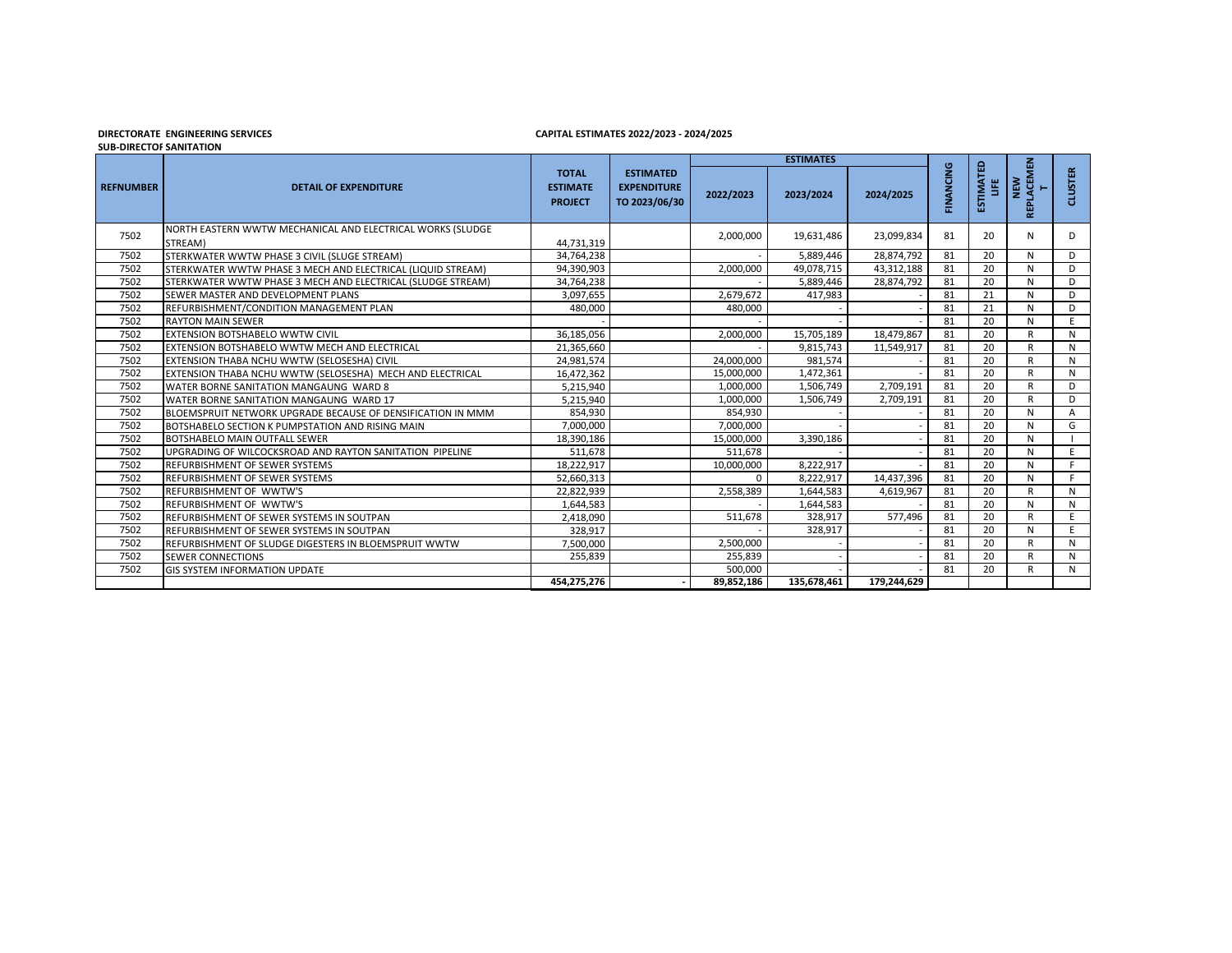# **DIRECTORATE : ENGINEERING SERVICES CAPITAL ESTIMATES 2022/2023 - 2024/2025**

| DIRECTORATE ENGINEERING SERVICE    |
|------------------------------------|
| <b>SUB-DIRECTOF WATER SERVICES</b> |

|                  | SUB-DINECTUR WATER SERVICES                                                           |                                                   |                                                         |            | <b>ESTIMATES</b> |            |           |                       |                            |                |
|------------------|---------------------------------------------------------------------------------------|---------------------------------------------------|---------------------------------------------------------|------------|------------------|------------|-----------|-----------------------|----------------------------|----------------|
| <b>REFNUMBER</b> | <b>DETAIL OF EXPENDITURE</b>                                                          | <b>TOTAL</b><br><b>ESTIMATE</b><br><b>PROJECT</b> | <b>ESTIMATED</b><br><b>EXPENDITURE</b><br>TO 2023/06/30 | 2022/2023  | 2023/2024        | 2024/2025  | FINANCING | <b>ESTIMATED</b><br>Ë | <b>NEW<br/>REPLACEMENT</b> | <b>CLUSTER</b> |
| 7612             | REFURBISHMENT/CONDITION MANAGEMENT PLAN                                               | 720,000                                           |                                                         | 720,000    |                  |            | 81        | 21                    | $\mathsf{R}$               | F.             |
| 7612             | REFURBISHMENT OF WATER SUPPLY SYSTEMS                                                 | 66,960,214                                        |                                                         | 16.000.000 | 22,085,422       | 28,874,792 | 81        | 20                    | R                          | F.             |
| 7612             | REFURBISHMENT OF WATER SUPPLY SYSTEMS                                                 |                                                   |                                                         |            |                  |            | 81        | 20                    | $\mathsf{R}$               | F.             |
| 7612             | WATER MASTER AND DEVELOPMENT PLAN                                                     | 3,097,655                                         |                                                         | 2,679,672  | 417,983          |            | 81        | 20                    | R                          | F.             |
| 7612             | DAM SAFETY REORTS (MOCKES DAM, VANSTADENSRUS DAM, MASELSPOORT<br>DAM)                 | 400,000                                           |                                                         | 400,000    |                  |            | 81        | 20                    | R                          | F.             |
| 7612             | INTEGRATION AND OPTIMISATION - TELEMETRY AND SCADA SYSTEM (WATER)                     | 9,533,194                                         |                                                         | 4,619,358  | 4,913,837        |            | 81        | 20                    | R                          | N              |
| 7612             | MASELSPOORT WATER RE-USE (PUMP STATION AND RISING MAIN)                               | 110,647,005                                       |                                                         | 2,454,000  | 40,489,940       | 26,469,066 | 81        | 20                    | $\mathsf{R}$               | N              |
| 7612             | MASELSPOORT WATER RE-USE (GRAVITY LINE TO MOCKESDAM)                                  | 91.188.685                                        |                                                         | 3,000,000  | 10,524,314       | 26,836,533 | 81        | 20                    | R                          | N              |
| 7612             | MASELSPOORT WATER RE-USE (GRAVITY TO NEWWTW)                                          | 7.438.159                                         |                                                         | 3.000.000  | 1.293.293        | 1,644,866  | 81        | 20                    | $\mathsf{R}$               | N              |
| 7612             | MASELSPOORT WTW UPGRADING (MASELSPOORT FILTERS)                                       | 28,025,165                                        |                                                         | 28,025,165 |                  |            | 81        | 20                    | N                          | E.             |
| 7612             | MASELSPOORT WTW UPGRADING (MASELSPOORT FILTERS)                                       |                                                   |                                                         |            |                  |            | <b>CF</b> | 20                    | R                          | N              |
| 7612             | NAVAL HILL NEW BULK DISTRIBUTION PIPELINE AND ASSOCIATED WORKS FOR<br><b>REZONING</b> | 1,000,000                                         |                                                         | 1,000,000  |                  |            | 81        | 20                    | R                          | E              |
| 7612             | NEW RESERVOIR IN THABA NCHU (20ML)                                                    | 7,038,988                                         |                                                         | 2,675,167  | 2,631,333        | 1,732,488  | 81        | 20                    | $\mathsf{R}$               | E              |
| 7612             | <b>MASELSPOORT WTW UPGRADE</b>                                                        | 15,450,047                                        |                                                         | 2,091,125  | 13,358,922       |            | 81        | 20                    | N                          | F.             |
| 7612             | <b>HAMILTON PARK PUMP STATION REFURBISHMENT</b>                                       | 19,349,678                                        |                                                         | 19,349,678 |                  |            | 81        | 20                    | N                          | N              |
| 7612             | PELLISSIER RESERVOIR                                                                  | 4,289,167                                         |                                                         | 1,000,000  | 3,289,167        |            | 81        | 20                    | R                          | N              |
| 7612             | MAKURUNG INTERNAL WATER RETICULATION                                                  | 1.000.000                                         |                                                         | 1.000.000  |                  |            | 81        | 20                    | R                          | N              |
| 7612             | <b>GIS SYSTEM INFORMATION UPDATE</b>                                                  | 500.000                                           |                                                         | 500,000    |                  |            | 81        | 20                    | N                          | N              |
| 7612             | REFURBISH AND UPGRADE SLUICE GATE SYSTEM AT MASELSPOORT                               | 2,000,000                                         |                                                         | 2,000,000  |                  |            | 81        | 20                    | R                          | N              |
| 7612             | W1501: GARIEP WATER AUGMENTATION PROJECT                                              | 13,889,446                                        |                                                         | 8,000,000  | 5,889,446        |            | 81        | 20                    | R                          | N              |
|                  | <b>TOTAL FOR WATER</b>                                                                | 382,527,402                                       |                                                         | 98,514,165 | 104,893,655      | 85,557,744 |           |                       |                            |                |

# **SUB-DIRECTOR WATER SERVICES**

## **DIRECTORATE : ENGINEERING SERVICES CAPITAL ESTIMATES 2022/2023 - 2024/2025**

|                  |                                                                                              |                                                   |                                                         |            | <b>ESTIMATES</b> |           |              | ≏                          | Σ                                         |                  |
|------------------|----------------------------------------------------------------------------------------------|---------------------------------------------------|---------------------------------------------------------|------------|------------------|-----------|--------------|----------------------------|-------------------------------------------|------------------|
| <b>REFNUMBER</b> | <b>DETAIL OF EXPENDITURE</b>                                                                 | <b>TOTAL</b><br><b>ESTIMATE</b><br><b>PROJECT</b> | <b>ESTIMATED</b><br><b>EXPENDITURE</b><br>TO 2023/06/30 | 2022/2023  | 2023/2024        | 2024/2025 | <b>INNI:</b> | 面<br>TIMATI<br>-111<br>က္က | 핗<br>NEW<br>ACEN<br><b>₪</b><br>$\propto$ | ≃<br>ज<br>5<br>2 |
| 7614             | <b>IREPLACE WATER METERS AND METERING OF UNMETERED SITES</b>                                 | 16,000,000                                        |                                                         | 16,000,000 |                  |           | 81           | 20                         |                                           | N                |
| 7614             | <b>REAL LOSS REDUCTION PROGRAMME (WATER)</b>                                                 |                                                   |                                                         |            |                  |           | 81           | 20                         | R                                         | N                |
| 7614             | <b>AUTOMATED METER READING AND PREPAID PROGRAMME</b>                                         | 13,000,000                                        |                                                         | 13,000,000 |                  |           | 81           | 20                         |                                           | N                |
| 7614             | PRESSURE AND NETWORK ZONE MANAGEMENT (INCLUDING AUDITING OF<br>VALVES AND PRV COMMISSIONING) | 14,000,000                                        |                                                         | 14.000.000 |                  |           | 81           | 20                         | R                                         | N                |
|                  | IWATER SYSTEM MANAGEMENT: INTEGRATION AND OPTIMISATION - TELEMETRY                           |                                                   |                                                         |            |                  |           |              |                            |                                           |                  |
| 7614             | AND SCADA                                                                                    |                                                   |                                                         |            |                  |           | 81           | 20                         | R                                         | N.               |
| 7614             | BULK CHECK METERS: INSTALLATION AND REFURBISHMENT                                            | 4,000,000                                         |                                                         | 4,000,000  |                  |           | 81           | 20                         | R                                         |                  |
| 7614             | <b>DEVELOPMENT AND IMPLEMANTATION of SAM MAST MODULE.</b>                                    | 2,000,000                                         |                                                         | 2,000,000  |                  |           | 81           | 20                         | R                                         |                  |
|                  | <b>TOTAL</b>                                                                                 | 49,000,000                                        |                                                         | 49,000,000 |                  |           |              |                            |                                           |                  |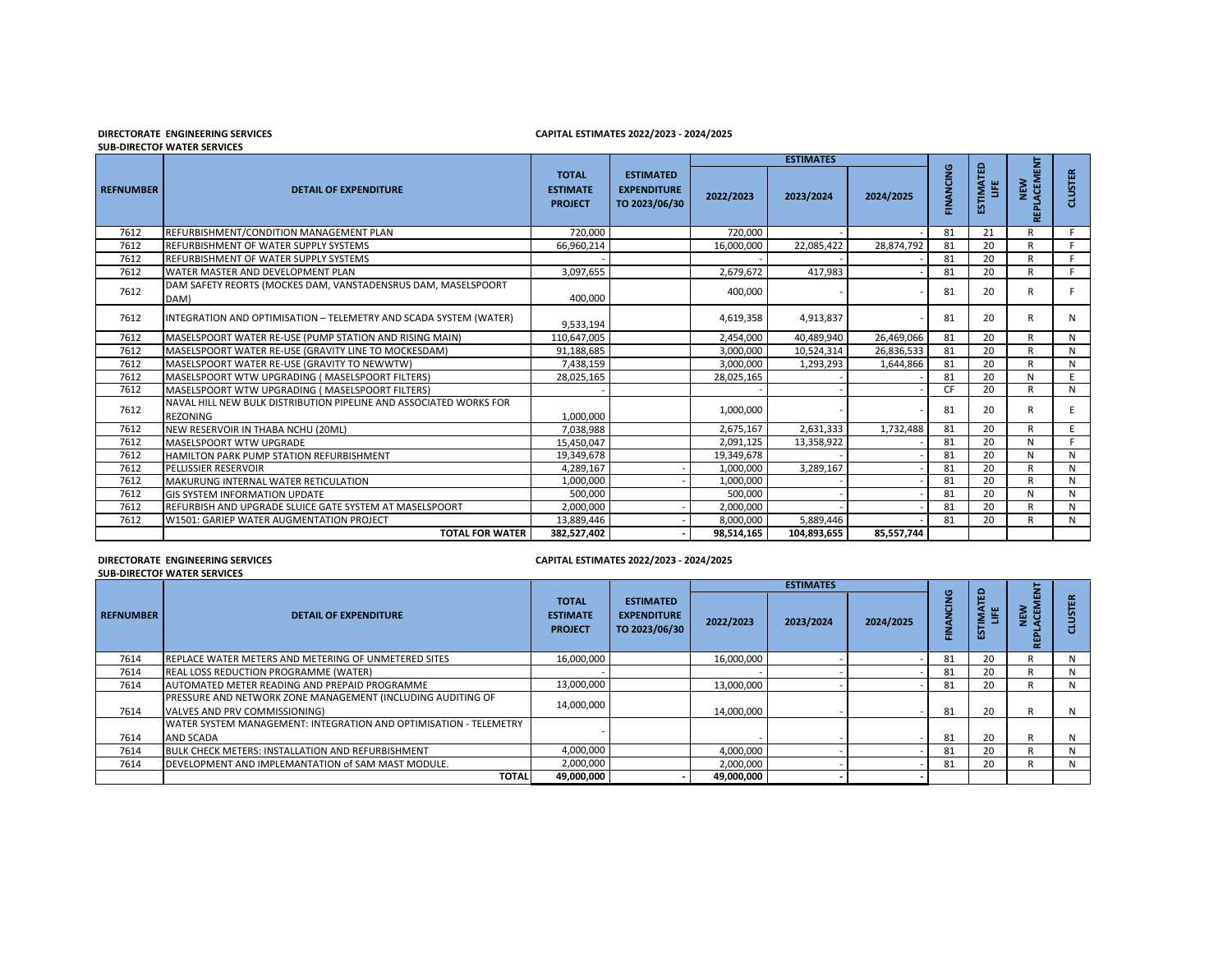### **DIRECTORATE : WASTE AND FLEET MANAGEMENT CAPITAL ESTIMATES 2022/2023 - 2024/2025**

**SUB-DIRECTOF FLEET SERVICES AND ENGINEERING SUPPORT** 

|                  |                                                           |                                                   |                                                         |            | <b>ESTIMATES</b> |            |           |                                |                               |                |
|------------------|-----------------------------------------------------------|---------------------------------------------------|---------------------------------------------------------|------------|------------------|------------|-----------|--------------------------------|-------------------------------|----------------|
| <b>REFNUMBER</b> | <b>DETAIL OF EXPENDITURE</b>                              | <b>TOTAL</b><br><b>ESTIMATE</b><br><b>PROJECT</b> | <b>ESTIMATED</b><br><b>EXPENDITURE</b><br>TO 2023/06/30 | 2022/2023  | 2023/2024        | 2024/2025  | FINANCING | ESTIMATED LIFE                 | REPLACEMENT<br><b>NEW</b>     | <b>CLUSTER</b> |
|                  |                                                           |                                                   |                                                         |            |                  |            | CF        | 30                             | ${\sf N}$                     | N              |
| 7711             | UPGRADING AND REFURBISHMENT OF OF NORTHERN LANDFILL SITES | 2,101,486                                         |                                                         | 1,279,195  | 822,292          |            | 81        | 15                             | N                             | H              |
| 7711             | REHABILITATION OF NORTHERN LANDFILL SITES                 | 20.472.561                                        |                                                         | 8.000.000  | 7.852.594        | 4.619.967  | 81        | 14                             | N                             | H              |
| 7711             | UPGRADING AND REFURBISHMENT OF SOUTHERN LANDFILL SITES    | 2,101,486                                         |                                                         | 1,279,195  | 822,292          |            | 81        | 30                             | ${\sf N}$                     | н              |
| 7711             | REFUSE BINS FOR CBD'S IN METRO                            | 511,678                                           |                                                         | 511,678    |                  |            | 81        | 30                             | N                             | H              |
| 7781             | UPGRADING AND REFURBISHMENT OF BOTSHABELO LANDFILL SITES  | 1,681,189                                         |                                                         | 1,023,356  | 657,833          |            | 81        | 30                             | $\mathsf{N}$                  | H              |
| 7721             | DEVELOPMENT OF TRANSFER STATION IN THABA'NCHU             | 806,071                                           |                                                         | 806,071    |                  |            | 81        | 30                             | N                             | H              |
| 7721             | TWO WEIGHBR TRANS STAT THABA NCHU (WIP)                   | 900,000                                           |                                                         | 900,000    |                  |            | 81        | 30                             | N                             | N              |
| 7721             | GUARD HOUSE @ WEPENER L&FILL SITE (WIP)                   | 500,000                                           |                                                         | 500,000    |                  |            | 81        | 30                             | $\mathsf{N}$                  | N              |
| 7721             | ABLUTION BLOCKS @ WEPENER L&FILL (WIP)                    | 1,500,000                                         |                                                         | 1,500,000  |                  |            | 81        | 30                             | N                             | N              |
| 7721             | WEIGHBRIDGE FICE @ WEPENER L&FILL (WIP)                   | 1,500,000                                         |                                                         | 1,500,000  |                  |            | 81        | 30                             | ${\sf N}$                     | N              |
| 7721             | INSTALL ONE W/BRIDGE @ WEPEN L&FILL (WIP)                 | 900,000                                           |                                                         | 900,000    |                  |            | 81        | 30                             | N                             | N              |
| 7721             | TWO WEIGHBRIDGE @ DEWETSDORP L&FILL SITE (WIP)            | 900,000                                           |                                                         | 900,000    |                  |            | 81        | 30                             | ${\sf N}$                     | N              |
| 7751             | TWO BIN LIFTER TRUCKS                                     |                                                   |                                                         |            |                  |            | CF        | 30                             | N                             | N              |
| 7811             | OIL STORE AUOTOMATION                                     |                                                   |                                                         |            |                  |            | CF        | 30                             | $\mathsf{N}$                  | N              |
| 7811             | RECONS THE SIDE WALL @ THAB NCHU W/SHOP                   |                                                   |                                                         |            |                  |            | CF        | 30                             | $\mathsf{N}$                  | N              |
| 7811             | REFURBISHMENT ALL FUEL DEPOTS                             | 2,000,000                                         |                                                         | 2,000,000  |                  |            | CF        | 30                             | N                             | N              |
| 7811             | REINFORCE THABA NCHU W/SHOP FLOOR                         |                                                   |                                                         |            |                  |            | CF        | 30                             | ${\sf N}$                     | N              |
| 7811             | AIR COMPRESSOR INSTAL @ THABA Nuch W/SHOP                 |                                                   |                                                         |            |                  |            | CF        | 30                             | N                             | N              |
| 7811             | TOOLS & EQUIPMENT FOR MECHANICS                           |                                                   |                                                         |            |                  |            | <b>CF</b> | 30                             | ${\sf N}$                     | N              |
| 7812             | AIR CONDI & REGR EQUIP FOR WASTE & FLEET                  |                                                   |                                                         |            |                  |            | CF        | 30                             | ${\sf N}$                     | N              |
|                  | <b>TOTAL</b>                                              | 35,874,472                                        |                                                         | 21,099,494 | 10,155,011       | 4,619,967  |           |                                |                               |                |
| <b>CENTLEC</b>   |                                                           |                                                   | CAPITAL ESTIMATES 2022/2023 - 2024/2025                 |            |                  |            |           |                                |                               |                |
|                  |                                                           | <b>TOTAL</b>                                      | <b>ESTIMATED</b>                                        |            | <b>ESTIMATES</b> |            |           |                                |                               |                |
| <b>REFNUMBER</b> | <b>DETAIL OF EXPENDITURE</b>                              | <b>ESTIMATE</b><br><b>PROJECT</b>                 | <b>EXPENDITURE</b><br>TO 2023/06/30                     | 2022/2023  | 2023/2024        | 2024/2025  | FINANCING | <b>ESTIMATE</b><br><b>DUFE</b> | <b>REPLACEM</b><br>NEW<br>ENT | <b>CLUSTER</b> |
| 1305             | TRAINING & DEVELOPMENT                                    | 1,800,024                                         |                                                         | 574,174    | 599,438          | 626,412    | 18        | 5                              | ${\sf N}$                     | N              |
| 1406             | DIGITAL RADIO SYSTEM                                      | 9,404,940                                         |                                                         | 3,000,000  | 3,132,000        | 3,272,940  | 18        | 5                              | N                             | N              |
| 1406             | IMPLEM BUSINESS CONT DISASTER RECOV INF                   | 8,558,495                                         |                                                         | 2,730,000  | 2,850,120        | 2,978,375  | 18        | 5                              | ${\sf N}$                     | N              |
| 1406             | UPGRADE & REFURB COMPUTER NETWORK                         | 16,897,542                                        |                                                         | 5,390,000  | 5,627,160        | 5,880,382  | 18        | 5                              | R                             | N              |
| 1406             | <b>BULK SMART METER INSTALLATION</b>                      | 751,119                                           |                                                         | 239,593    | 250,135          | 261,391    | 18        | 5                              | $\mathsf{R}$                  | N              |
| 1406             | METER REPLACEMENT PROJECT                                 | 59,564,620                                        |                                                         | 19,000,000 | 19,836,000       | 20,728,620 | 18        | 5                              | ${\sf N}$                     | ${\sf N}$      |
| 1407             | <b>VENDING BACK OFFICE</b>                                | 15,674,900                                        |                                                         | 5,000,000  | 5,220,000        | 5,454,900  | 18        | 5                              | R                             | N              |
| 1442             | BOTSHABELO: ESTABLISHMENT OF 132KV (INDU                  | 17,242,390                                        |                                                         | 5.500.000  | 5,742,000        | 6,000,390  | 18        | 5                              | $\mathsf{R}$                  | N              |
| 1442             | ELECTRIFICATION (USDG GRANT)                              | 41,365,660                                        |                                                         | 20,000,000 | 9,815,743        | 11,549,917 | 81        | 5                              | $\mathsf{R}$                  | N              |

### **CENTLEC CAPITAL ESTIMATES 2022/2023 - 2024/2025**

|                  |                                          | <b>TOTAL</b>                      | <b>ESTIMATED</b>                    |            | <b>ESTIMATES</b> |            | ಀ            |   |        |
|------------------|------------------------------------------|-----------------------------------|-------------------------------------|------------|------------------|------------|--------------|---|--------|
| <b>REFNUMBER</b> | <b>DETAIL OF EXPENDITURE</b>             | <b>ESTIMATE</b><br><b>PROJECT</b> | <b>EXPENDITURE</b><br>TO 2023/06/30 | 2022/2023  | 2023/2024        | 2024/2025  | $\mathbf{u}$ | 흢 | 臣<br>ō |
| 1305             | <b>TRAINING &amp; DEVELOPMENT</b>        | 1,800,024                         |                                     | 574.174    | 599,438          | 626,412    | 18           | Ν |        |
| 1406             | DIGITAL RADIO SYSTEM                     | 9,404,940                         |                                     | 3,000,000  | 3,132,000        | 3,272,940  | 18           | N |        |
| 1406             | IMPLEM BUSINESS CONT DISASTER RECOV INF  | 8,558,495                         |                                     | 2,730,000  | 2,850,120        | 2,978,375  | 18           | N |        |
| 1406             | UPGRADE & REFURB COMPUTER NETWORK        | 16,897,542                        |                                     | 5,390,000  | 5,627,160        | 5,880,382  | 18           |   |        |
| 1406             | <b>BULK SMART METER INSTALLATION</b>     | 751,119                           |                                     | 239,593    | 250,135          | 261,391    | 18           | R |        |
| 1406             | <b>METER REPLACEMENT PROJECT</b>         | 59,564,620                        |                                     | 19,000,000 | 19,836,000       | 20,728,620 | 18           | N |        |
| 1407             | <b>VENDING BACK OFFICE</b>               | 15,674,900                        |                                     | 5,000,000  | 5,220,000        | 5,454,900  | 18           | R |        |
| 1442             | BOTSHABELO: ESTABLISHMENT OF 132KV (INDU | 17,242,390                        |                                     | 5,500,000  | 5,742,000        | 6,000,390  | 18           |   |        |
| 1442             | ELECTRIFICATION (USDG GRANT)             | 41,365,660                        |                                     | 20.000.000 | 9,815,743        | 11,549,917 | 81           |   |        |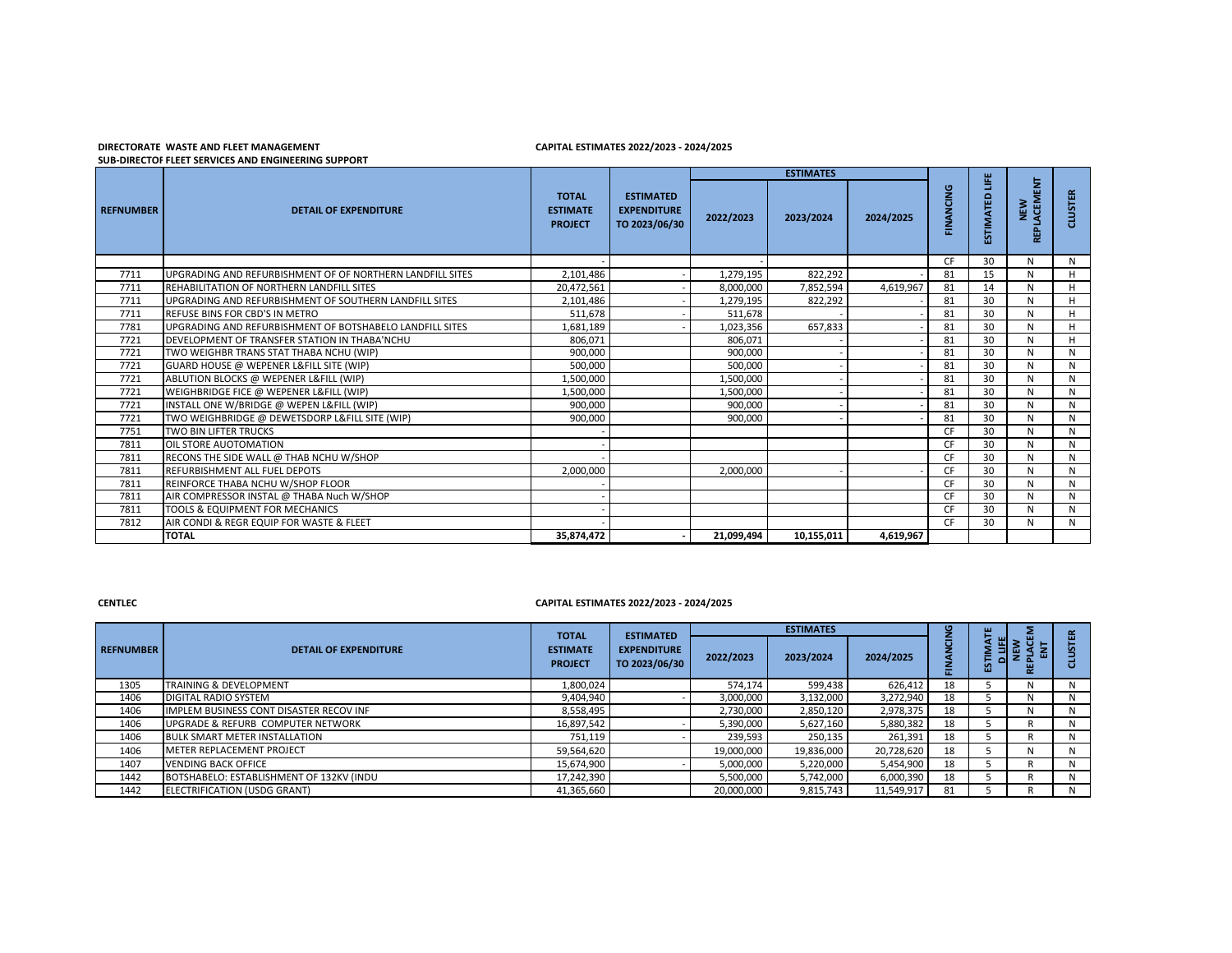| 1442 | ELECTRIFICATION INTERNAL PROJECTS           | 22,258,358  | 7.100.000   | 7,412,400   | 7.745.958   | 18 | -5 | R            | N |
|------|---------------------------------------------|-------------|-------------|-------------|-------------|----|----|--------------|---|
| 1442 | EXTENSION AND UPGRADING OF THE 11KV NETW    | 17,242,390  | 5,500,000   | 5,742,000   | 6,000,390   | 18 | 10 | R            | N |
| 1442 | BOTSH-E: EST NEW 33/11KV 10MVA FIRM CAP     | 32,917,290  | 10,500,000  | 10,962,000  | 11,455,290  | 18 | 10 | R            | N |
| 1442 | BOTSH: UPG SUB T (2ND TRANS SCADA EQUI      | 27,587,824  | 8,800,000   | 9,187,200   | 9,600,624   | 18 | 10 | R            | N |
| 1442 | BOTSH: UPG SUB W (C/WORK B/W 2ND TRA S/D    | 36,052,270  | 11,500,000  | 12,006,000  | 12,546,270  | 18 | 10 | $\mathsf{R}$ | N |
| 1442 | BLOEM: C/Y-EST 33/11KV 20MVA FIRM SUPDC     | 34,484,780  | 11.000.000  | 11,484,000  | 12,000,780  | 18 | 10 | R            | N |
| 1442 | BLOEM: N/STAD-UPG 132/11KV 20MVA FIRM DC    | 44.830.214  | 14.300.000  | 14,929,200  | 15.601.014  | 18 | 10 | $\mathsf{R}$ | N |
| 1442 | <b>INFRA CATALYST PROJECTS</b>              | 27,587,824  | 8,800,000   | 9,187,200   | 9,600,624   | 18 | 10 | R            | N |
| 1442 | <b>PUBLIC ELECTRICITY CONNECTIONS</b>       | 44,830,214  | 14,300,000  | 14,929,200  | 15,601,014  | 95 | 10 | R            | N |
| 1442 | UPGRADING AND EXTENTION OF LV NETWORK       | 10,345,434  | 3,300,000   | 3,445,200   | 3,600,234   | 18 | 5  | $\mathsf{N}$ | N |
| 1442 | SERVITUDES LAND (INCL INVEST REMUNE REG     | 2,069,087   | 660,000     | 689,040     | 720,047     | 18 | 5  | $\mathsf{N}$ | N |
| 1442 | <b>INSTALLATION OF PUBLIC LIGHTING</b>      | 27.587.824  | 8.800.000   | 9.187.200   | 9.600.624   | 18 | 5  | R            | N |
| 1442 | INSTALL PREPAID METERS (INDIGENT)           | 1,567,490   | 500,000     | 522,000     | 545,490     | 18 | 20 | N            | N |
| 1443 | <b>REMEDIAL WORK 132KV SOUTHERN LINES</b>   | 29,782,310  | 9,500,000   | 9,918,000   | 10,364,310  | 18 | 20 | N            | N |
| 1443 | SHIFTING OF CONNECTION AND REPLACEMENT S    | 3,151,517   | 1,005,275   | 1,049,507   | 1,096,735   | 18 | 10 | R            | N |
| 1443 | <b>REFURBISHMENT OF HIGH MAST LIGHTS</b>    | 22,037,420  | 7,029,525   | 7,338,824   | 7,669,071   | 18 | 30 | N            | N |
| 1443 | REP LOW VOLT DECREPIT 2/4/8 WAY BOXES       | 2,507,984   | 800,000     | 835,200     | 872,784     | 18 | 5  | R            | N |
| 1443 | <b>REP BRITTLE OVERHEAD CONNECTIONS</b>     | 3,134,980   | 1.000.000   | 1.044.000   | 1.090.980   | 18 | 5  | $\mathsf{R}$ | N |
| 1444 | S/LIGHTS REPLACE POLE TRNS POLES SECTION    | 6,824,539   | 2,176,900   | 2,272,684   | 2,374,955   | 18 | 5  | R            | N |
| 1445 | PROTECTION TEST UNIT                        | 6.269.960   | 2,000,000   | 2,088,000   | 2,181,960   | 18 | 5  | $\mathsf{R}$ | N |
| 1445 | <b>REPLACEMENT OF 110V BATTERIES</b>        | 7,837,450   | 2,500,000   | 2,610,000   | 2,727,450   | 18 | 5  | R            | N |
| 1445 | <b>REPLACEMENT OF 11KV SWITCHGEARS</b>      | 7,837,450   | 2,500,000   | 2,610,000   | 2,727,450   | 18 | 5  | $\mathsf{R}$ | N |
| 1445 | <b>REPLACEMENT OF 32V BATTERIES</b>         | 6.269.960   | 2.000.000   | 2.088.000   | 2.181.960   | 18 | 5  | $\mathsf{R}$ | N |
| 1445 | REFUR PROTEC & SCADA SYSTEMS DIST CENTR     | 3,134,980   | 1,000,000   | 1,044,000   | 1,090,980   | 18 | 5  | $\mathsf{R}$ | N |
| 1445 | TRANSFORMER REPLACE & OTHER RELATED EQUI    | 59,564,620  | 19,000,000  | 19,836,000  | 20,728,620  | 18 | 5  | R            | N |
| 1445 | INSTALLATION OF HIGH VOLTAGE TEST EQUIPMENT | 7.837.450   | 2.500.000   | 2,610,000   | 2,727,450   | 18 | 5  | R            | N |
| 1445 | <b>REPLACEMENT OF OIL PLANT</b>             | 1,567,490   | 500,000     | 522,000     | 545,490     | 18 | 5  | N            | N |
| 1445 | <b>REPAIR MMM DIST DIST CENTRE</b>          | 38,395,075  | 12,247,311  | 12,786,193  | 13,361,571  | 18 | 5  | $\mathsf{N}$ | N |
| 1445 | <b>REPAIR VISTA DIST DIST CENTRE</b>        | 119,642,260 | 38,163,644  | 39,842,844  | 41,635,772  | 18 | 5  | N            | N |
| 1503 | <b>VEHICLES</b>                             | 56.272.891  | 17,950,000  | 18,739,800  | 19,583,091  | 18 | 5  | $\mathsf{N}$ | N |
| 1503 | <b>SECURITY EQUIPMENT</b>                   | 7,837,450   | 2,500,000   | 2,610,000   | 2,727,450   | 18 | 5  | N            | N |
| 1505 | <b>FURNITURE AND OFFICE EQUIPMENT</b>       | 7,837,450   | 2,500,000   | 2,610,000   | 2,727,450   | 18 | 5  | N            | N |
| 1506 | OFFICE BUILDING                             | 26,392,926  | 8,418,850   | 8,789,279   | 9,184,797   | 18 | 5  | N            | N |
|      | <b>TOTAL</b>                                | 924,756,852 | 301,785,272 | 303,999,567 | 318,972,013 |    |    |              |   |
|      |                                             |             |             |             |             |    |    |              |   |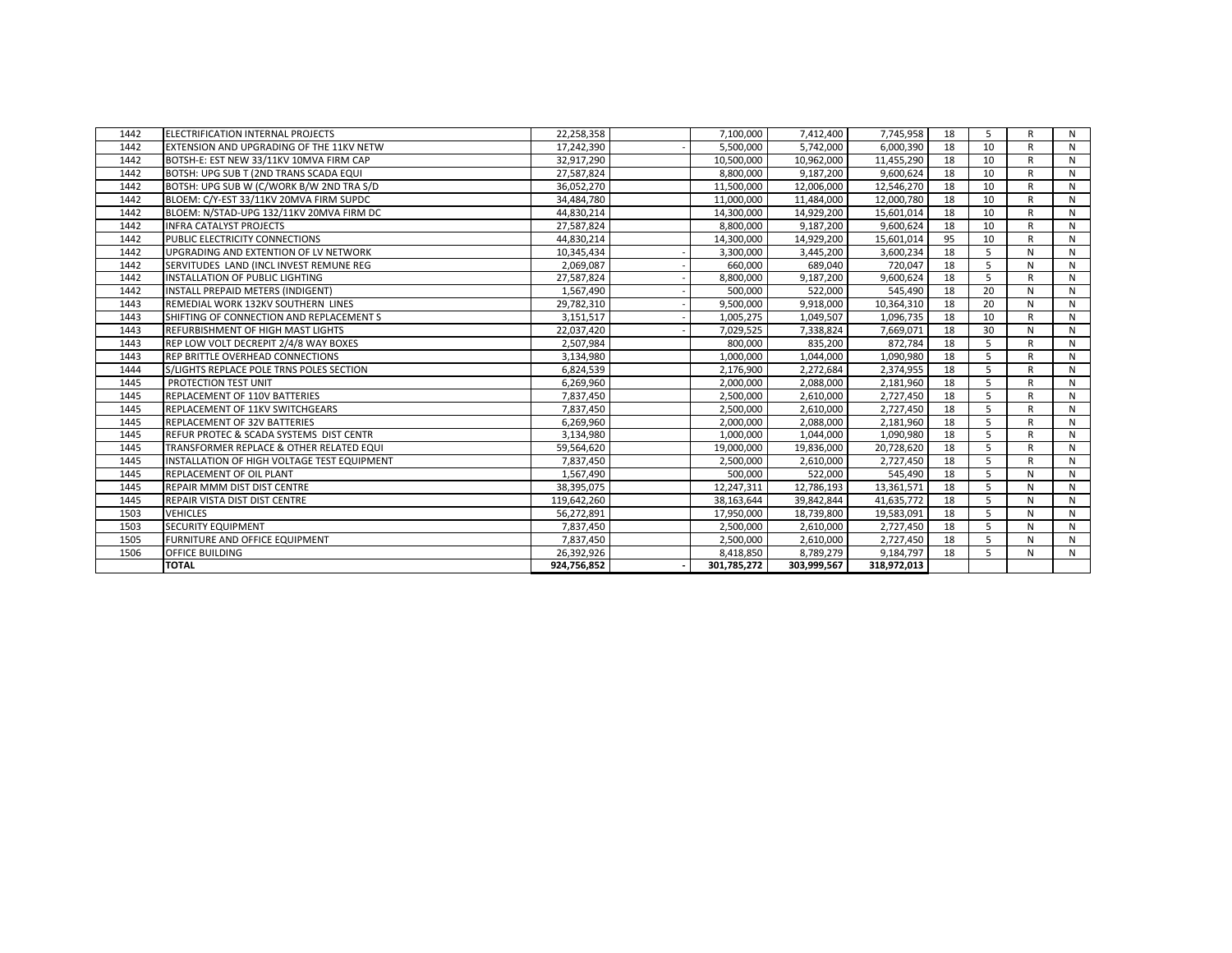| WARD NO | CODE<br>å      | <b>NATIONAL<br/>TREASURY<br/>CODE</b> | <b>REGION</b><br><b>SCOA</b> | $\frac{1}{2}$  | <b>MTSF</b> | <b>OBJECTIVE</b><br><b>STRAGIC</b><br><b>OWN</b> | CODE<br>GFS | <b>GPS CO-ORDINATES</b>         |                                   |                            |                      |
|---------|----------------|---------------------------------------|------------------------------|----------------|-------------|--------------------------------------------------|-------------|---------------------------------|-----------------------------------|----------------------------|----------------------|
| ALL     | 1              | 0500                                  | 11                           | 1              | 6           | <b>SDBIP 126</b>                                 | 102         | 29°13'37.62"S 26°40'53.07"E     | 220562                            | 0500N                      | 2205                 |
| ALL     | $\mathbf{1}$   | 0500                                  | 11                           | $\mathbf{1}$   |             | SDBIP 126                                        | 102         | 29°12'28.81"S 26°48'25.65"E     | 220562                            | 0500N                      | 2205                 |
| ALL     | $\mathbf{1}$   | 0500                                  | 11                           | $\mathbf{1}$   | 6           | <b>SDBIP 126</b>                                 | 102         | NOT YET DETERMINED              | 220562                            | 0500N                      | 2205                 |
| ALL     | $\mathbf{1}$   | 0500                                  | 11                           | $\mathbf{1}$   |             | <b>SDBIP 126</b>                                 | 102         | -29.143965, 26.228330           | 220562                            | 0500N                      | 2205                 |
| ALL     | 1              | 0500                                  | 11                           | 1              | 6           | SDBIP 126                                        | 102         | -29.143965, 26.228330           | 220562                            | 0500N                      | 2205                 |
| ALL     | $\mathbf{1}$   | 0500                                  | 11                           | $\mathbf{1}$   | 6           | SDBIP 126                                        | 102         | -29.177194, 26.233687           | 220562                            | 0500N                      | 2205                 |
| ALL     | $\mathbf{1}$   | 0500                                  | $\overline{11}$              | $\mathbf{1}$   | 6           | <b>SDBIP 126</b>                                 | 102         | -29.177194, 26.233687           | 220562                            | 0500N                      | 2205                 |
| ALL     | $\mathbf{1}$   | 0500                                  | 11                           | $\mathbf{1}$   | 6           | <b>SDBIP 126</b>                                 | 102         | NOT YET DETERMINED              | 220562                            | 0500N                      | 2205                 |
| ALL     | $\mathbf{1}$   | 0500                                  | 11                           | $\mathbf{1}$   | 6           | <b>SDBIP 126</b>                                 | 102         | NOT YET DETERMINED              | 220562                            | 0500N                      | 2205                 |
| ALL     | 1              | 0500                                  | 11                           | $\mathbf{1}$   | 6           | <b>SDBIP 126</b>                                 | 102         | -29,125315, 26,241753           | 220562                            | 0500N                      | 2205                 |
| ALL     | 1              | 0500                                  | 11                           | $\mathbf{1}$   |             | <b>SDBIP 126</b>                                 | 102         | -29,125315, 26,241753           | 220562                            | 0500N                      | 2205                 |
| ALL     | 1              | 0500                                  | 11                           | $\mathbf{1}$   | 6           | <b>SDBIP 126</b>                                 | 102         | -29,125315, 26,241754           | 220562                            | 0500N                      | 2205                 |
|         |                |                                       |                              |                |             |                                                  |             |                                 |                                   |                            |                      |
|         |                |                                       |                              |                |             |                                                  |             |                                 |                                   |                            |                      |
|         |                |                                       |                              |                |             |                                                  |             |                                 |                                   |                            |                      |
|         |                |                                       |                              |                |             |                                                  |             |                                 |                                   |                            |                      |
|         |                |                                       |                              |                |             |                                                  |             |                                 | <b>DIRECTORAT</b><br>DIVISION/SEC |                            | <b>DIRE</b><br>DIVIS |
| WARD NO | CODE<br>å      | <b>NATIONAL</b><br>TREASURY<br>CODE   | <b>REGION</b><br>SCOA        | $\frac{1}{2}$  | <b>MTSF</b> | OBJECTIV<br><b>STRAGIC</b><br>OWN<br>ш           | CODE<br>GFS | <b>GPS CO-ORDINATES</b>         |                                   | REFNUMBER NATIONAL TF REFN |                      |
| ALL     | 3              | 1600                                  | 20                           | $\overline{2}$ |             | 6 SDBIP 133                                      | 801         |                                 | 3202CF                            | 1600N                      | 3202                 |
| ALL     | 3              | 1600                                  | 20                           | $\overline{2}$ |             | 6 SDBIP 133                                      | 801         |                                 | 3306CF                            | 1600N                      | 3306                 |
| ALL     | 3              | 1600                                  | 20                           | $\overline{2}$ |             | 6 SDBIP 133                                      | 801         | 29° 06' 48,49"S 26° 12' 56,37"E | 3601CF                            | 1600N                      | 3601                 |
| ALL     | 3              | 1900                                  | 20                           | $\overline{2}$ |             | 6 SDBIP 133                                      | 801         |                                 | 3703CF                            | 1900N                      |                      |
| 19      | 3              | 1600                                  |                              |                |             |                                                  |             |                                 |                                   |                            | 3703                 |
| 19      | 3              |                                       | 20                           | $\overline{2}$ |             | 6 SDBIP 133                                      | 801         | 29° 06' 48,49"S 26° 12' 56,37"E | 3703CF                            | 1600R                      | 3703                 |
| 40      |                | 1600                                  | 20                           | $\overline{2}$ |             | 6 SDBIP 133                                      | 801         | 29° 06' 54.57"S 26° 12' 55.89"E | 3703CF                            | 1600N                      | 3703                 |
|         | $\overline{3}$ | 1600                                  | 20                           | $\overline{2}$ |             | 6 SDBIP 133                                      | 801         |                                 | 3703CF                            | 1600N                      | 3703                 |
| 40      | 3              | 1600                                  | 20                           | $\overline{2}$ |             | 6 SDBIP 133                                      | 801         | 29° 11' 53,09"S 26° 49' 27,24"E | 3703CF                            | 1600N                      | 3703                 |
| ALL     | 3              | 1600                                  | 20                           | $\overline{2}$ |             | 6 SDBIP 133                                      | 801         |                                 | 3703CF                            | 1600N                      | 3703                 |
| ALL     | 3              | 1600                                  | 20                           | $\overline{2}$ |             | 6 SDBIP 133                                      | 801         |                                 | 3703CF                            | 1600N                      | 3703                 |
| ALL     | $\overline{4}$ | 1600                                  | 20<br>20                     | $\overline{2}$ |             | 6 SDBIP 134<br>6 SDBIP 135                       | 801         |                                 | 3703CF                            | 1600N                      | 3703                 |

| 220562 | 0500N | 2205 |
|--------|-------|------|
| 220562 | 0500N | 2205 |
| 220562 | 0500N | 2205 |
| 220562 | 0500N | 2205 |
| 220562 | 0500N | 2205 |
| 220562 | 0500N | 2205 |
| 220562 | 0500N | 2205 |
| 220562 | 0500N | 2205 |
| 220562 | 0500N | 2205 |
| 220562 | 0500N | 2205 |
| 220562 | 0500N | 2205 |
| 220562 | 0500N | 2205 |
|        |       |      |

DIRECTORAT DIRECTORATE: DIVISION/SECTION: DIVISION/SECTION: REFNUMBERFINANCING NATIONAL TREASURY CODENEW REPLACEMENT REFNUMBER

| 3202CF | 1600N | 3202 |
|--------|-------|------|
| 3306CF | 1600N | 3306 |
| 3601CF | 1600N | 3601 |
| 3703CF | 1900N | 3703 |
| 3703CF | 1600R | 3703 |
| 3703CF | 1600N | 3703 |
| 3703CF | 1600N | 3703 |
| 3703CF | 1600N | 3703 |
| 3703CF | 1600N | 3703 |
| 3703CF | 1600N | 3703 |
| 3703CF | 1600N | 3703 |
| 3703CF | 1600N | 3703 |
|        |       |      |

| g<br><b>WARD</b> | ODE<br>ō<br>₫ | <b>NATIONAL<br/>TREASURY</b><br>ODE<br>ō | SCOA<br>REGION | ğ | <b>MTSF</b> | ECTIV<br><b>STRAGIC</b><br>OWN<br>$\mathbf{u}$<br>$\overline{8}$ | CODE<br>GFS | <b>GPS CO-ORDINATES</b>         |        | <b>REFINUIVIBEN INATIONAL IT NEFIN</b> |      |
|------------------|---------------|------------------------------------------|----------------|---|-------------|------------------------------------------------------------------|-------------|---------------------------------|--------|----------------------------------------|------|
| ALL              | 3             | 1600                                     | 20             |   |             | 6 SDBIP 133                                                      | 801         |                                 | 3202CF | 1600N                                  | 3202 |
| ALL              | 3             | 1600                                     | <b>20</b>      |   |             | $6$ SDBIP 133                                                    | 801         |                                 | 3306CF | 1600N                                  | 3306 |
| ALL              | 3             | 1600                                     | 20             |   |             | $6$ SDBIP 133                                                    | 801         | 29° 06' 48,49"S 26° 12' 56,37"E | 3601CF | 1600N                                  | 3601 |
| ALL              | 3             | 1900                                     | 20             |   |             | $6$ SDBIP 133                                                    | 801         |                                 | 3703CF | 1900N                                  | 3703 |
| 19               | 3             | 1600                                     | <b>20</b>      |   |             | 6 SDBIP 133                                                      | 801         | 29° 06' 48,49"S 26° 12' 56,37"E | 3703CF | 1600R                                  | 3703 |
| 19               | 3             | 1600                                     | 20             |   |             | 6 SDBIP 133                                                      | 801         | 29° 06' 54,57"S 26° 12' 55.89"E | 3703CF | 1600N                                  | 3703 |
| 40               | 3             | 1600                                     | 20             |   |             | 6 SDBIP 133                                                      | 801         |                                 | 3703CF | 1600N                                  | 3703 |
| 40               | 3             | 1600                                     | 20             |   |             | $6$ SDBIP 133                                                    | 801         | 29° 11' 53,09"S 26° 49' 27,24"E | 3703CF | 1600N                                  | 3703 |
| ALL              | 3             | 1600                                     | 20             |   |             | 6 SDBIP 133                                                      | 801         |                                 | 3703CF | 1600N                                  | 3703 |
| ALL              | 3             | 1600                                     | 20             |   |             | 6 SDBIP 133                                                      | 801         |                                 | 3703CF | 1600N                                  | 3703 |
| ALL              | 4             | 1600                                     | 20             |   |             | 6 SDBIP 134                                                      | 801         |                                 | 3703CF | 1600N                                  | 3703 |
| <b>ALL</b>       | 5             | 1600                                     | 20             |   |             | $6$ SDBIP 135                                                    | 801         |                                 | 3703CF | 1600N                                  | 3703 |
|                  |               |                                          |                |   |             |                                                                  |             |                                 |        |                                        |      |
|                  |               |                                          |                |   |             |                                                                  |             |                                 |        |                                        |      |
|                  |               |                                          |                |   |             |                                                                  |             |                                 |        |                                        |      |

|  | اللياح والبيان وا |  |  | <b>W</b> |
|--|-------------------|--|--|----------|
|  |                   |  |  |          |
|  |                   |  |  |          |
|  |                   |  |  |          |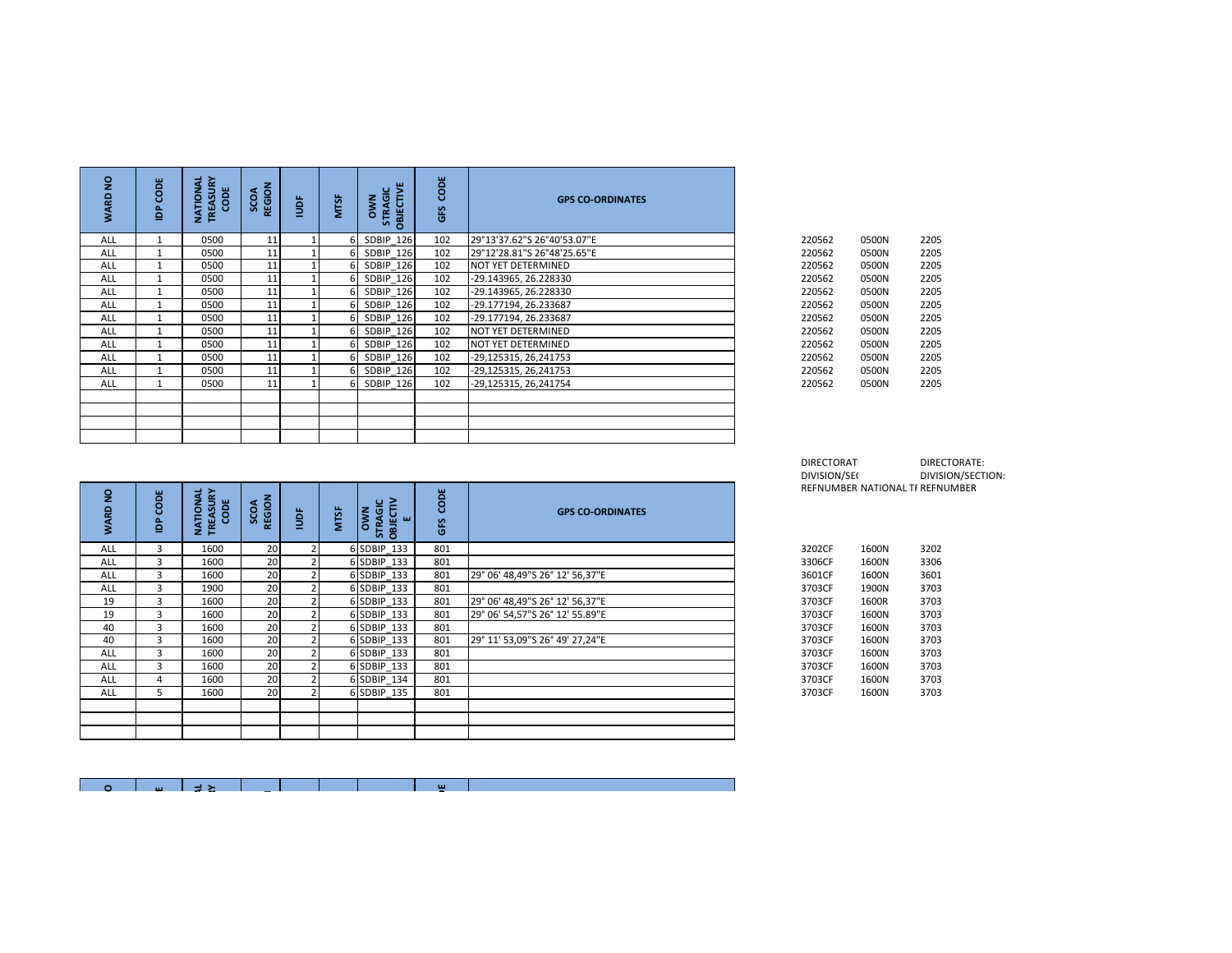| C<br>≂ | ۰n.<br>- | œ<br>ш<br>- |    | − | 诛<br>œ | o<br>. .<br>- 111<br>$\cdots$<br>ທ ດ | $\mathbf{v}$<br>. .<br>$\sigma$ | <b>GPS CO-ORDINATES</b> |        |       |      |
|--------|----------|-------------|----|---|--------|--------------------------------------|---------------------------------|-------------------------|--------|-------|------|
| ALL    |          | 1600        | 20 |   |        | SDBIP 133                            | 801                             |                         | 3811CF | 1600N | 3811 |
|        |          |             |    |   |        |                                      |                                 |                         |        |       |      |

| 3811CF<br>3811<br>1600N |
|-------------------------|
|-------------------------|

| DIRECTORAT                      | DIRECTORATE:     |
|---------------------------------|------------------|
| SUB-DIRECTO                     | SUB-DIRECTORATE: |
| REFNUMBER NATIONAL TF REFNUMBER |                  |

| $\overline{2}$<br>읉 | 岂<br>o         | z<br>ğΥ<br>CODE<br><b>NATIOI</b><br>m<br>존 | <b>REGION</b><br><b>SCOA</b> | ້ອ | <b>MTSF</b> | <b>DBJECTIVE</b><br>u<br>ō<br><b>NMO</b><br><b>STRA</b> | CODE<br>요<br>ढ | <b>GPS CO-ORDINATES</b>         |        | REFNUMBER NATIONAL IT REFN |      |
|---------------------|----------------|--------------------------------------------|------------------------------|----|-------------|---------------------------------------------------------|----------------|---------------------------------|--------|----------------------------|------|
| <b>ALL</b>          | $\overline{2}$ | 2700                                       | 11                           | 4  |             | 5 SDBIP 128                                             | 203            | 29° 06' 48.48"S 26° 12' 55.89"E | 3901CF | 2700N                      | 3901 |
| <b>ALL</b>          | $\overline{2}$ | 2650                                       | 11                           |    |             | 5 SDBIP 128                                             | 203            | 29° 06' 48.48"S 26° 12' 55.89"E | 3901CF | 2650R                      | 3901 |
| ALL                 | $\overline{2}$ | 2700                                       | 11                           |    |             | 5 SDBIP 128                                             | 203            | 29° 06' 48.48"S 26° 12' 55.89"E | 3901CF | 2700N                      | 3901 |
| ALL                 | $\overline{2}$ | 2700                                       | 11                           |    |             | 5 SDBIP 128                                             | 203            | 29° 06' 48.48"S 26° 12' 55.89"E | 3901CF | 2700N                      | 3901 |
| ALL                 | 2              | 2700                                       | 11                           |    |             | 5 SDBIP 128                                             | 203            | 29° 06' 48.48"S 26° 12' 55.89"E | 3901CF | 2700N                      | 3901 |
| ALL                 | 2              | 2700                                       | 11                           |    |             | 5 SDBIP 130                                             | 203            | 29° 06' 48.48"S 26° 12' 55.89"E | 3901CF | 2700N                      | 3901 |
| ALL                 | 2              | 2700                                       | 11                           |    |             | 5 SDBIP 130                                             | 203            | 29° 06' 48.48"S 26° 12' 55.89"E | 3901CF | 2700N                      | 3901 |
| ALL                 | $\overline{2}$ | 2700                                       | 11                           | 4  |             | 5 SDBIP 130                                             | 203            | 29° 06' 48.48"S 26° 12' 55.89"E | 3901CF | 2700N                      | 3901 |
| ALL                 | $\overline{2}$ | 2700                                       | 11                           | 4  |             | 5 SDBIP 130                                             | 203            | 29° 06' 48.48"S 26° 12' 55.89"E | 3901CF | 2700N                      | 3901 |
| ALL                 | 2              | 2700                                       | 11                           | 4  |             | 5 SDBIP 130                                             | 203            | 29° 06' 48.48"S 26° 12' 55.89"E | 3901CF | 2700N                      | 3901 |
| <b>ALL</b>          | $\overline{2}$ | 2700                                       | 11                           |    |             | 5 SDBIP 130                                             | 203            | 29° 06' 48.48"S 26° 12' 55.89"E | 3901CF | 2700N                      | 3901 |
|                     |                |                                            |                              |    |             |                                                         |                |                                 |        |                            |      |
|                     |                |                                            |                              |    |             |                                                         |                |                                 |        |                            |      |
|                     |                |                                            |                              |    |             |                                                         |                |                                 |        |                            |      |

| 3901CF | 2700N | 3901 |
|--------|-------|------|
| 3901CF | 2650R | 3901 |
| 3901CF | 2700N | 3901 |
| 3901CF | 2700N | 3901 |
| 3901CF | 2700N | 3901 |
| 3901CF | 2700N | 3901 |
| 3901CF | 2700N | 3901 |
| 3901CF | 2700N | 3901 |
| 3901CF | 2700N | 3901 |
| 3901CF | 2700N | 3901 |
| 3901CF | 2700N | 3901 |
|        |       |      |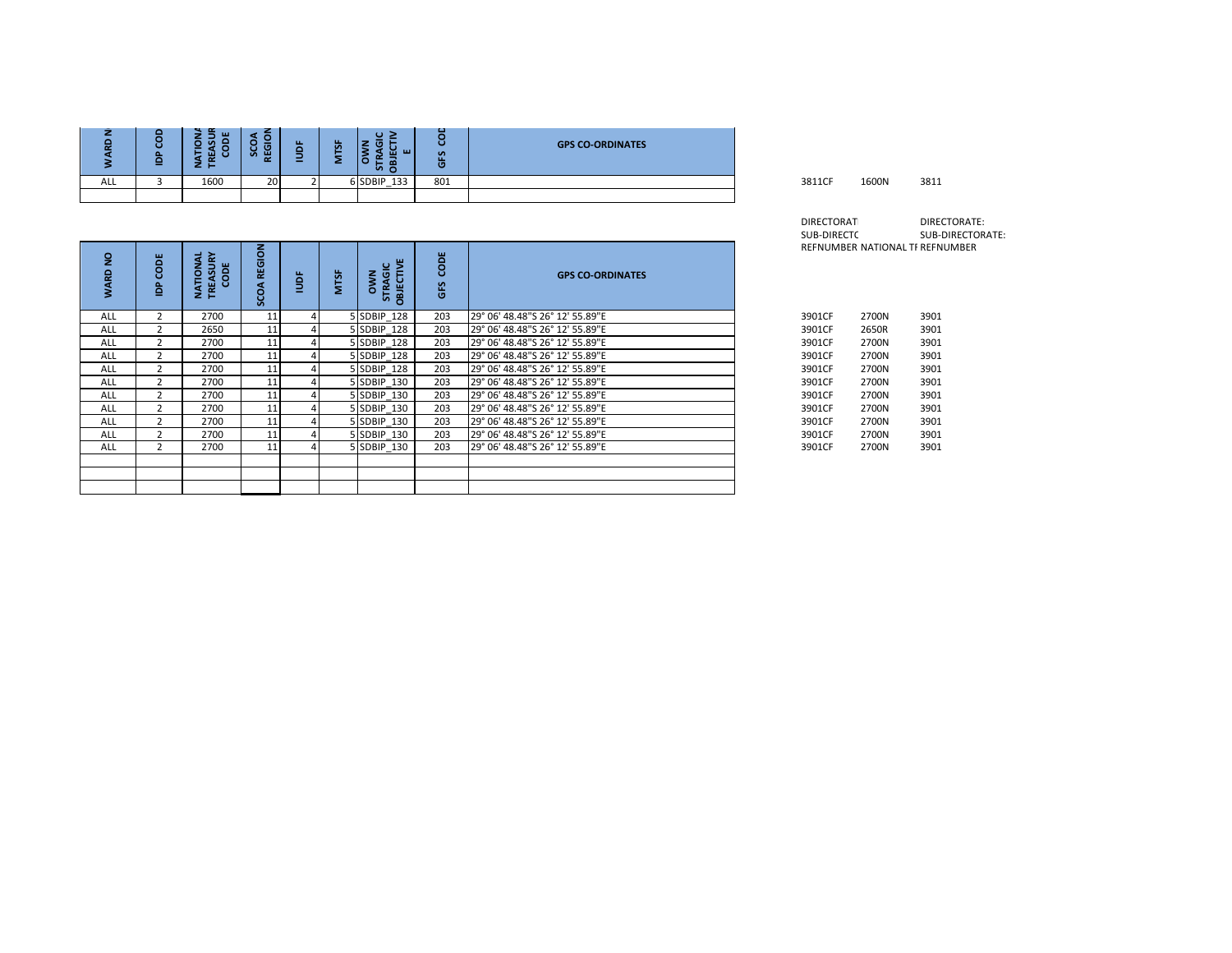| $\circ$<br>z<br>٥<br>œ | 붐<br>௨<br>$\overline{\phantom{a}}$<br>- | ÷<br>ഗ<br>$\bullet$<br>ш<br>zЕ | o<br>ш<br>u<br>Ø. | - | ᇥ<br>-<br>- | ш<br>ပ<br>m | ш<br>ο<br>띺<br>O         | <b>GPS CO-ORDINATES</b> |        |       |                            |
|------------------------|-----------------------------------------|--------------------------------|-------------------|---|-------------|-------------|--------------------------|-------------------------|--------|-------|----------------------------|
| ALL                    | 13                                      | 2700                           | 11                |   |             |             | 191                      |                         | 4502CF | 2700N | 4502                       |
| <b>ALL</b>             | 13                                      | 2650                           | 11                |   |             |             | 191                      |                         | 4601CF | 2650N | 4601                       |
|                        |                                         |                                |                   |   |             |             |                          |                         |        |       |                            |
|                        |                                         |                                |                   |   |             |             | 9 SDBIP 88<br>9 SDBIP 88 |                         |        |       | REFNUMBER NATIONAL TF REFN |

| $\frac{1}{2}$<br><b>WARD</b>  | CODE<br>₫             | <b>NATIONAL</b><br>TREASURY<br>CODE           | <b>REGION</b><br>SCO | ğ              | <b>MTSF</b> | <b>CTIVE</b><br><b>STRAGIC</b><br><b>DWN</b><br><b>BIE</b> | CODE<br>GFS | <b>GPS CO-ORDINATES</b>     |                                               | REFNUMBER NATIONAL TF REFN |                              |
|-------------------------------|-----------------------|-----------------------------------------------|----------------------|----------------|-------------|------------------------------------------------------------|-------------|-----------------------------|-----------------------------------------------|----------------------------|------------------------------|
| <b>ALL</b>                    | 10                    | 2600                                          | 11                   | $\overline{2}$ | 10          | SDBIP 68                                                   | 507         | 29°07'15.85"S 26°12'50.40"E | 5261CF                                        | 2600N                      | 5261                         |
| <b>ALL</b>                    | 10                    | 2600                                          | 11                   | $\overline{2}$ | 10          | SDBIP 68                                                   | 507         | 29°07'15.85"S 26°12'50.40"E | 5261CF                                        | 2600N                      | 5261                         |
| <b>ALL</b>                    | 10                    | 2600                                          | 11                   | $\overline{2}$ | 10          | SDBIP 68                                                   | 507         | 29°07'15.85"S 26°12'50.40"E | 5261CF                                        | 2600N                      | 5261                         |
|                               |                       |                                               |                      |                |             |                                                            |             |                             | <b>DIRECTORAT</b><br>SUB-DIRECTC<br>DIVISION: |                            | <b>DIRE</b><br>SUB-<br>DIVIS |
| $\overline{2}$<br><b>NARD</b> | <b>CODE</b><br>௨<br>≘ | <b>TREASURY</b><br>₹<br>CODE<br><b>NOITAV</b> | SCOA<br>REGION       | ğ              | <b>MTSF</b> | <b>BJECTIV</b><br>TRAGIC<br><b>NWO</b><br>ш                | CODE<br>GES | <b>GPS CO-ORDINATES</b>     |                                               | REFNUMBER NATIONAL TF REFN |                              |

| $\overline{2}$<br>WARD | Ö<br>ō<br>≘ | ಕ<br>TREASURY<br>CODE<br>ō<br>ş. | <b>REGION</b><br><b>SCOA</b> | ğ              | <b>MTSF</b> | OBJECTIV<br><b>STRAGIC</b><br><b>S</b><br>ш | CODE<br><b>GFS</b> | <b>GPS CO-ORDINATES</b>        |        | <b>REFNUMBER NATIONAL TF REFN</b> |      |
|------------------------|-------------|----------------------------------|------------------------------|----------------|-------------|---------------------------------------------|--------------------|--------------------------------|--------|-----------------------------------|------|
| ALL                    | 6           | 2600                             | 11                           | $\overline{2}$ | 10          | SDBIP 68                                    | 702                | N/A - FIRE & RESCUE EQUIPMENT  | 5421CF | 2600R                             | 5421 |
| ALL                    | 6           | 2600                             | 11                           | $\overline{2}$ | 10          | SDBIP 68                                    | 702                | N/A - FIRE & RESCUE EQUIPMENT  | 5421CF | 2600R                             | 5421 |
| ALL                    | 6           | 2600                             | 11                           | $\overline{2}$ | 10          | SDBIP 68                                    | 702                | N/A - FIRE & RESCUE EQUIPMENT  | 5421CF | 2600N                             | 5421 |
| ALL                    | 6           | 2600                             | 11                           | $\overline{2}$ | 10          | SDBIP 68                                    | 702                | N/A - FIRE & RESCUE EQUIPMENT  | 5421CF | 2600N                             | 5421 |
| <b>ALL</b>             | 6           | 2600                             | 11                           |                | 10          | SDBIP 68                                    | 702                | N/A - FIRE & RESCUE EQUIPMENT  | 5421CF | 2600R                             | 5421 |
| ALL                    | 6           | 2600                             | 11                           | $\overline{2}$ | 10          | SDBIP 68                                    | 702                | N/A - FIRE & RESCUE EQUIPMENT  | 5421CF | 2600R                             | 5421 |
| ALL                    | 6           | 2600                             | 11                           | $\overline{2}$ | 10          | SDBIP 68                                    | 702                | N/A - FIRE & RESCUE EQUIPMENT  | 5421CF | 2600R                             | 5421 |
| ALL                    | 6           | 2600                             | 11                           |                | 10          | SDBIP 68                                    | 702                | N/A - FIRE & RESCUE EQUIPMENT  | 5421CF | 2600R                             | 5421 |
| ALL                    | 6           | 2600                             | 11                           | $\overline{2}$ | 10          | SDBIP 68                                    | 702                | N/A - FIRE & RESCUE EQUIPMENT  | 5421CF | 2600R                             | 5421 |
| ALL                    | 6           | 2600                             | 11                           | $\overline{2}$ | 10          | SDBIP 68                                    | 702                | N/A - FIRE & RESCUE EQUIPMENT  | 5421CF | 2600R                             | 5421 |
| ALL                    | 6           | 2600                             | 11                           | 2              | 10          | SDBIP 68                                    | 702                | N/A - FIRE & RESCUE EQUIPMENT  | 5421CF | 2600R                             | 5421 |
| ALL                    | 6           | 2600                             | 11                           | $\overline{2}$ | 10          | SDBIP 68                                    | 702                | N/A - FIRE & RESCUE EQUIPMENT  | 5421CF | 2600R                             | 5421 |
| ALL                    | 6           | 2600                             | 11                           | $\overline{2}$ | 10          | SDBIP 68                                    | 702                | N/A - FIRE & RESCUE EQUIPMENT  | 5421CF | 2600R                             | 5421 |
| ALL                    | 6           | 2600                             | 11                           |                | 10          | SDBIP 68                                    | 702                | N/A - FIRE & RESCUE EQUIPMENT  | 5421CF | 2600R                             | 5421 |
| ALL                    | 6           | 2600                             | 11                           |                | 10          | SDBIP 68                                    | 702                | IN/A - FIRE & RESCUE EQUIPMENT | 5421CF | 2600R                             | 5421 |

| <b>DIRECTORAT</b><br>SUB-DIRECTC |                                 | DIRECTORATE: | SUB-DIRECTORATE: |  |
|----------------------------------|---------------------------------|--------------|------------------|--|
|                                  | REFNUMBER NATIONAL TF REFNUMBER |              |                  |  |
|                                  |                                 |              |                  |  |
|                                  |                                 |              |                  |  |
|                                  |                                 |              |                  |  |
|                                  |                                 |              |                  |  |
| 4502CF                           | 2700N                           | 4502         |                  |  |
| 4601CF                           | 2650N                           | 4601         |                  |  |

| <b>DIRECTORAT</b> | DIRECTORATE:     |
|-------------------|------------------|
| SUB-DIRECTO       | SUB-DIRECTORATE: |
| DIVISION :        | DIVISION :       |
|                   |                  |

REFNUMBER NATIONAL TF REFNUMBER

| 5261CF | 2600N | 5261 |
|--------|-------|------|
| 5261CF | 2600N | 5261 |
| 5261CF | 2600N | 5261 |

| <b>DIRECTORAT</b>               | DIRECTORATE:     |
|---------------------------------|------------------|
| SUB-DIRECTO                     | SUB-DIRECTORATE: |
| DIVISION:                       | DIVISION :       |
| REFNUMBER NATIONAL TF REFNUMBER |                  |
|                                 |                  |

| 5421CF | 2600R        | 5421 |
|--------|--------------|------|
| 5421CF | 2600R        | 5421 |
| 5421CF | 2600N        | 5421 |
| 5421CF | 2600N        | 5421 |
| 5421CF | 2600R        | 5421 |
| 5421CF | 2600R        | 5421 |
| 5421CF | 2600R        | 5421 |
| 5421CF | 2600R        | 5421 |
| 5421CF | 2600R        | 5421 |
| 5421CF | 2600R        | 5421 |
| 5421CF | 2600R        | 5421 |
| 5421CF | 2600R        | 5421 |
| 5421CF | 2600R        | 5421 |
| 5421CF | 2600R        | 5421 |
| 5421CF | <b>2600R</b> | 5471 |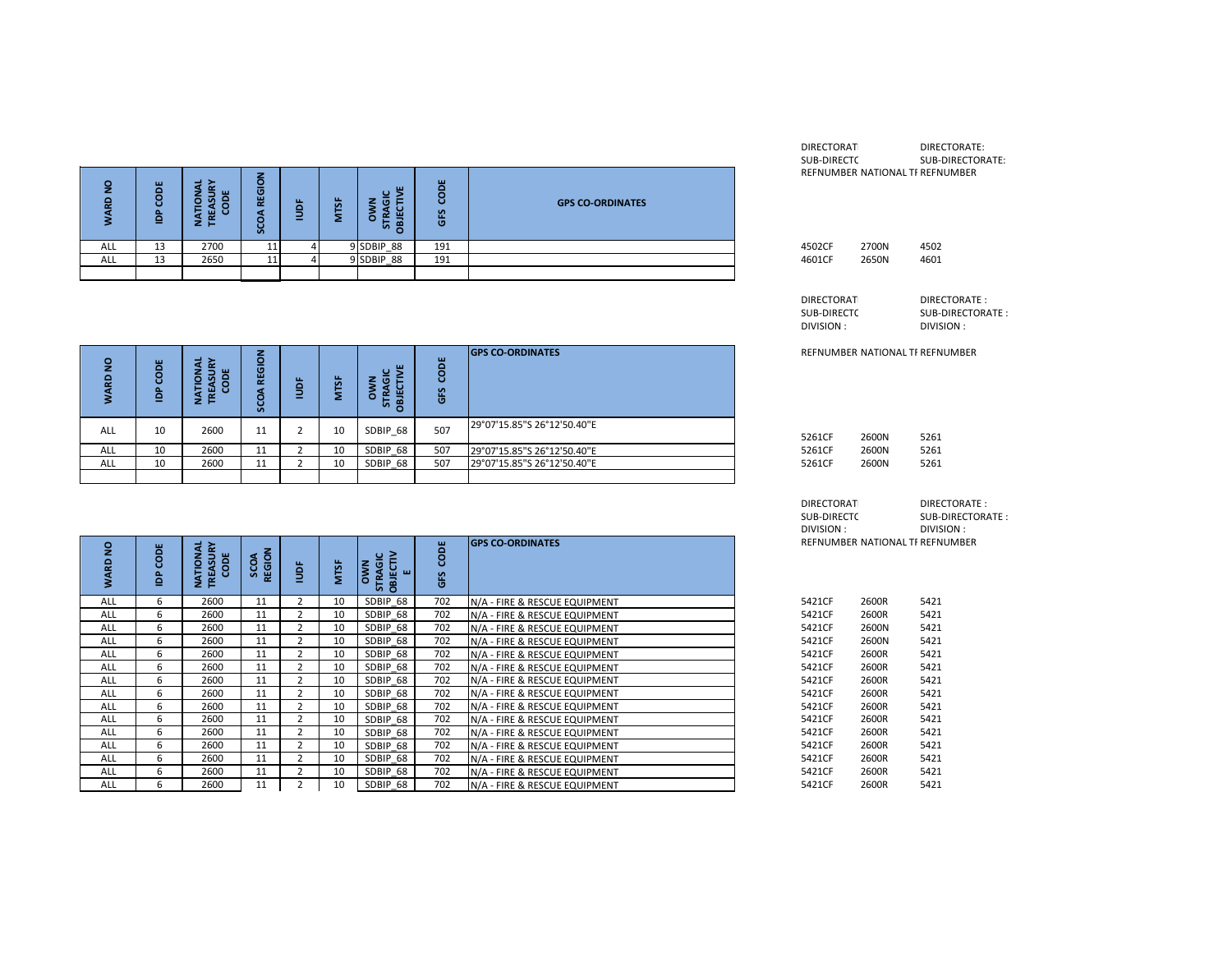| <b>ALL</b> | 2600 | -- | 10 | SDBIP 68 | 702 | - FIRE & RESCUE EQUIPMENT<br>N/f | 5421CF | 2600R<br>. | 5421 |
|------------|------|----|----|----------|-----|----------------------------------|--------|------------|------|
| ALL        | 2600 | -- | 10 | SDBIP 68 | 702 | N/t<br>- FIRE & RESCUE EQUIPMENT | 5421CF | 2600R      | 5421 |
|            |      |    |    |          |     |                                  |        |            |      |

|                             |                        |                                       |                         |                |             |                                                 |             |                                              | <b>DIRECTORAT</b><br>SUB-DIRECTC<br>DIVISION: |       | DIRECTORATE:<br>SUB-DIRECTORA<br>DIVISION: |
|-----------------------------|------------------------|---------------------------------------|-------------------------|----------------|-------------|-------------------------------------------------|-------------|----------------------------------------------|-----------------------------------------------|-------|--------------------------------------------|
| $\mathsf{S}$<br><b>WARD</b> | ш<br>흥<br>$\circ$<br>ê | <b>NATIONAL<br/>TREASURY<br/>CODE</b> | <b>REGION</b><br>⋖<br>o | ğ              | <b>MTSF</b> | OBJECTIV<br>ō<br>OWN<br><b>W</b><br><b>STRA</b> | CODE<br>GFS | <b>GPS CO-ORDINATES</b>                      |                                               |       | REFNUMBER NATIONAL TF REFNUMBER            |
| ALL                         | 9                      | 2600                                  | 11                      |                | 10          | SDBIP 68                                        | 701         | GPS CO-ORDINATES WILL ONLY BE AVAILABLE ONCE | 8511CF                                        | 2600N | 8511                                       |
| ALL                         | 9                      | 2600                                  | 11                      |                | 10          | SDBIP 68                                        | 701         | 29° 06' 54.14" S 26° 12' 56.76" E            | 8511CF                                        | 2600N | 8511                                       |
| ALL                         | 9                      | 2600                                  | 11                      |                | 10          | SDBIP 68                                        | 701         | GPS CO-ORDINATES WILL ONLY BE AVAILABLE ONCE | 8511CF                                        | 2600N | 8511                                       |
| 3                           | 9                      | 2600                                  | 11                      | $\overline{2}$ | 10          | SDBIP 68                                        | 701         | 29.11 30 86, 26.21 55 11                     | 8511CF                                        | 2600N | 8511                                       |
| 27                          | 9                      | 2600                                  | 11                      |                | 10          | SDBIP 68                                        | 701         | 29.26 11 07. S26 71 91 75                    | 8511CF                                        | 2600N | 8511                                       |
| 27                          | 9                      | 2600                                  | 11                      |                | 10          | SDBIP 68                                        | 701         |                                              | 8511CF                                        | 2600N | 8511                                       |
| 27                          | 9                      | 2600                                  | 11                      |                | 10          | SDBIP 68                                        | 701         |                                              | 8511CF                                        | 2600N | 8511                                       |
| 27                          | 9                      | 2600                                  | 11                      |                | 10          | SDBIP 68                                        | 701         |                                              | 8541CF                                        | 2600N | 8541                                       |
| 27                          | 9                      | 2600                                  | 11                      |                | 10          | SDBIP 68                                        | 701         |                                              | 8541CF                                        | 2600N | 8541                                       |
| 27                          | 9                      | 2600                                  | 11                      |                | 10          | SDBIP 68                                        | 701         |                                              | 8541CF                                        | 2600N | 8541                                       |
| 27                          | 9                      | 2600                                  | 11                      |                | 10          | SDBIP 68                                        | 701         |                                              | 8541CF                                        | 2600N | 8541                                       |

| ALL | 9 | 2600 | 11 | 10 | SDBIP 68 | 701 | <b>GPS CO-ORDINATES WILL ONLY BE AVAILABLE ONCE</b> | 8511CF | 2600N | 8511 |
|-----|---|------|----|----|----------|-----|-----------------------------------------------------|--------|-------|------|
| ALL | 9 | 2600 | 11 | 10 | SDBIP 68 | 701 | 29° 06' 54.14" S 26° 12' 56.76" E                   | 8511CF | 2600N | 8511 |
| ALL | 9 | 2600 | 11 | 10 | SDBIP 68 | 701 | <b>GPS CO-ORDINATES WILL ONLY BE AVAILABLE ONCE</b> | 8511CF | 2600N | 8511 |
| 3   | 9 | 2600 | 11 | 10 | SDBIP 68 | 701 | 29.11 30 86. 26.21 55 11                            | 8511CF | 2600N | 8511 |
| 27  | 9 | 2600 | 11 | 10 | SDBIP 68 | 701 | 29.26 11 07. S26 71 91 75                           | 8511CF | 2600N | 8511 |
| 27  | 9 | 2600 | 11 | 10 | SDBIP 68 | 701 |                                                     | 8511CF | 2600N | 8511 |
| 27  | 9 | 2600 | 11 | 10 | SDBIP 68 | 701 |                                                     | 8511CF | 2600N | 8511 |
| 27  | 9 | 2600 | 11 | 10 | SDBIP 68 | 701 |                                                     | 8541CF | 2600N | 8541 |
| 27  | 9 | 2600 | 11 | 10 | SDBIP 68 | 701 |                                                     | 8541CF | 2600N | 8541 |
| 27  | 9 | 2600 | 11 | 10 | SDBIP 68 | 701 |                                                     | 8541CF | 2600N | 8541 |
| 27  | 9 | 2600 | 11 | 10 | SDBIP 68 | 701 |                                                     | 8541CF | 2600N | 8541 |
| 27  | 9 | 2600 | 11 | 10 | SDBIP 68 | 701 |                                                     | 8541CF | 2600N | 8541 |
| 27  | 9 | 2600 | 11 | 10 | SDBIP 68 | 701 |                                                     | 8541CF | 2600N | 8541 |
| 27  | 9 | 2600 | 11 | 10 | SDBIP 68 | 701 |                                                     | 8541CF | 2600N | 8541 |
| 27  | 9 | 2600 | 11 | 10 | SDBIP 68 | 701 |                                                     | 8541CF | 2600N | 8541 |

SUB-DIRECTORATE :

| <b>DIRECTORAT</b>               | DIRECTORATE:     |
|---------------------------------|------------------|
| SUB-DIRECTC                     | SUB-DIRECTORATE: |
| DIVISION :                      | DIVISION :       |
| REFNUMBER NATIONAL TF REFNUMBER |                  |

| 5621CF | 1500R | 5621 |
|--------|-------|------|
| 5664CF | 1500N | 5664 |
| 5664CF | 1500N | 5664 |
| 5664CF | 1500N | 5664 |
| 5664CF | 1500N | 5664 |
| 5664CF | 1500N | 5664 |
| 5664CF | 1500N | 5664 |
| 5664CF | 1500N | 5664 |
| 5664CF | 1500N | 5664 |
| 5664CF | 1500N | 5664 |
| 5664CF | 1500N | 5664 |

| WARD NO                      | CODE<br>å | TREASURY<br><b>NATIONAL</b><br>CODE | SCOA<br>REGION | ğ                   | <b>MTSF</b> | <b>OBJECTIV</b><br><b>STRAGIC</b><br>OWN<br>$\mathbf{u}$ | CODE<br>GFS |                                                                  |                                  |                            |                     |
|------------------------------|-----------|-------------------------------------|----------------|---------------------|-------------|----------------------------------------------------------|-------------|------------------------------------------------------------------|----------------------------------|----------------------------|---------------------|
| ALL                          | 9         | 2600                                | 11             | 2                   | 10          | SDBIP_68                                                 | 701         | GPS CO-ORDINATES WILL ONLY BE AVAILABLE ONCE                     | 8511CF                           | 2600N                      | 8511                |
| ALL                          | 9         | 2600                                | 11             | $\overline{2}$      | 10          | SDBIP 68                                                 | 701         | 29° 06' 54.14" S 26° 12' 56.76" E                                | 8511CF                           | 2600N                      | 8511                |
| <b>ALL</b>                   | 9         | 2600                                | 11             | $\overline{2}$      | 10          | SDBIP 68                                                 | 701         | GPS CO-ORDINATES WILL ONLY BE AVAILABLE ONCE                     | 8511CF                           | 2600N                      | 8511                |
| 3                            | 9         | 2600                                | 11             | $\overline{2}$      | 10          | SDBIP 68                                                 | 701         | 29.11 30 86, 26.21 55 11                                         | 8511CF                           | 2600N                      | 8511                |
| 27                           | 9         | 2600                                | 11             | $\overline{2}$      | 10          | SDBIP 68                                                 | 701         | 29.26 11 07, S26 71 91 75                                        | 8511CF                           | 2600N                      | 8511                |
| 27                           | 9         | 2600                                | 11             | $\overline{2}$      | 10          | SDBIP 68                                                 | 701         |                                                                  | 8511CF                           | 2600N                      | 8511                |
| 27                           | 9         | 2600                                | 11             | $\overline{2}$      | 10          | SDBIP 68                                                 | 701         |                                                                  | 8511CF                           | 2600N                      | 8511                |
| 27                           | 9         | 2600                                | 11             | $\overline{2}$      | 10          | SDBIP 68                                                 | 701         |                                                                  | 8541CF                           | 2600N                      | 8541                |
| 27                           | 9         | 2600                                | 11             | 2                   | 10          | SDBIP 68                                                 | 701         |                                                                  | 8541CF                           | 2600N                      | 8541                |
| 27                           | 9         | 2600                                | 11             | $\overline{2}$      | 10          | SDBIP 68                                                 | 701         |                                                                  | 8541CF                           | 2600N                      | 8541                |
| 27                           | 9         | 2600                                | 11             | $\overline{2}$      | 10          | SDBIP 68                                                 | 701         |                                                                  | 8541CF                           | 2600N                      | 8541                |
| 27                           | 9         | 2600                                | 11             | $\overline{2}$      | 10          | SDBIP 68                                                 | 701         |                                                                  | 8541CF                           | 2600N                      | 8541                |
|                              | 9         | 2600                                | 11             | $\overline{2}$      | 10          | SDBIP 68                                                 | 701         |                                                                  | 8541CF                           | 2600N                      | 8541                |
| 27                           |           |                                     | 11             | $\overline{2}$      | 10          | SDBIP 68                                                 | 701         |                                                                  | 8541CF                           | 2600N                      | 8541                |
| 27                           | 9         | 2600                                |                |                     |             |                                                          |             |                                                                  |                                  |                            |                     |
| 27                           | 9         | 2600                                | 11             | 2                   | 10          | SDBIP 68                                                 | 701         |                                                                  | 8541CF                           | 2600N                      | 8541                |
|                              |           |                                     |                |                     |             |                                                          |             |                                                                  | <b>DIRECTORAT</b><br>SUB-DIRECTC |                            | <b>DIRE</b><br>SUB- |
| WARD NO                      | CODE<br>₫ | <b>NATIONAL</b><br>TREASURY<br>č    | SCOA<br>REGION | ğ                   | <b>MTSF</b> | <b>STRAGIC</b><br>OBJECTI<br>OWN<br>罗                    | CODE<br>GFS | <b>GPS CO-ORDINATES</b>                                          | DIVISION:                        | REFNUMBER NATIONAL TF REFN | DIVIS               |
| $\mathbf{1}$                 | 8         | 1500                                | 20             | $\overline{2}$      | 10          | SDBIP 68                                                 | 507         | 29.1140°S,26.2043°E                                              | 5621CF                           | 1500R                      | 5621                |
| $\mathbf{1}$                 | 8         | 1500                                | 20             | $\overline{2}$      | 10          | SDBIP 68                                                 | 507         | N/A TO SERVICE ENTIRE MMM                                        | 5664CF                           | 1500N                      | 5664                |
| $\mathbf{1}$                 | 8         | 1500                                | 20             | $\overline{2}$      | 10          | SDBIP 68                                                 | 507         | N/A TO SERVICE ENTIRE MMM                                        | 5664CF                           | 1500N                      | 5664                |
| $\mathbf{1}$                 | 8         | 1500                                | 20             | $\overline{2}$      | 10          | SDBIP 68                                                 | 507         | N/A TO SERVICE ENTIRE MMM                                        | 5664CF                           | 1500N                      | 5664                |
| $\mathbf{1}$                 | 8         | 1500                                | 20             | $\overline{2}$      | 10          | SDBIP 69                                                 | 507         | N/A TO SERVICE ENTIRE MMM                                        | 5664CF                           | 1500N                      | 5664                |
| $\mathbf{1}$                 | 8         | 1500                                | 20             | $\overline{2}$      | 10          | SDBIP 70                                                 | 507         | N/A TO SERVICE ENTIRE MMM                                        | 5664CF                           | 1500N                      | 5664                |
| $\mathbf{1}$                 | 8         | 1500                                | 20             | $\overline{2}$      | 10          | SDBIP 71                                                 | 507         | N/A TO SERVICE ENTIRE MMM                                        | 5664CF                           | 1500N                      | 5664                |
| $\mathbf{1}$                 | 8         | 1500                                | 20             | $\overline{2}$      | 10          | SDBIP 68                                                 | 507         | 29° 06' 57.66S 26°12'13.26"E                                     | 5664CF                           | 1500N                      | 5664                |
| $\mathbf{1}$                 | 8         | 1500                                | 20             | $\overline{2}$      | 10          | SDBIP 68                                                 | 507         | 29° 06' 52.87'S 26° 12'22.85"E                                   | 5664CF                           | 1500N                      | 5664                |
| $\mathbf{1}$<br>$\mathbf{1}$ | 8<br>8    | 1500<br>1500                        | 20<br>20       | 2<br>$\overline{2}$ | 10<br>10    | SDBIP 69<br>SDBIP 70                                     | 507<br>507  | 29° 06' 52.87'S 26° 12'22.85"E<br>29° 06' 52.87'S 26° 12'22.85"E | 5664CF<br>5664CF                 | 1500N<br>1500N             | 5664<br>5664        |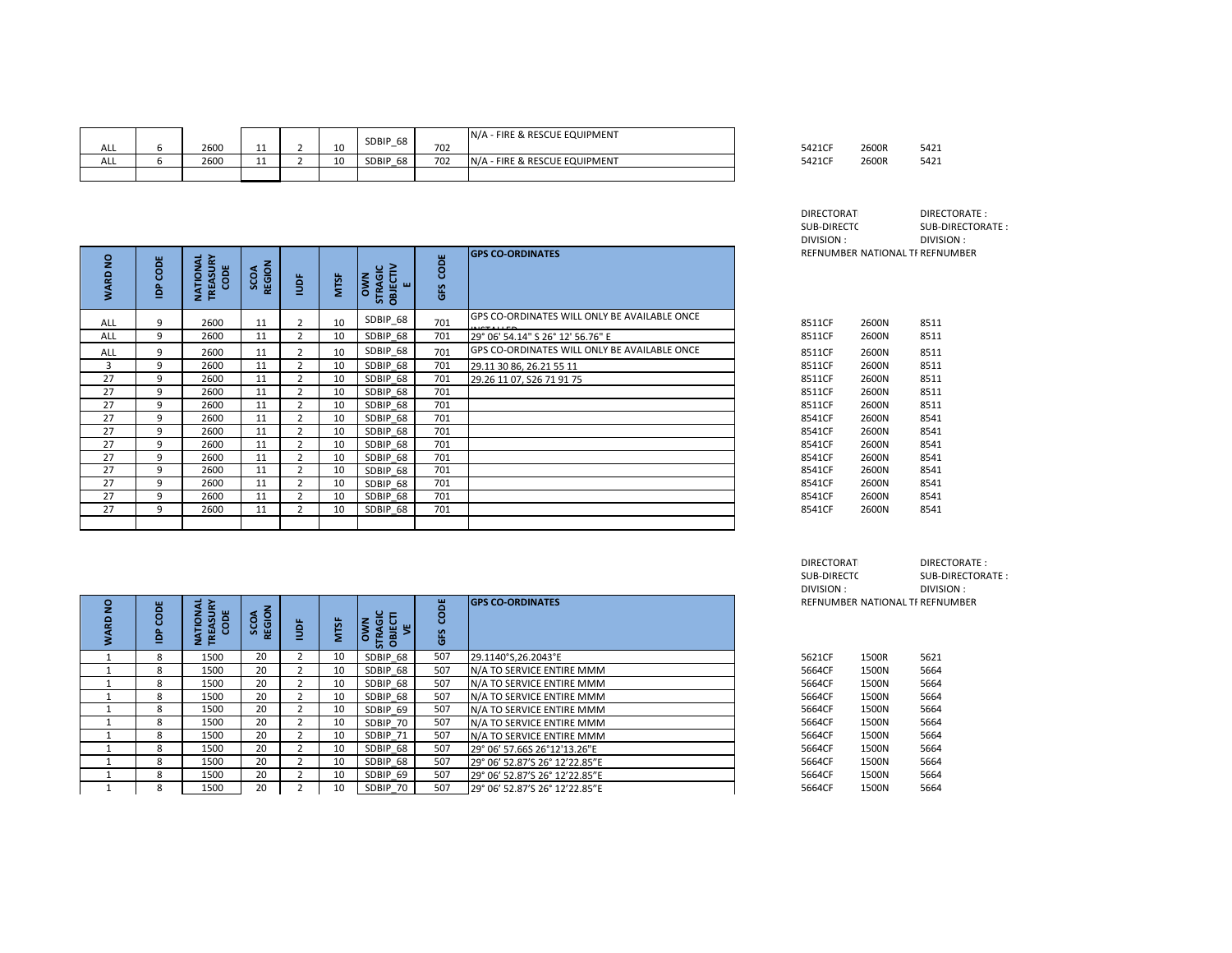|                               |             |                                                    |                              |   |             |                                                 |             |                                  | DIVISION/SEC |                            | <b>DIVIS</b> |
|-------------------------------|-------------|----------------------------------------------------|------------------------------|---|-------------|-------------------------------------------------|-------------|----------------------------------|--------------|----------------------------|--------------|
| $\overline{2}$<br><b>WARD</b> | Ö<br>ō<br>₫ | <b>NATIONAL</b><br>ፚ<br>CODE<br>Б<br><b>TREASI</b> | <b>REGION</b><br><b>SCOA</b> | ğ | <b>MTSF</b> | <b>OBJECTIVE</b><br><b>NMO</b><br><b>STRAGI</b> | CODE<br>GFS | <b>GPS CO-ORDINATES</b>          |              | REFNUMBER NATIONAL TF REFN |              |
|                               |             |                                                    |                              |   |             |                                                 |             |                                  |              |                            |              |
| 51                            | 17          | 0800                                               | 20                           |   |             | 8 SDBIP 1                                       | 302         | 29° 13' 15,10"S 26° 15' 54,27"E  | 621281       | 0800N                      | 6212         |
| 51                            | 17          | 0800                                               | 20                           |   |             | 8 SDBIP 1                                       | 302         | 29° 12' 41,616"S 26° 43' 06,39"E | 621281       | 0800N                      | 6212         |
| 30                            | 17          | 0800                                               | 20                           |   |             | 8 SDBIP 1                                       | 302         | 29° 06' 04,09"S 26° 16' 39,44"E  | 621281       | 0800N                      | 6212         |
| 30                            | 17          | 0800                                               | 20                           |   |             | 8 SDBIP 1                                       | 302         | 29° 06' 04,09"S 26° 16' 39,44"E  | 621281       | 0800N                      | 6212         |
| ALL                           | 17          | 0800                                               | 11                           |   |             | 8 SDBIP 1                                       | 302         | 29° 06' 04,09"S 26° 16' 39,44"E  | 621281       | 0800N                      | 6212         |
| 30                            | 17          | 0800                                               | <b>20</b>                    |   |             | 8 SDBIP 1                                       | 302         | 29° 10' 15,11"S 26° 14' 04,48"E  | 621281       | 0800N                      | 6212         |
| 28                            | 17          | 0800                                               | 40                           |   |             | 8 SDBIP 1                                       | 302         | 29°12' 20,29" S 26° 41' 12,41" E | 621281       | 0800N                      | 6212         |
| 28                            | 17          | 0800                                               | 40                           |   |             | 8 SDBIP 1                                       | 302         | 29°12' 20,29" S 26° 41' 12,41" E | 621281       | 0800N                      | 6212         |

| 1281  | 0800N | 6212 |
|-------|-------|------|
| !1281 | 0800N | 6212 |
| 1281  | 0800N | 6212 |
| 1281  | 0800N | 6212 |
| 1281  | 0800N | 6212 |
| 1281  | 0800N | 6212 |
| 1281  | 0800N | 6212 |
| 1281  | 0800N | 6212 |

| DIRECTORAT                      | DIRECTORATE:      |
|---------------------------------|-------------------|
| SUB-DIRECTO                     | SUB-DIRECTORATE:  |
| DIVISION/SEC                    | DIVISION/SECTION: |
| REFNUMBER NATIONAL TF REFNUMBER |                   |

|              |   |      |    |                |    | SDBIP 68 |     | 29°8'29.57"S 26°13'50.26"E            |        |       |      |
|--------------|---|------|----|----------------|----|----------|-----|---------------------------------------|--------|-------|------|
| 1            | 8 | 1500 | 20 | $\overline{2}$ | 10 |          | 507 |                                       | 5664CF | 1500N | 5664 |
| 15           | 8 | 1500 | 20 | $\overline{2}$ | 10 | SDBIP 68 | 507 | 29°11'3.36"S 26°14'29.97"E            | 5664CF | 1500N | 5664 |
| 17           | 8 | 1500 | 20 | $\overline{2}$ | 10 | SDBIP 68 | 507 | 26° 17' 38.7419" E 29° 10' 07.9287" E | 5664CF | 1500N | 5664 |
| 19           | 8 | 1500 | 20 | $\overline{2}$ | 10 | SDBIP 68 | 507 | 29°9'23.75"S 26°12'31.51"E            | 5664CF | 1500N | 5664 |
| 20           | 8 | 1500 | 20 | $\overline{2}$ | 10 | SDBIP 68 | 507 | 29°6'17.82"S 26°11'26.11"E            | 5665CF | 1500N | 5665 |
| 21           | 8 | 1500 | 20 | $\overline{2}$ | 10 | SDBIP 68 | 507 | 26° 15' 00.68" E 29° 05' 40.3615" S   | 5665CF | 1500N | 5665 |
| 22           | 8 | 1500 | 20 | $\overline{2}$ | 10 | SDBIP 68 | 507 | 29°5'3.92"S 26°9'23.69"E              | 5665CF | 1500N | 5665 |
| 25           | 8 | 1500 | 20 | $\overline{2}$ | 10 | SDBIP 68 | 507 | 29°10'11.60"S 26°10'40.26"E           | 5665CF | 1500N | 5665 |
| 27           | 8 | 1500 | 20 | $\overline{2}$ | 10 | SDBIP 68 | 507 | 26° 40' 41.3066"E 29° 12' 55.0801" S  | 5665CF | 1500N | 5665 |
| 30           | 8 | 1500 | 20 | $\overline{2}$ | 10 | SDBIP 68 | 507 | 26° 42' 48.6544" E 29° 12' 07.3223" S | 5666CF | 1500N | 5666 |
| 32           | 8 | 1500 | 20 | $\overline{2}$ | 10 | SDBIP 68 | 507 | 26° 42' 33.5079" E 29° 14' 30.2821" S | 5666CF | 1500N | 5666 |
| 47           | 8 | 1500 | 20 | $\overline{2}$ | 10 | SDBIP 68 | 507 | 29°8'55.61"S 26°9.23.69"E             | 5667CF | 1500N | 5667 |
| 48           | 8 | 1500 | 20 | 2              | 10 | SDBIP 68 | 507 | 29°10'11.60"S 26°10'40.26"E           | 5667CF | 1500N | 5667 |
| $\mathbf{1}$ | 8 | 1500 | 20 | $\overline{2}$ | 10 | SDBIP 68 | 507 | 29° 06' 59.12'S 26° 12' 54.03"E       | 5667CF | 1500N | 5667 |
| 19           | 8 | 1500 | 20 | $\overline{2}$ | 10 | SDBIP 68 | 507 | 29° 07 02.82'S 26° 14' 14.47"E        | 5667CF | 1500N | 5667 |
| 20           | 8 | 1500 | 20 | $\overline{2}$ | 10 | SDBIP 68 | 507 | 29° 07' 36.91'S 26° 10' 07.60"E       | 5667CF | 1500N | 5667 |
|              |   |      |    |                |    |          |     | 29° 06' 05.09'S 26° 11' 00.70"E       |        |       |      |
| 1            | 8 | 1500 | 20 | $\overline{2}$ | 10 | SDBIP 68 | 507 |                                       | 5667CF | 1500N | 5667 |
| 19           | 8 | 1500 | 20 | $\overline{2}$ | 10 | SDBIP 68 | 507 | 29° 05' 18.76'S 26° 15' 16.05"E       | 5668CF | 1500N | 5668 |
| 17           | 8 | 1500 | 20 | $\overline{2}$ | 10 | SDBIP 68 | 507 | 29 09'01.30"S - 26 16'53.81"E         | 5668CF | 1500N | 5668 |
| 15           | 8 | 1500 | 20 | $\overline{2}$ | 10 | SDBIP 68 | 507 | 29° 11'35.78"S - 26° 15'23.50"E       | 5668CF | 1500N | 5668 |
| 21           | 8 | 3100 | 20 | $\overline{2}$ | 10 | SDBIP 68 | 504 | 29° 06' 50.89'S 26° 07' 59.30"E       | 563181 | 3100R | 5631 |
| 18           | 8 | 3100 | 20 | $\overline{2}$ | 10 | SDBIP 68 | 504 | 26°05'17.8486"E 29°26'22.665"S        | 565181 | 3100R | 5651 |
| 42           | 8 | 3100 | 20 | $\overline{2}$ | 10 | SDBIP 68 | 504 | 26°49'28.2362"E 29° 13'37.9536"S      | 565381 | 3100R | 5653 |
| 49           | 8 | 3100 | 20 | $\overline{2}$ | 10 | SDBIP 68 | 504 | CO-ORDINATES NOT FOUND BY GIS OFFICE  | 565381 | 3100R | 5653 |
| 19           | 8 | 3100 | 20 | $\overline{2}$ | 10 | SDBIP 68 | 504 | 26°12'10.4838"E 29°11'32.428"S        | 565181 | 3100R | 5651 |
|              |   |      |    |                |    |          |     |                                       |        |       |      |
|              |   |      |    |                |    |          |     |                                       |        |       |      |

| 5664CF | 1500N | 5664 |
|--------|-------|------|
| 5664CF | 1500N | 5664 |
| 5664CF | 1500N | 5664 |
| 5664CF | 1500N | 5664 |
| 5665CF | 1500N | 5665 |
| 5665CF | 1500N | 5665 |
| 5665CF | 1500N | 5665 |
| 5665CF | 1500N | 5665 |
| 5665CF | 1500N | 5665 |
| 5666CF | 1500N | 5666 |
| 5666CF | 1500N | 5666 |
| 5667CF | 1500N | 5667 |
| 5667CF | 1500N | 5667 |
| 5667CF | 1500N | 5667 |
| 5667CF | 1500N | 5667 |
| 5667CF | 1500N | 5667 |
|        |       |      |
| 5667CF | 1500N | 5667 |
| 5668CF | 1500N | 5668 |
| 5668CF | 1500N | 5668 |
| 5668CF | 1500N | 5668 |
| 563181 | 3100R | 5631 |
| 565181 | 3100R | 5651 |
| 565381 | 3100R | 5653 |
| 565381 | 3100R | 5653 |
| 565181 | 3100R | 5651 |
|        |       |      |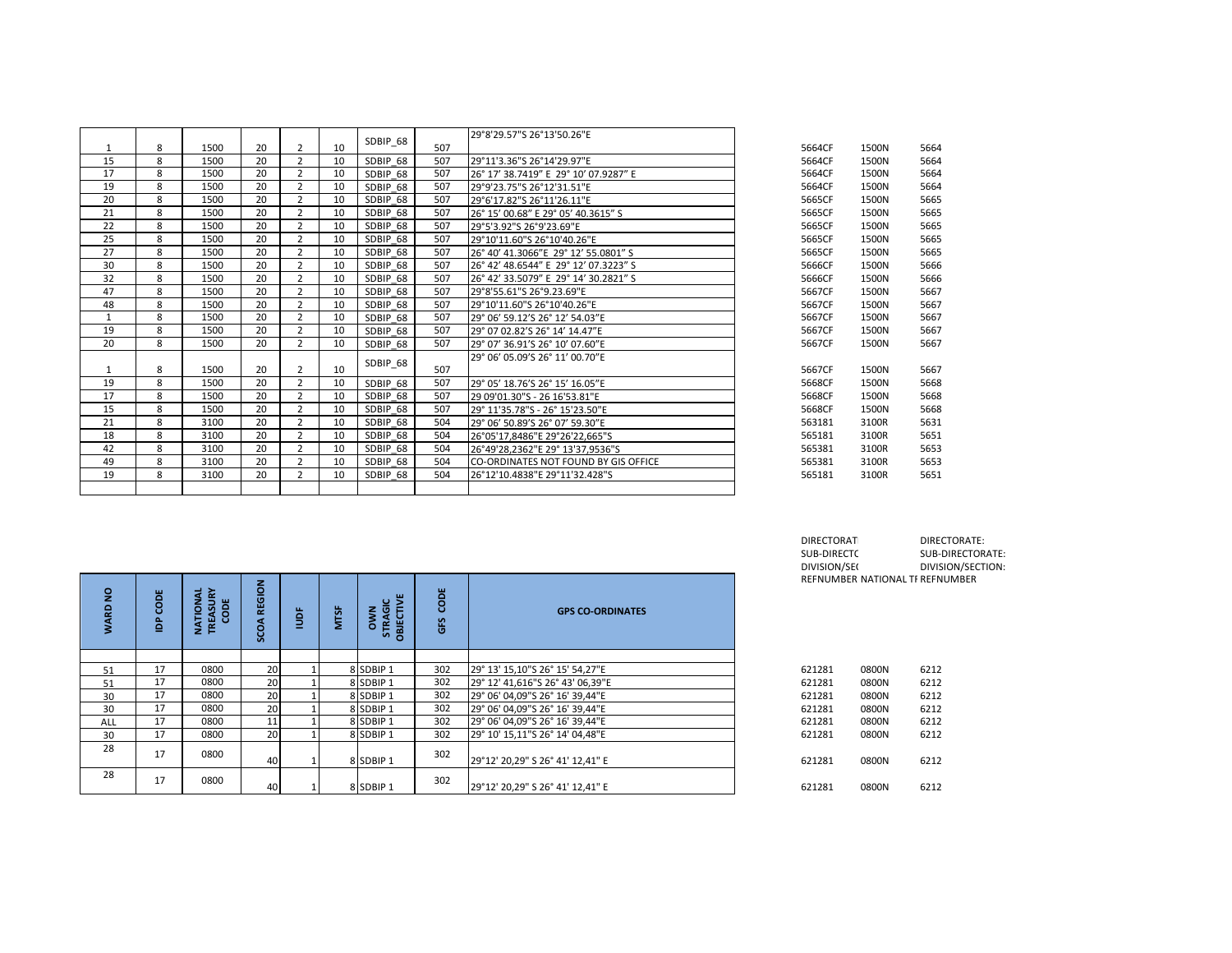| 39  | 17 | 0800 | 30 <sup>1</sup> |  | 8 SDBIP 1 | 302 | 29°13' 11.56" S26° 49' 04.72" E  | 621281 | 0800N | 6212 |
|-----|----|------|-----------------|--|-----------|-----|----------------------------------|--------|-------|------|
|     |    |      |                 |  |           |     |                                  |        |       |      |
| 39  | 17 | 0800 | 30 <sup>1</sup> |  | 8 SDBIP 1 | 302 | 29° 12' 45.03" S26° 51' 02.20" E | 621281 | 0800N | 6212 |
| 39  | 17 | 0800 | 30 <sup>1</sup> |  | 8 SDBIP 1 | 302 | 29° 12' 45,03" S26° 51' 02,20" E | 621281 | 0800N | 6212 |
| 50  | 17 | 0800 | 50              |  | 8 SDBIP 1 | 302 | 29°34'55.7"S 26°40'41.8"E        | 621281 | 0800N | 6212 |
| 41  | 17 | 0800 |                 |  |           | 302 |                                  |        |       |      |
|     |    |      | 30 <sup>1</sup> |  | 8 SDBIP 1 |     | 29°13'10.5"S 26°47'35.5"E        | 621281 | 0800N | 6212 |
| 47  | 17 | 0800 | <b>20</b>       |  | 8 SDBIP 1 | 302 | 29°10'26.0"S 26°18'17.1"E        | 621281 | 0800N | 6212 |
| 42  | 17 | 0800 | 30              |  | 8 SDBIP 1 | 302 | 29°10'42.4"S 26°46'54.5"E        | 621281 | 0800N | 6212 |
| 39  | 10 | 1700 | 30 <sup>1</sup> |  | 8 SDBIP 1 | 508 | 29° 13' 18.62" S26° 50' 21.06" E | 623181 | 1700N | 6231 |
| 18  | 10 | 1900 | 20              |  | 8 SDBIP 1 | 508 | 29° 07' 37.67"S 26° 12' 31.58"E  | 623181 | 1900N | 6231 |
| 46  | 10 | 2200 | 40 <sup>1</sup> |  | 8 SDBIP 1 | 508 | 29° 07' 05.26"S 26° 13' 18.42"E  | 623181 | 2200N | 6231 |
| ALL | 17 | 2700 | <b>201</b>      |  | 8 SDBIP 1 | 302 | 29°06'49.1"S 26°12'56.6"E        | 6222CF | 2700N | 6222 |
|     |    |      |                 |  |           |     |                                  |        |       |      |

| 621281 | 0800N | 6212 |
|--------|-------|------|
| 621281 | 0800N | 6212 |
| 621281 | 0800N | 6212 |
| 621281 | 0800N | 6212 |
|        |       |      |
| 621281 | 0800N | 6212 |
| 621281 | 0800N | 6212 |
| 621281 | 0800N | 6212 |
| 623181 | 1700N | 6231 |
| 623181 | 1900N | 6231 |
| 623181 | 2200N | 6231 |
| 6222CF | 2700N | 6222 |
|        |       |      |

| $\circ$<br>ဥ | ш<br>c<br>c<br>≘ | o<br>$\mathbf{v}$<br>⊢<br>붵<br>ž. | z<br>ဠ<br>엹<br>Ũ. | ш.<br>$\Omega$ | <b>MTSF</b> | ш<br>ပ<br>ø<br>븖<br>o<br><b>in</b><br>ō | 岂<br>ē<br>GES | <b>GPS CO-ORDINATES</b>         |        |       |      |
|--------------|------------------|-----------------------------------|-------------------|----------------|-------------|-----------------------------------------|---------------|---------------------------------|--------|-------|------|
|              |                  |                                   |                   |                |             |                                         |               |                                 |        |       |      |
| 47           | 12               | 2900                              | 20                |                |             | 6 SDBIP 1                               | 1405          | 29° 06' 48.16"S 26° 15' 42.91"E | 6461CF | 2900R | 6461 |
| 47           | 12               | 2900                              | 20                |                |             | 6 SDBIP 1                               | 1405          | 29° 06' 48.16"S 26° 15' 42.91"E | 6462CF | 2900N | 6462 |
| 47           | 12               | 2900                              | 20                |                |             | 6 SDBIP 1                               | 1405          | 29° 06' 48.16"S 26° 15' 42.91"E | 6462CF | 2900N | 6462 |
| 47           | 12               | 2900                              | <b>20</b>         |                |             | 6 SDBIP 1                               | 1405          | 29° 06' 48.16"S 26° 15' 42.91"E | 6462CF | 2900N | 6462 |
|              |                  |                                   |                   |                |             |                                         |               |                                 |        |       |      |

| 5461CF | 2900R | 6461 |
|--------|-------|------|
| 5462CF | 2900N | 6462 |
| 5462CF | 2900N | 6462 |
| 5462CF | 2900N | 6462 |

| <b>DIRECTORAT</b>               | DIRECTORATE:      |
|---------------------------------|-------------------|
| SUB-DIRECTC                     | SUB-DIRECTORATE:  |
| DIVISION/SEC                    | DIVISION/SECTION: |
| REFNUMBER NATIONAL TF REFNUMBER |                   |

| <b>WARD NO</b> | <b>IDP CODE</b> | <b>NATIONAL</b><br>TREASURY<br>CODE | <b>SCOA REGION</b> | $\frac{1}{2}$                    | <b>MTSF</b> | <b>OBJECTIVE</b><br><b>STRAGIC</b><br>OWN | CODE<br>GFS  | <b>GPS CO-ORDINATES</b>                                            |                                                  |                            |                              |
|----------------|-----------------|-------------------------------------|--------------------|----------------------------------|-------------|-------------------------------------------|--------------|--------------------------------------------------------------------|--------------------------------------------------|----------------------------|------------------------------|
|                |                 |                                     |                    |                                  |             |                                           |              |                                                                    |                                                  |                            |                              |
| 47             | 12<br>12        | 2900<br>2900                        | 20                 | 3<br>$\overline{3}$              |             | 6 SDBIP 1                                 | 1405<br>1405 | 29° 06' 48.16"S 26° 15' 42.91"E<br>29° 06' 48.16"S 26° 15' 42.91"E | 6461CF                                           | 2900R                      | 6461                         |
| 47             | 12              | 2900                                | 20<br>20           | 3                                |             | 6 SDBIP 1<br>6 SDBIP 1                    | 1405         | 29° 06' 48.16"S 26° 15' 42.91"E                                    | 6462CF<br>6462CF                                 | 2900N<br>2900N             | 6462<br>6462                 |
| 47             | 12              | 2900                                | 20                 | 3                                |             | 6 SDBIP 1                                 | 1405         | 29° 06' 48.16"S 26° 15' 42.91"E                                    | 6462CF                                           | 2900N                      |                              |
| 47             |                 |                                     |                    |                                  |             |                                           |              |                                                                    |                                                  |                            | 6462                         |
|                |                 |                                     |                    |                                  |             |                                           | CODE         |                                                                    | <b>DIRECTORAT</b><br>SUB-DIRECTC<br>DIVISION/SEC | REFNUMBER NATIONAL TF REFN | <b>DIRE</b><br>SUB-<br>DIVIS |
| WARD NO        | <b>IDP CODE</b> | <b>NATIONAL</b><br>TREASURY<br>CODE | SCOA<br>REGION     | ğ                                | <b>MTSF</b> | own                                       |              | <b>GPS CO-ORDINATES</b>                                            |                                                  |                            |                              |
|                |                 |                                     |                    |                                  |             | DBJECTIVE<br><b>STRAGIC</b>               | GFS          |                                                                    |                                                  |                            |                              |
|                |                 |                                     |                    |                                  |             |                                           |              |                                                                    |                                                  |                            |                              |
| 23             | 11              | 3110                                | 11                 | $\overline{2}$                   |             | 4 SDBIP 17                                | 302          |                                                                    | 6741CF                                           | 3110N                      | 6741                         |
| ALL            | 11              | 3110                                | 40                 | $\overline{2}$                   |             | 4 SDBIP 17                                | 302          |                                                                    | 6741CF                                           | 3110R                      | 6741                         |
| ALL            | 11              | 3110                                | 11                 | $\overline{2}$<br>$\overline{2}$ |             | 4 SDBIP 17                                | 302          | 29° 06' 03.97"S 26° 13' 50.55"E                                    | 6741CF                                           | 3110N                      | 6741                         |
| ALL<br>ALL     | 11<br>11        | 3110<br>2311                        | 11                 | $\overline{2}$                   |             | 4 SDBIP 17<br>4 SDBIP 17                  | 302<br>302   |                                                                    | 6741CF<br>6741CF                                 | 3110N<br>2311N             | 6741<br>6741                 |
| ALL            | 11              | 2311                                | 11<br>11           | $\overline{2}$                   |             | 4 SDBIP 17                                | 302          |                                                                    | 6741CF                                           | 2311N                      | 6741                         |
| ALL            | 11              | 2311                                | 11                 | $\overline{2}$                   |             | 4 SDBIP 17                                | 302          |                                                                    | 6741CF                                           | 2311N                      | 6741                         |
| ALL            | 11              | 2200                                | 11                 | $\overline{2}$                   |             | 4 SDBIP 17                                | 301          |                                                                    | 6761CF                                           | 2200N                      | 6761                         |
| ALL            | 11              | 2200                                | 11                 | $\overline{2}$                   |             | 4 SDBIP 17                                | 301          |                                                                    | 6761CF                                           | 2200N                      | 6761                         |
| ALL<br>ALL     | 11<br>11        | 2200<br>2200                        | 11<br>11           | $\overline{2}$<br>$\overline{2}$ |             | 4 SDBIP 17<br>4 SDBIP 17                  | 301<br>301   |                                                                    | 6761CF<br>6761CF                                 | 2200N<br>2200N             | 6761<br>6761                 |

| 6741CF | 3110N | 6741 |
|--------|-------|------|
| 6741CF | 3110R | 6741 |
| 6741CF | 3110N | 6741 |
| 6741CF | 3110N | 6741 |
| 6741CF | 2311N | 6741 |
| 6741CF | 2311N | 6741 |
| 6741CF | 2311N | 6741 |
| 6761CF | 2200N | 6761 |
| 6761CF | 2200N | 6761 |
| 6761CF | 2200N | 6761 |
| 6761CF | 2200N | 6761 |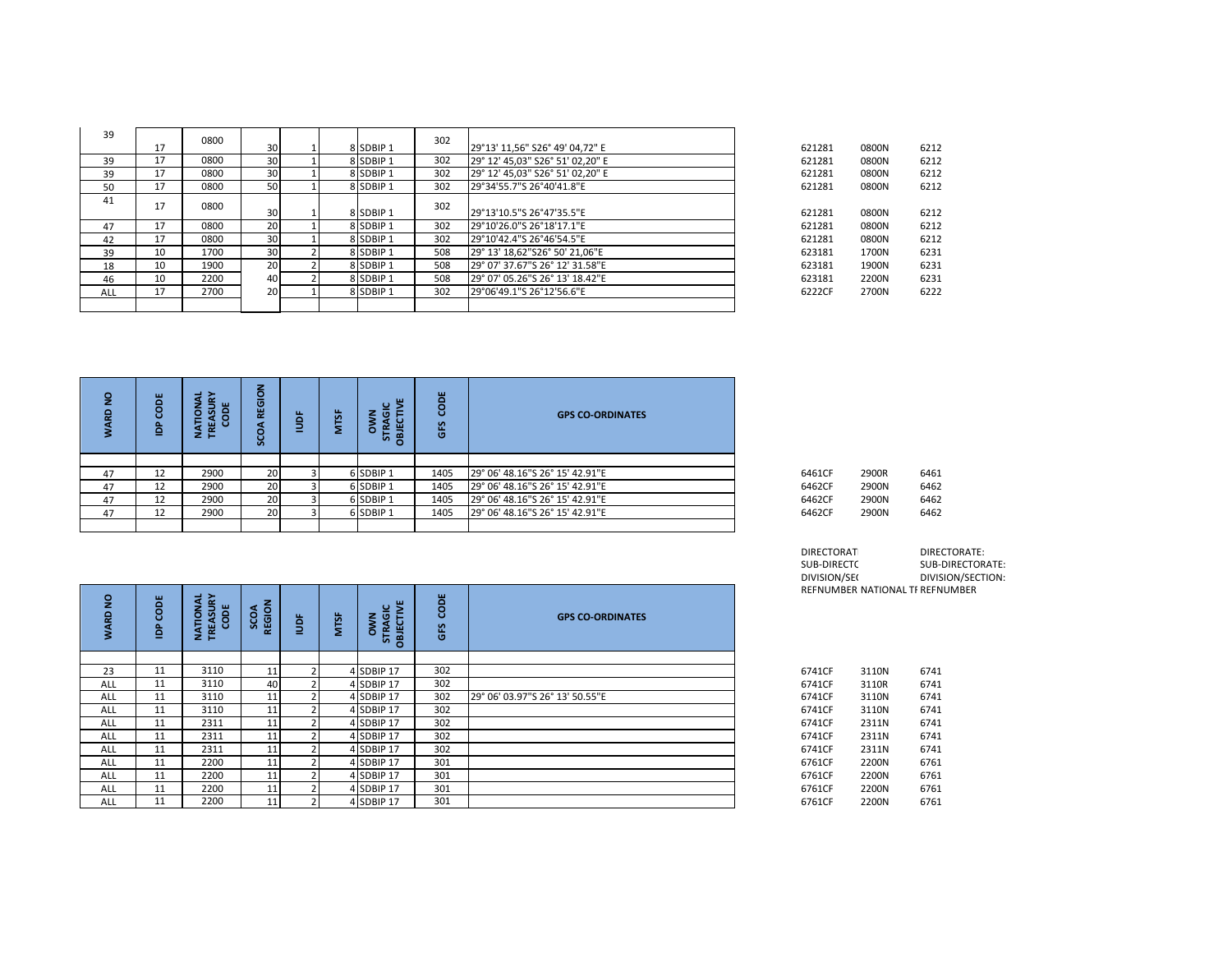| ALL        | 11 | 2200 | 40 |   | 4 SDBIP 17 | 301 |  | 6761CF | 2200N | 6761 |              |
|------------|----|------|----|---|------------|-----|--|--------|-------|------|--------------|
| ALL        | 11 | 2200 | 11 |   | 4 SDBIP 17 | 301 |  | 6761CF | 2200N | 6761 |              |
| ALL        | 11 | 2200 | 11 |   | 4 SDBIP 17 | 301 |  | 6781CF | 2200N | 6781 |              |
| ALL        | 11 | 2200 | 11 |   | 4 SDBIP 17 | 301 |  | 6781CF | 2200N | 6781 |              |
| ALL        | 11 | 2200 | 11 |   | 4 SDBIP 17 | 301 |  | 6781CF | 2200N | 6781 |              |
| 38         | 11 | 2200 | 40 |   | 4 SDBIP 16 | 301 |  | 6781CF | 2200N | 6781 |              |
| 39         | 11 | 2200 | 50 |   | 4 SDBIP 16 | 301 |  | 6781CF | 2200N | 6781 |              |
| ALL        | 11 | 2200 | 11 |   | 4 SDBIP 17 | 301 |  | 678181 | 2200N | 6781 |              |
| ALL        | 11 | 2200 | 11 |   | 4 SDBIP 17 | 301 |  | 678181 | 2200N | 6781 | See Sepane o |
| ALL        | 11 | 2200 | 11 | ຳ | 4 SDBIP 17 | 301 |  | 678181 | 2200N | 6781 |              |
| ALL        | 11 | 2200 | 11 |   | 4 SDBIP 17 | 301 |  | 6781CF | 2200N | 6781 |              |
| ALL        | 11 | 2200 | 11 |   | 4 SDBIP 17 | 301 |  | 6781CF | 2200N | 6781 |              |
| ALL        | 11 | 2200 | 11 |   | 4 SDBIP 17 | 301 |  | 6781CF | 2200N | 6781 |              |
| ALL        | 11 | 2200 | 11 |   | 4 SDBIP 17 | 301 |  | 6781CF | 2200N | 6781 |              |
| ALL        | 11 | 2200 | 11 |   | 4 SDBIP 17 | 301 |  | 6781CF | 2200N | 6781 |              |
| ALL        | 11 | 2200 | 11 |   | 4 SDBIP 17 | 301 |  | 670179 | 2200N | 6701 |              |
| <b>ALL</b> | 11 | 2200 | 11 |   | 4 SDBIP 17 | 301 |  | 6781CF | 2200N | 6781 |              |
|            |    |      |    |   |            |     |  |        |       |      |              |

| 6761CF | 2200N | 6761 |
|--------|-------|------|
| 6781CF | 2200N | 6781 |
| 6781CF | 2200N | 6781 |
| 6781CF | 2200N | 6781 |
| 6781CF | 2200N | 6781 |
| 6781CF | 2200N | 6781 |
| 678181 | 2200N | 6781 |
| 678181 | 2200N | 6781 |
|        |       |      |
| 678181 | 2200N | 6781 |
| 6781CF | 2200N | 6781 |
| 6781CF | 2200N | 6781 |
| 6781CF | 2200N | 6781 |
| 6781CF | 2200N | 6781 |
| 6781CF | 2200N | 6781 |
| 670179 | 2200N | 6701 |
| 6781CF | 2200N | 6781 |
|        |       |      |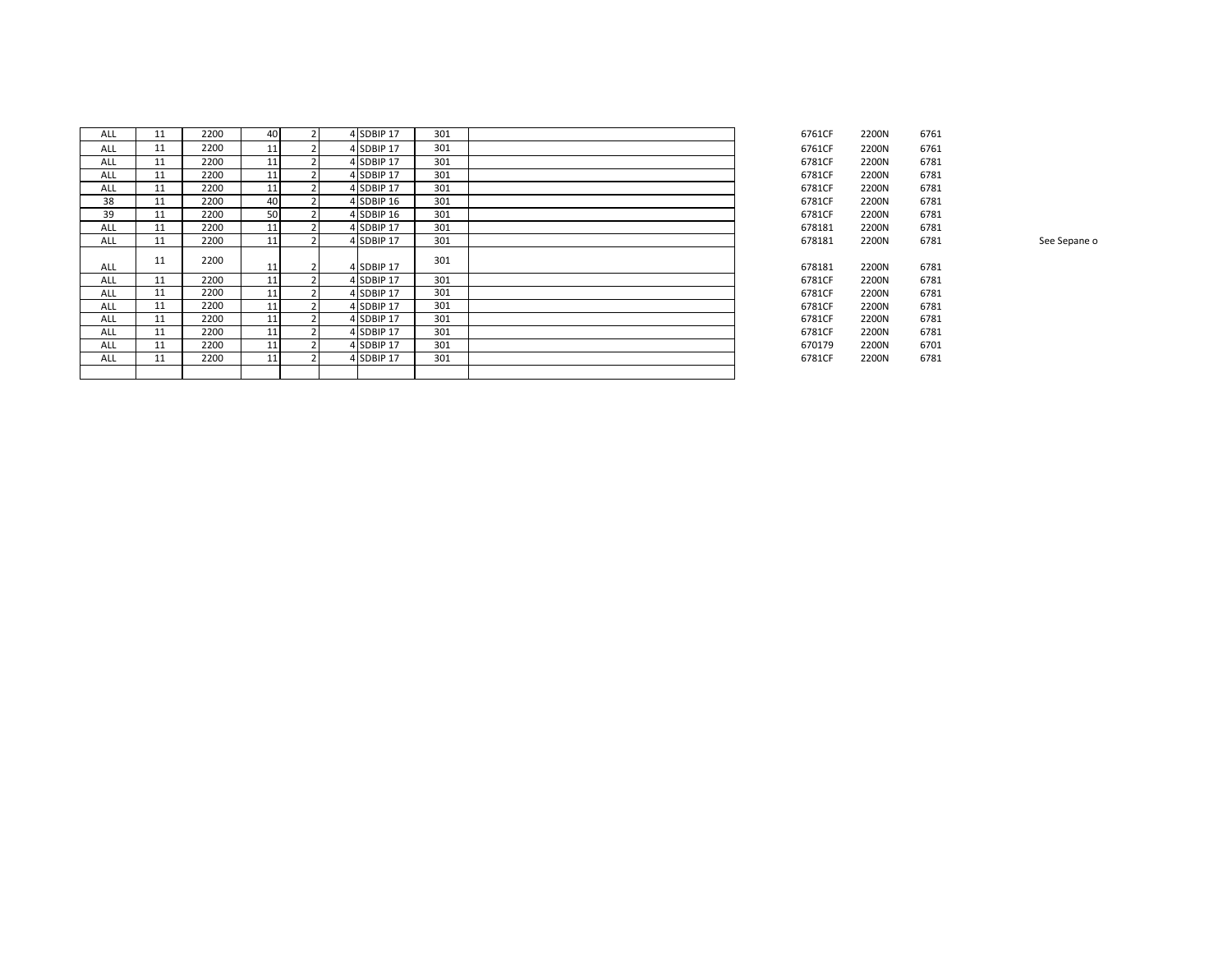| ş<br><b>WARD</b> | CODE<br>å | <b>NATIONAL<br/>TREASURY<br/>CODE</b> | SCOA<br>REGION | $\overline{9}$ | <b>MTSF</b> | OWN<br>STRAGIC<br>OBJECTIVE | CODE<br>GFS | <b>GPS CO-ORDINATES</b> |        | REFNUMBER NATIONAL TF REFN |      |
|------------------|-----------|---------------------------------------|----------------|----------------|-------------|-----------------------------|-------------|-------------------------|--------|----------------------------|------|
| 27               | 17        | 0700                                  | 20             | 1              | 8           | SDBIP 93                    | 601         | -29.181058, 26.175351   | 657180 | 0700N                      | 6571 |
| 34               | 17        | 0700                                  | 20             | $\mathbf{1}$   |             | SDBIP 93                    | 601         | -29.181058, 26.175352   | 657180 | 0700N                      | 6571 |
| 35               | 17        | 0700                                  | 40             | $\mathbf{1}$   | 8           | SDBIP 93                    | 601         | -29.181058, 26.175353   | 657180 | 0700N                      | 6571 |
| 35               | 17        | 0700                                  | 40             | $\mathbf{1}$   | 8           | SDBIP 93                    | 601         | -29.181058, 26.175353   | 657180 | 0700N                      | 6571 |
| 35               | 17        | 0700                                  | 30             | $\mathbf{1}$   | 8           | SDBIP 93                    | 601         | -29.181058, 26.175354   | 657180 | 0700N                      | 6571 |
| 33               | 17        | 0700                                  | 20             | 1              | 8           | SDBIP 93                    | 601         | -29.181058, 26.175355   | 657180 | 0700N                      | 6571 |
| 33               | 17        | 0700                                  | 20             | $\mathbf{1}$   | 8           | SDBIP 93                    | 601         | -29.181058, 26.175355   | 657180 | 0700N                      | 6571 |
| 33               | 17        | 0700                                  | 20             | $\mathbf{1}$   | 8           | SDBIP 93                    | 601         | -29.181058, 26.175355   | 657180 | 0700N                      | 6571 |
| 35               | 17        | 0700                                  | 20             | $\mathbf{1}$   | 8           | SDBIP 93                    | 601         | $-29.181058, 26.175356$ | 657180 | 0700N                      | 6571 |
| 39               | 17        | 0700                                  | 20             | $\mathbf{1}$   |             | SDBIP 93                    | 601         | -29.181058, 26.175357   | 657180 | 0700N                      | 6571 |
| 45               | 17        | 0700                                  | 20             | $\mathbf{1}$   | 8           | SDBIP 94                    | 601         | -29.181058, 26.175358   | 657180 | 0700N                      | 6571 |
| 45               | 17        | 0700                                  | 20             | $\mathbf{1}$   | 8           | SDBIP 94                    | 601         | -29.181058, 26.175359   | 657180 | 0700N                      | 6571 |
| 46               | 17        | 0700                                  | 20             | $\mathbf{1}$   | 8           | SDBIP 94                    | 601         | -29.181058, 26.175360   | 657280 | 0700N                      | 6572 |
| 46               | 17        | 0700                                  | 20             | $\mathbf{1}$   | 8           | SDBIP 94                    | 601         | -29.181058, 26.175360   | 657280 | 0700N                      | 6572 |
| ALL              | 17        | 0700                                  | 20             | $\mathbf{1}$   | 8           | SDBIP 94                    | 601         | -29.181058, 26.175362   | 657280 | 0700N                      | 6572 |
| ALL              | 17        | 0700                                  | 20             | $\mathbf{1}$   | 8           | SDBIP 94                    | 601         | -29.181058, 26.175363   | 657280 | 0700N                      | 6572 |
| ALL              | 17        | 0700                                  | 20             | $\mathbf{1}$   | 8           | SDBIP 94                    | 601         | -29.181058, 26.175364   | 657280 | 0700N                      | 6572 |
| $\overline{7}$   | 17        | 0700                                  | 20             | $\mathbf{1}$   | 8           | SDBIP 94                    | 601         | -29.181058, 26.175365   | 657280 | 0700N                      | 6572 |
| 50               | 17        | 0700                                  | 20             | $\overline{1}$ | 8           | SDBIP 94                    | 601         | -29.181058, 26.175367   | 657280 | 0700N                      | 6572 |
| ALL              | 17        | 0700                                  | 20             | $\mathbf{1}$   | 8           | SDBIP 94                    | 601         | -29.181058, 26.175368   | 657280 | 0700N                      | 6572 |
| 24               | 17        | 0700                                  | 20             | $\mathbf{1}$   | 8           | SDBIP 94                    | 601         | -29.181058, 26.175369   | 657280 | 0700N                      | 6572 |
| 18               | 17        | 0700                                  | 20             | $\mathbf{1}$   | 8           | SDBIP 94                    | 601         | -29.181058, 26.175370   | 657280 | 0700N                      | 6572 |
| 18               | 17        | 0700                                  | 20             | $\mathbf{1}$   | 8           | SDBIP 94                    | 601         | -29.181058, 26.175376   | 657380 | 0700N                      | 6573 |
| 18               | 17        | 0700                                  | 20             | $\mathbf{1}$   | 8           | SDBIP 94                    | 601         | -29.181058, 26.175377   | 657480 | 0700N                      | 6574 |
| 18               | 17        | 0700                                  | 20             | $\mathbf{1}$   | 8           | SDBIP 94                    | 601         | -29.181058, 26.175378   | 657480 | 0700N                      | 6574 |
| 18               | 17        | 0700                                  | 20             | $\mathbf{1}$   | 8           | SDBIP 94                    | 601         | -29.181058, 26.175378   | 657480 | 0700N                      | 6574 |
| ALL              | 17        | 0700                                  | 20             | $\mathbf{1}$   | 8           | SDBIP 94                    | 601         | -29.181058, 26.175364   | 657480 | 0700N                      | 6574 |
| ALL              | 17        | 0700                                  | 20             | $\mathbf{1}$   | 8           | SDBIP 94                    | 601         | -29.181058, 26.175364   | 657480 | 0700N                      | 6574 |
| ALL              | 17        | 0700                                  | 20             | $\mathbf{1}$   | 8           | SDBIP 94                    | 601         | -29.181058, 26.175364   | 657480 | 0700N                      | 6574 |
| ALL              | 17        | 0700                                  | 20             | $\mathbf{1}$   | 8           | SDBIP 94                    | 601         | -29.181058, 26.175364   | 657480 | 0700N                      | 6574 |
| ALL              | 17        | 0700                                  | 20             | $\mathbf{1}$   | 8           | SDBIP 94                    | 601         | -29.181058, 26.175364   | 657480 | 0700N                      | 6574 |
| ALL              | 17        | 0700                                  | 20             | $\mathbf{1}$   | 8           | SDBIP 94                    | 601         | -29.181058, 26.175364   | 657480 | 0700N                      | 6574 |
| ALL              | 17        | 0700                                  | 20             | $\mathbf{1}$   |             | SDBIP 94                    | 601         | -29.181058, 26.175364   | 657480 | 0700N                      | 6574 |
|                  |           |                                       |                |                |             |                             |             |                         |        |                            |      |

| DIRECTORAT                      | DIRECTORATE:      |
|---------------------------------|-------------------|
| DIVISION/SEC                    | DIVISION/SECTION: |
| REFNUMBER NATIONAL TF REFNUMBER |                   |

| 657180 | 0700N | 6571 |
|--------|-------|------|
| 657180 | 0700N | 6571 |
| 657180 | 0700N | 6571 |
| 657180 | 0700N | 6571 |
| 657180 | 0700N | 6571 |
| 657180 | 0700N | 6571 |
| 657180 | 0700N | 6571 |
| 657180 | 0700N | 6571 |
| 657180 | 0700N | 6571 |
| 657180 | 0700N | 6571 |
| 657180 | 0700N | 6571 |
| 657180 | 0700N | 6571 |
| 657280 | 0700N | 6572 |
| 657280 | 0700N | 6572 |
| 657280 | 0700N | 6572 |
| 657280 | 0700N | 6572 |
| 657280 | 0700N | 6572 |
| 657280 | 0700N | 6572 |
| 657280 | 0700N | 6572 |
| 657280 | 0700N | 6572 |
| 657280 | 0700N | 6572 |
| 657280 | 0700N | 6572 |
| 657380 | 0700N | 6573 |
| 657480 | 0700N | 6574 |
| 657480 | 0700N | 6574 |
| 657480 | 0700N | 6574 |
| 657480 | 0700N | 6574 |
| 657480 | 0700N | 6574 |
| 657480 | 0700N | 6574 |
| 657480 | 0700N | 6574 |
| 657480 | 0700N | 6574 |
| 657480 | 0700N | 6574 |
| 657480 | 0700N | 6574 |
|        |       |      |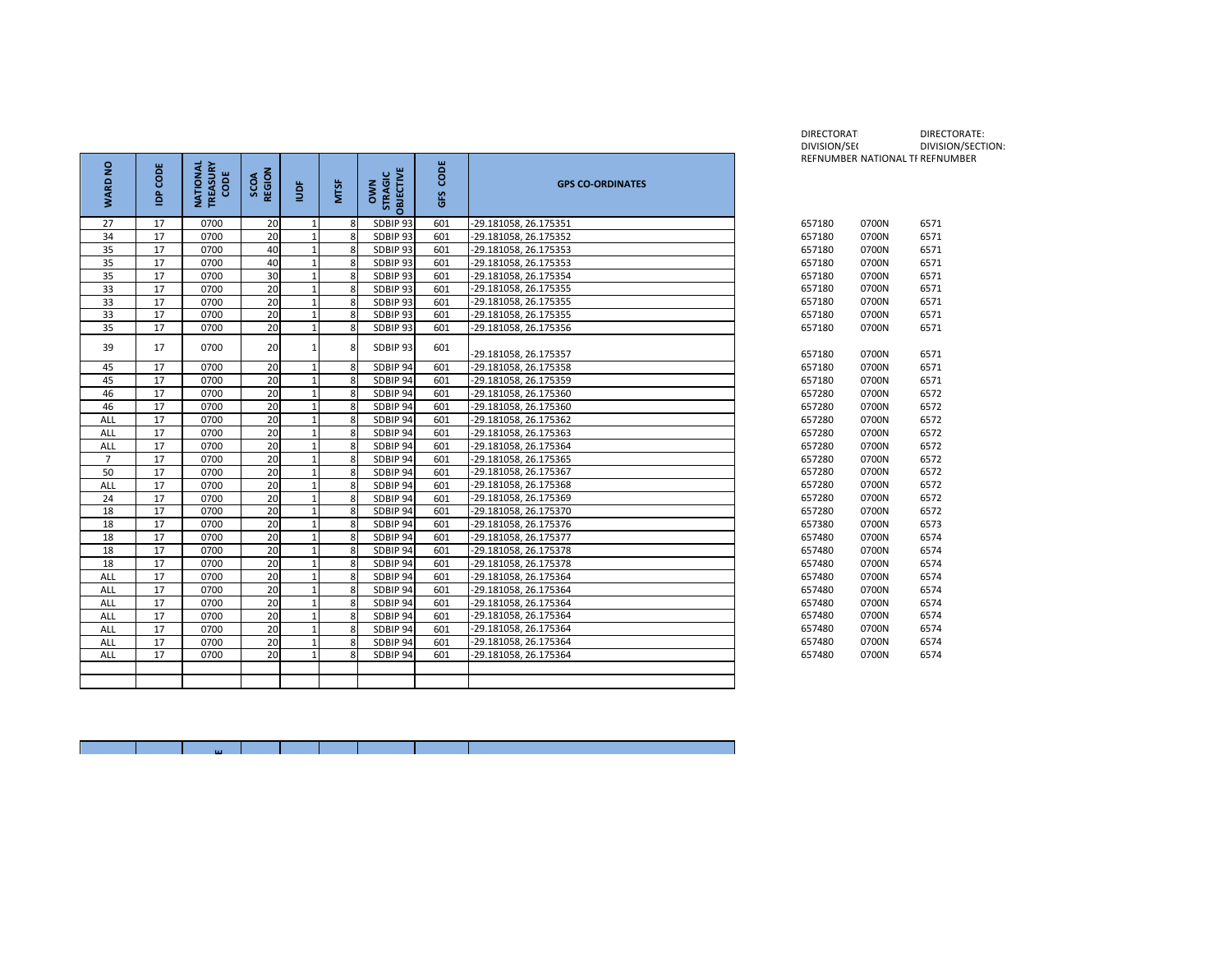| $\overline{2}$<br>WARD | ш<br>ō<br>ō<br>ō<br>≘ | 8<br>ಕ<br>ō<br>NON.<br>EASURY<br>z | REGION<br>o<br>ū | ğ | <b>MTSF</b> | ഉ<br>ō<br>뿔<br><b>STRA</b><br>m<br><b>NMO</b><br>굽<br>ō | CODE<br>GFS | <b>GPS CO-ORDINATES</b> |        |       |      |
|------------------------|-----------------------|------------------------------------|------------------|---|-------------|---------------------------------------------------------|-------------|-------------------------|--------|-------|------|
| 34                     | 17                    | 0700                               | 20               |   |             | SDBIP 93                                                | 601         | -29.181058, 26.175352   | 657181 | 0700N | 6571 |
| 46                     | 17                    | 0700                               | 20               |   |             | SDBIP 94                                                | 601         | -29.181058, 26.175371   | 657181 | 0700N | 6571 |
| 34                     | 17                    | 0700                               | 20               |   |             | SDBIP 93                                                | 601         | -29.181058, 26.175352   | 657181 | 0700N | 6571 |
| 18                     | 17                    | 0700                               | 20               |   |             | SDBIP 94                                                | 601         | -29.181058, 26.175370   | 657181 | 0700N | 6571 |
| 18                     | 17                    | 0700                               | 20               |   |             | SDBIP 94                                                | 601         | -29.181058, 26.175373   | 657181 | 0700N | 6571 |
| 18                     | 17                    | 0700                               | 20               |   |             | SDBIP 94                                                | 601         | -29.181058, 26.175378   | 657181 | 0700N | 6571 |
| 18                     | 17                    | 0700                               | 20               |   |             | SDBIP 94                                                | 601         | -29.181058, 26.175378   | 657181 | 0700N | 6571 |
| 18                     | 17                    | 0700                               | 20               |   |             | SDBIP 94                                                | 601         | -29.181058, 26.175378   | 657181 | 0700N | 6571 |
| 18                     | 17                    | 0700                               | 20               |   |             | SDBIP 94                                                | 601         | -29.181058, 26.175378   | 657181 | 0700N | 6571 |
| 18                     | 17                    | 0700                               | 20               |   |             | SDBIP 94                                                | 601         | -29.181058, 26.175378   | 657181 | 0700N | 6571 |
| 18                     | 17                    | 0700                               | 20               |   |             | SDBIP 94                                                | 601         | -29.181058, 26.175378   | 657181 | 0700N | 6571 |
| 18                     | 17                    | 0700                               | 20               |   |             | SDBIP 94                                                | 601         | -29.181058, 26.175378   | 657381 | 0700N | 6573 |
|                        |                       |                                    |                  |   |             |                                                         |             |                         |        |       |      |

| 657181 | 0700N | 6571 |
|--------|-------|------|
| 657181 | 0700N | 6571 |
| 657181 | 0700N | 6571 |
| 657181 | 0700N | 6571 |
| 657181 | 0700N | 6571 |
| 657181 | 0700N | 6571 |
| 657181 | 0700N | 6571 |
| 657181 | 0700N | 6571 |
| 657181 | 0700N | 6571 |
| 657181 | 0700N | 6571 |
| 657181 | 0700N | 6571 |
| 657381 | 0700N | 6573 |
|        |       |      |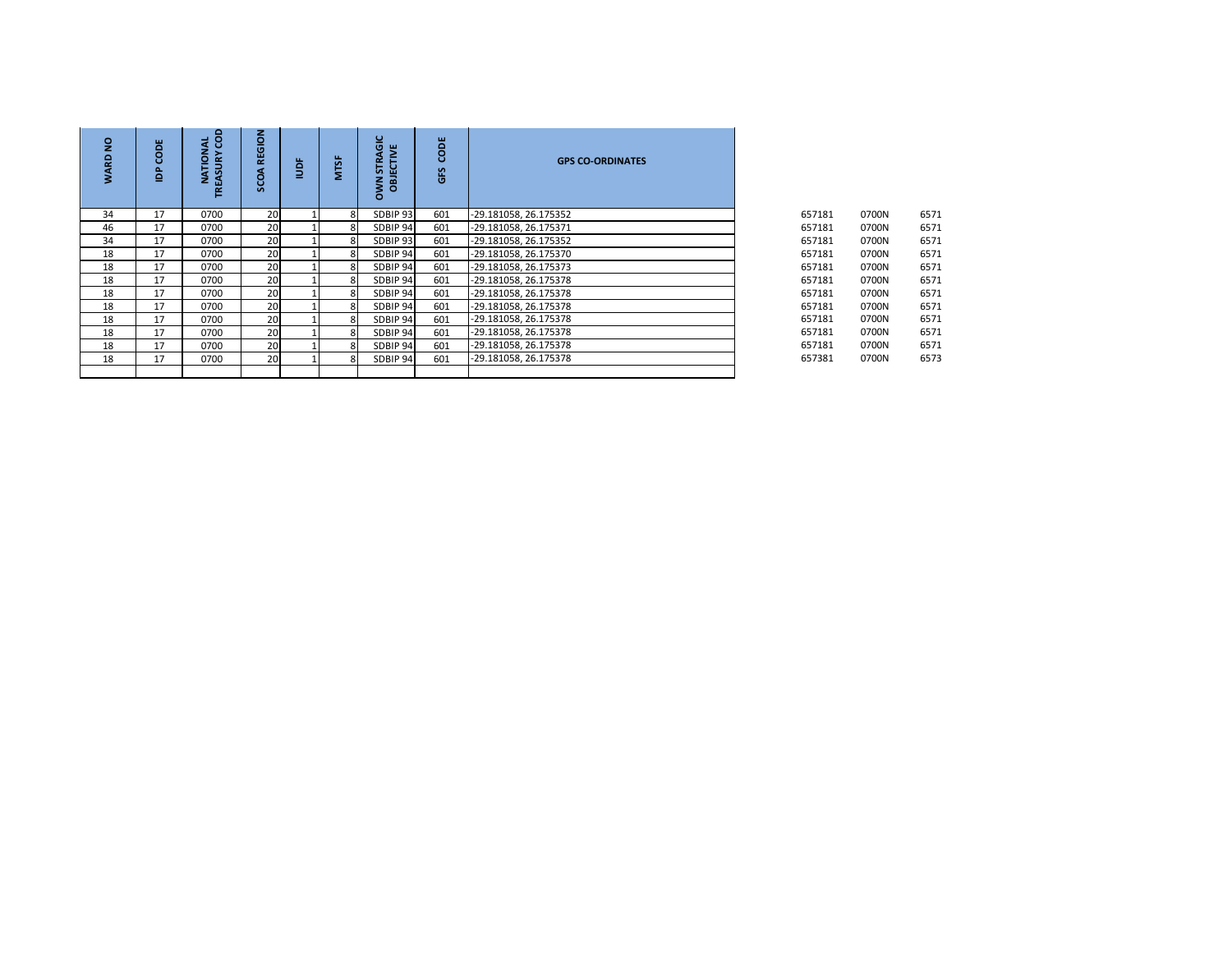|                  |                  |                                      |                       |                              |             |                                           |              |                              | <b>JUD-DINLUIT</b> | REFNUMBER NATIONAL TF REFN | ־טשכ         |
|------------------|------------------|--------------------------------------|-----------------------|------------------------------|-------------|-------------------------------------------|--------------|------------------------------|--------------------|----------------------------|--------------|
| g<br><b>WARD</b> | <b>CODE</b><br>å | <b>NATIONAL<br/>TREASURY</b><br>CODE | SCOA<br>REGION        | ğ                            | <b>MTSF</b> | <b>DBJECTIVE</b><br><b>STRAGIC</b><br>OWN | CODE<br>GFS  | <b>GPS CO-ORDINATES</b>      |                    |                            |              |
| 3                | 14               | 0300                                 | 20                    | 1                            | 6           | SDBIP 22                                  | 1101         | 29,1 26,264                  | 732781             | 0300N                      | 7327         |
| 30               | 14               | 0300                                 | 40                    | $\mathbf{1}$                 | 6           | SDBIP 22                                  | 1101         | 29,18 26,825                 | 732781             | 0300N                      | 7327         |
| 39               | 14               | 0300                                 | 30                    | $\mathbf 1$                  | 6           | $\overline{\text{SDBIP}}$ 22              | 1101         | 29,2 26,869                  | 732781             | 0300N                      | 7327         |
| 31               | 14               | 0300                                 | 40                    | $\mathbf{1}$                 | 6           | SDBIP 22                                  | 1101         | 29,22 26,718                 | 732781             | 0300N                      | 7327         |
| 33               | 14               | 0300                                 | 40                    | $\mathbf{1}$                 | 6           | SDBIP 22                                  | 1101         | 29,26 26,745                 | 732781             | 0300N                      | 7327         |
| 38               | 14               | 0300                                 | 40                    | $\mathbf{1}$                 | 6           | SDBIP 22                                  | 1101         | 29,27 26,74                  | 732781             | 0300N                      | 7327         |
| $\overline{2}$   | 14               | 0300                                 | 20                    | $\mathbf{1}$                 | 6           | SDBIP 22                                  | 1101         | 29,14 26,235                 | 732781             | 0300N                      | 7327         |
| $\overline{2}$   | 14               | 0300                                 | 20                    | $\mathbf{1}$                 | 6           | SDBIP 22                                  | 1101         | 29,14 26,24                  | 732781             | 0300N                      | 7327         |
| $\overline{2}$   | 14               | 0300                                 | 20                    | $\mathbf{1}$                 | 6           | SDBIP 22                                  | 1101         | 29,14 26,234                 | 732781             | 0300N                      | 7327         |
| 10               | 14               | 0300                                 | 20                    | $\mathbf{1}$                 | 6           | SDBIP 22                                  | 1101         | 29,21 26,229                 | 732781             | 0300N                      | 7327         |
| $\overline{27}$  | 14               | 0300                                 | 40                    | $\mathbf{1}$                 | 6           | SDBIP 22                                  | 1101         | 29,2 26,656                  | 732781             | 0300N                      | 7327         |
| 32               | 14               | 0300                                 | 40                    | $\mathbf 1$                  | 6           | SDBIP 22                                  | 1101         | 29,27 26,698                 | 732781             | 0300N                      | 7327         |
| 15               | 14               | 0300                                 | 20                    | $\mathbf{1}$                 | 6           | SDBIP 22                                  | 1101         | 29,17 26,226                 | 732781             | 0300N                      | 7327         |
| 6                | 14               | 0300                                 | $\overline{20}$       | $\mathbf{1}$                 | 6           | SDBIP 22                                  | 1101         | 29,18 26,249                 | 732781             | 0300N                      | 7327         |
| 47               | 14               | 0300                                 | 20                    | $1\,$                        | 6           | SDBIP 22                                  | 1101         | 29,1 26,264                  | 732781             | 0300N                      | 7327         |
| 36               | 14               | 0300                                 | 20                    | $1\,$                        | 6           | SDBIP 22                                  | 1101         | 29,26 26,683                 | 732781             | 0300N                      | 7327         |
| 5                | 14               | 0300                                 | 20                    | $\mathbf{1}$                 | 6           | SDBIP 22                                  | 1101         | 29.09, 26.258                | 732781             | 0300N                      | 7327         |
| 20               | 14               | 0300                                 | 20<br>20              | $1\,$                        | 6           | SDBIP 22                                  | 1101         | 29.17, 26.226                | 732781             | 0300N                      | 7327         |
| 19               | 14               | 0300                                 |                       | $\mathbf{1}$                 | 6           | SDBIP 22                                  | 1101         | 29,12 26,212                 | 732781             | 0300N                      | 7327         |
| 19<br>19         | 14<br>14         | 0300<br>0300                         | 20<br>$\overline{20}$ | $\mathbf{1}$<br>$\mathbf{1}$ | 6           | SDBIP 22<br>SDBIP 22                      | 1101<br>1101 | 29,17 26,197<br>29,17 26,197 | 732781             | 0300N                      | 7327         |
|                  |                  |                                      |                       |                              | 6           | SDBIP 24                                  |              |                              | 732781             | 0300N                      | 7327         |
| 48<br>ALL        | 14<br>14         | 0300<br>0300                         | 20<br>20              | $\mathbf{1}$<br>$\mathbf{1}$ | 6<br>6      | SDBIP 24                                  | 1101<br>1101 | 29,06 26,104<br>All          | 732781<br>732781   | 0300N<br>0300N             | 7327<br>7327 |
| 46               | 14               | 0300                                 | 20                    | $1\,$                        | 6           | SDBIP 24                                  | 1101         | 29,18 26,271                 | 732781             |                            | 7327         |
| 14               | 14               | 0300                                 | 20                    | $1\,$                        | 6           | SDBIP 24                                  | 1101         | 29,19 26,244                 | 732781             | 0300N<br>0300N             | 7327         |
| ALL              | 14               | 0300                                 | 20                    | $1\,$                        | 6           | SDBIP 23                                  | 1101         | All                          | 732781             | 0300N                      | 7327         |
| 21               | 14               | 0300                                 | 20                    | $\mathbf{1}$                 | 6           | SDBIP 23                                  | 1101         | 29,11 26,221                 | 732781             | 0300R                      | 7327         |
| 21               | 14               | 0300                                 | 20                    | $\mathbf{1}$                 | 6           | $\overline{SDBIP}$ 23                     | 1101         | 29,11 26,221                 | 732781             | 0300R                      | 7327         |
| 19               | 14               | 0300                                 | 20                    | $1\,$                        | 6           | SDBIP 22                                  | 1101         | 29.102, 26.118               | 732781             | 0300N                      | 7327         |
| ALL              | 14               | 0300                                 | 11                    | $\mathbf{1}$                 | 6           | SDBIP 22                                  | 1101         | All                          | 732781             | 0300N                      | 7327         |
| ALL              | 14               | 0300                                 | 11                    | $\mathbf{1}$                 | 6           | SDBIP 22                                  | 1101         | All                          | 732781             | 0300N                      | 7327         |
| 16               | 14               | 0300                                 | 20                    | 1                            | 6           | SDBIP 22                                  | 1101         | 29,13 26,236                 | 732781             | 0300N                      | 7327         |
| 19               | 14               | 0300                                 | 20                    | $\mathbf{1}$                 | 6           | SDBIP 22                                  | 1101         | 29,12 26,211                 | 732781             | 0300N                      | 7327         |
| $\mathbf{1}$     | 14               | 0300                                 | $\overline{20}$       | $\mathbf{1}$                 | 6           | SDBIP 22                                  | 1101         |                              | 732781             | 0300R                      | 7327         |
| $\overline{4}$   | 14               | 0300                                 | $\overline{20}$       | $\mathbf{1}$                 | 6           | SDBIP <sub>22</sub>                       | 1101         | 29 11'13.96"S 26 14'38.88"E  | 732781             | 0300N                      | 7327         |
| 5                | 14               | 0300                                 | 20                    | $\mathbf{1}$                 | 6           | SDBIP 22                                  | 1101         | 29°10'16.72"S 26°14'17.47"E  | 732781             | 0300N                      | 7327         |
| 12               | 14               | 0300                                 | 20                    | $\mathbf{1}$                 | 6           | SDBIP 22                                  | 1101         | 29°11'45.46"S 26°14'35.4"E   | 732781             | 0300N                      | 7327         |
| 11               | 14               | 0300                                 | 20                    | $\mathbf{1}$                 | 6           | SDBIP 22                                  | 1101         | 29°11'42.07"S 26°15'51.16"E  | 732781             | 0300N                      | 7327         |
|                  |                  |                                      |                       |                              |             |                                           |              |                              |                    |                            |              |

| DIRECTORAT                      | <b>DIRECTORATE</b> |  |
|---------------------------------|--------------------|--|
| SUB-DIRECTC                     | SUB-DIRECTORATE :  |  |
| REFNUMBER NATIONAL TF REFNUMBER |                    |  |

| 732781 | 0300N | 7327 |
|--------|-------|------|
| 732781 | 0300N | 7327 |
| 732781 | 0300N | 7327 |
| 732781 | 0300N | 7327 |
| 732781 | 0300N | 7327 |
| 732781 | 0300N | 7327 |
| 732781 | 0300N | 7327 |
| 732781 | 0300N | 7327 |
| 732781 | 0300N | 7327 |
| 732781 | 0300N | 7327 |
| 732781 | 0300N | 7327 |
| 732781 | 0300N | 7327 |
| 732781 | 0300N | 7327 |
| 732781 | 0300N | 7327 |
| 732781 | 0300N | 7327 |
| 732781 | 0300N | 7327 |
| 732781 | 0300N | 7327 |
| 732781 | 0300N | 7327 |
| 732781 | 0300N | 7327 |
| 732781 | 0300N | 7327 |
| 732781 | 0300N | 7327 |
| 732781 | 0300N | 7327 |
| 732781 | 0300N | 7327 |
| 732781 | 0300N | 7327 |
| 732781 | 0300N | 7327 |
| 732781 | 0300N | 7327 |
| 732781 | 0300R | 7327 |
| 732781 | 0300R | 7327 |
| 732781 | 0300N | 7327 |
| 732781 | 0300N | 7327 |
| 732781 | 0300N | 7327 |
| 732781 | 0300N | 7327 |
| 732781 | 0300N | 7327 |
| 732781 | 0300R | 7327 |
| 732781 | 0300N | 7327 |
| 732781 | 0300N | 7327 |
| 732781 | 0300N | 7327 |
| 732781 | 0300N | 7327 |
|        |       |      |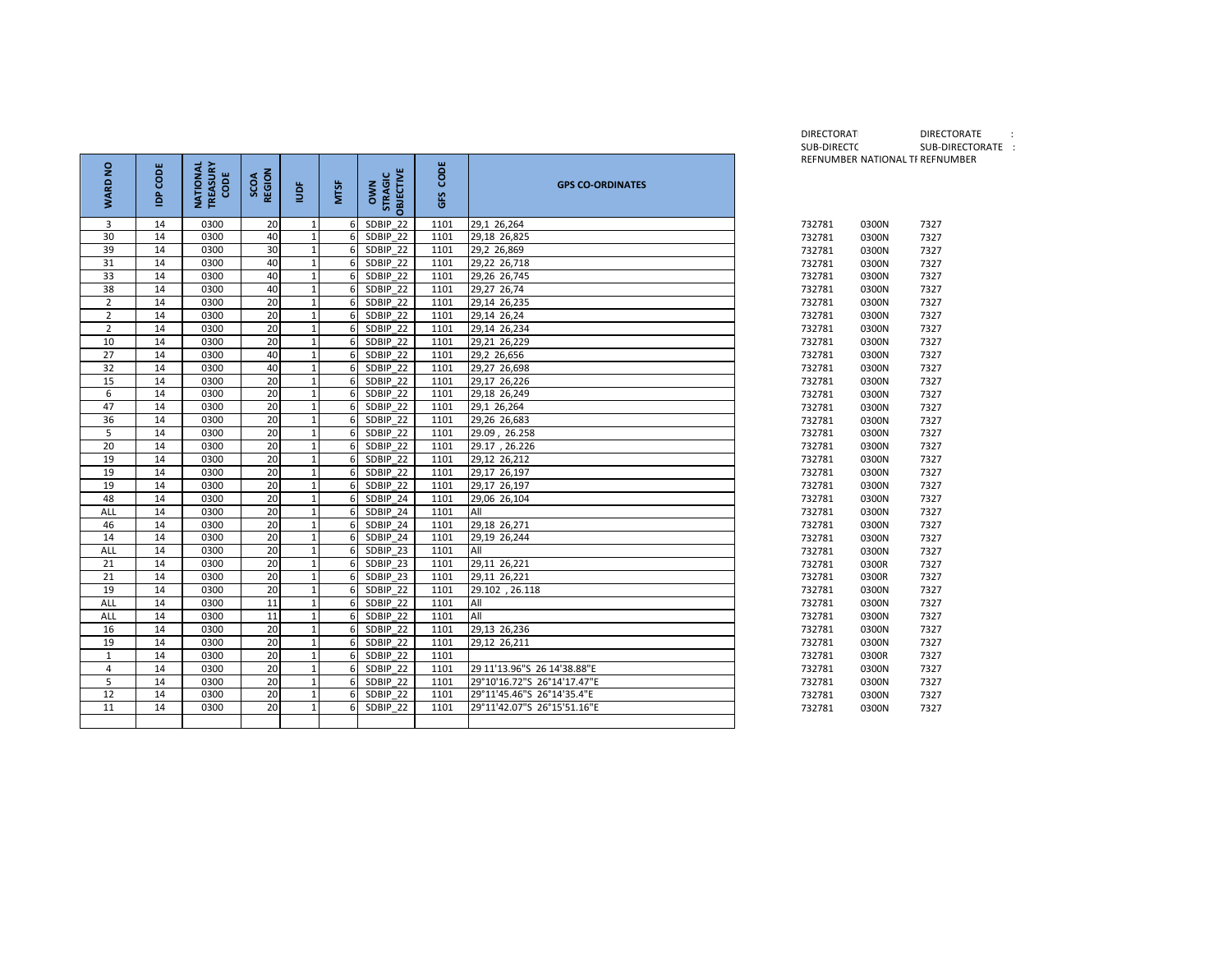| g           | CODE | <b>NATIONAL<br/>TREASURY<br/>CODE</b> | <b>REGION</b> | $\frac{a}{2}$  | <b>MTSF</b> | OBJECTIVE<br><b>STRAGIC</b> | <b>CODE</b> | <b>GPS CO-ORDINATES</b>           |        | <b>REFNUMBER NATIONAL TF REFN</b> |      |
|-------------|------|---------------------------------------|---------------|----------------|-------------|-----------------------------|-------------|-----------------------------------|--------|-----------------------------------|------|
| <b>WARD</b> | ê    |                                       | SCOA          |                |             | <b>S</b>                    | GFS         |                                   |        |                                   |      |
| 17          | 16   | 0700                                  | 20            | 3              |             | SDBIP 25                    | 1001        | 26°19'40.805"E 29°4'24.118"S      | 750281 | 0700N                             | 7502 |
| 17          | 16   | 0700                                  | 20            |                |             | SDBIP 25                    | 1001        | 26°19'40.805"E 29°4'24.118"S      | 750281 | 0700N                             | 7502 |
| 17          | 16   | 0700                                  | 20            | $\overline{3}$ |             | SDBIP 25                    | 1001        | 26°19'40.805"E 29°4'24.118"S      | 750281 | 0700N                             | 7502 |
| 17          | 16   | 0700                                  | 20            | $\overline{3}$ | 6           | SDBIP 25                    | 1001        | 26°19'40.805"E 29°4'24.118"S      | 750281 | 0700N                             | 7502 |
| ALL         | 16   | 0700                                  | 20            |                |             | SDBIP 26                    | 1001        | <b>ALL</b>                        | 750281 | 0700N                             | 7502 |
| ALL         | 16   | 0700                                  | 20            | $\overline{3}$ |             | SDBIP 26                    | 1001        | ALL                               | 750281 | 0700N                             | 7502 |
| 46          | 16   | 0700                                  | 20            |                |             | SDBIP 26                    | 1001        | 26°18"35.576"E 29°11'18.408"S     | 750281 | 0700N                             | 7502 |
| ALL         | 16   | 0700                                  | 11            | $\overline{2}$ |             | SDBIP 27                    | 1001        | 26°14'5.727"E 29°10'9.445"S       | 750281 | 0700R                             | 7502 |
| ALL         | 16   | 0700                                  | 11            | $\overline{3}$ |             | SDBIP 27                    | 1001        | 26°14'5.727"E 29°10'9.445"S       | 750281 | 0700R                             | 7502 |
| ALL         | 16   | 0700                                  | 11            |                |             | SDBIP 27                    | 1001        | 26°14'5.727"E 29°10'9.445"S       | 750281 | 0700R                             | 7502 |
| ALL         | 16   | 0700                                  | 11            |                |             | SDBIP 27                    | 1001        | 26°14'5.727"E 29°10'9.445"S       | 750281 | 0700R                             | 7502 |
| 8           | 16   | 0700                                  | 20            | $\overline{3}$ |             | SDBIP 28                    | 1001        | 26°18'8,8848"E 29°9'46,35"S       | 750281 | 0700R                             | 7502 |
| 17          | 16   | 0700                                  | 20            | $\overline{3}$ |             | SDBIP 28                    | 1001        | 26°18'8,8848"E 29°9'46,35"S       | 750281 | 0700R                             | 7502 |
| 20          | 16   | 0700                                  | 20            | $\overline{3}$ |             | SDBIP 26                    | 1001        | 29° 12'20.7756"S 26°39" 28.3608"E | 750281 | 0700N                             | 7502 |
| 28          | 16   | 0700                                  | 40            | $\overline{3}$ |             | SDBIP 26                    | 1001        | 29° 12'20.7756"S 26°39" 28.3608"E | 750281 | 0700N                             | 7502 |
| 32          | 16   | 0700                                  | 40            | $\overline{3}$ | 6           | SDBIP 26                    | 1001        | 29° 14'41,0028"S 26°42" 0,0864"E  | 750281 | 0700N                             | 7502 |
| 44          | 16   | 0700                                  | 20            | $\overline{3}$ |             | SDBIP 26                    | 1001        | 29° 5'23.914"S 26°14" 24.575"E    | 750281 | 0700N                             | 7502 |
| 20          | 16   | 0700                                  | 11            | $\overline{2}$ |             | SDBIP 26                    | 1001        | 26°11'39.91"E 29°4'42.367"S       | 750281 | 0700N                             | 7502 |
| 20          | 16   | 0700                                  | 11            |                |             | SDBIP 26                    | 1001        | 26°11'39.91"E 29°4'42.367"S       | 750281 | 0700N                             | 7502 |
| ALL         | 16   | 0700                                  | 11            | $\overline{3}$ | 6           | SDBIP 27                    | 1001        | 26°14'5.727"E 29°10'9.445"S       | 750281 | 0700R                             | 7502 |
| ALL         | 16   | 0700                                  | 11            |                |             | SDBIP 27                    | 1001        | 26°14'5.727"E 29°10'9.445"S       | 750281 | 0700N                             | 7502 |
| 44          | 16   | 0700                                  | 60            | $\overline{2}$ | 6           | SDBIP 28                    | 1001        | All                               | 750281 | 0700R                             | 7502 |
| 44          | 16   | 0700                                  | 60            | $\overline{2}$ |             | SDBIP 28                    | 1001        | All                               | 750281 | 0700N                             | 7502 |
| ALL         | 16   | 0700                                  | 11            | $\overline{3}$ | 6           | SDBIP 27                    | 1001        | All                               | 750281 | 0700R                             | 7502 |
| ALL         | 16   | 0700                                  | 20            | $\overline{3}$ |             | SDBIP 26                    | 1001        | ALL                               | 750281 | 0700R                             | 7502 |
| ALL         | 16   | 0700                                  | 20            | $\overline{3}$ |             | SDBIP 26                    | 1001        | <b>ALL</b>                        | 750281 | 0700R                             | 7502 |
|             |      |                                       |               |                |             |                             |             |                                   |        |                                   |      |

DIRECTORATE : DIRECTORATE : SUB-DIRECTORATE : REFNUMBER NATIONAL TF REFNUMBER

| 750281 | 0700N | 7502 |
|--------|-------|------|
| 750281 | 0700N | 7502 |
| 750281 | 0700N | 7502 |
| 750281 | 0700N | 7502 |
| 750281 | 0700N | 7502 |
| 750281 | 0700N | 7502 |
| 750281 | 0700N | 7502 |
| 750281 | 0700R | 7502 |
| 750281 | 0700R | 7502 |
| 750281 | 0700R | 7502 |
| 750281 | 0700R | 7502 |
| 750281 | 0700R | 7502 |
| 750281 | 0700R | 7502 |
| 750281 | 0700N | 7502 |
| 750281 | 0700N | 7502 |
| 750281 | 0700N | 7502 |
| 750281 | 0700N | 7502 |
| 750281 | 0700N | 7502 |
| 750281 | 0700N | 7502 |
| 750281 | 0700R | 7502 |
| 750281 | 0700N | 7502 |
| 750281 | 0700R | 7502 |
| 750281 | 0700N | 7502 |
| 750281 | 0700R | 7502 |
| 750281 | 0700R | 7502 |
| 750281 | 0700R | 7502 |
|        |       |      |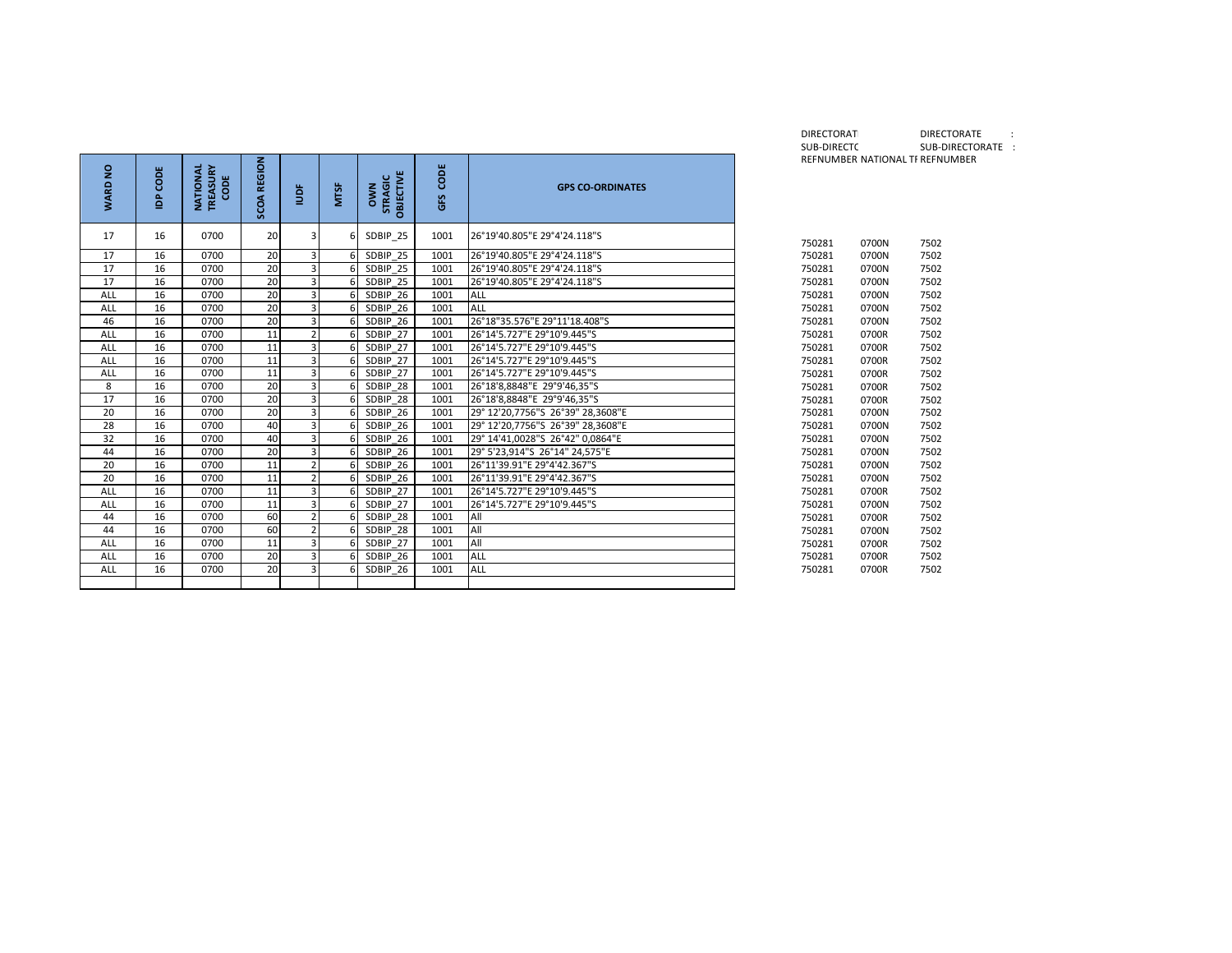| $\overline{2}$<br>WARD | CODE<br>å | NATIONAL<br>TREASURY<br>CODE | <b>SCOA REGION</b> | ğ              | <b>MTSF</b> | STRAGIC<br>OBJECTIVE<br>OWN | CODE<br>GFS | <b>GPS CO-ORDINATES</b>        |        | REFNUMBER NATIONAL TF REFN |      |
|------------------------|-----------|------------------------------|--------------------|----------------|-------------|-----------------------------|-------------|--------------------------------|--------|----------------------------|------|
| <b>ALL</b>             | 19        | 0400                         | 11                 | $\overline{2}$ |             | SDBIP 30                    | 1201        | ALL                            | 761281 | 0400R                      | 7612 |
| <b>ALL</b>             | 18        | 0400                         | 11                 | $\overline{2}$ |             | SDBIP 29                    | 1201        | <b>ALL</b>                     | 761281 | 0400R                      | 7612 |
| ALL                    | 18        | 0400                         | 11                 | $\overline{2}$ |             | SDBIP 29                    | 1201        | <b>ALL</b>                     | 761281 | 0400R                      | 7612 |
| ALL                    | 18        | 0400                         | 11                 | $\overline{2}$ |             | SDBIP 29                    | 1201        | ALL                            | 761281 | 0400R                      | 7612 |
| <b>ALL</b>             | 18        | 0400                         | 11                 | $\overline{2}$ |             | SDBIP 29                    | 1201        | ALL                            | 761281 | 0400R                      | 7612 |
| <b>ALL</b>             | 18        | 0400                         | 20                 | $\overline{2}$ | 61          | SDBIP 30                    | 1201        | 26°24'18.609"E 29°1'54.876"S   | 761281 | 0400R                      | 7612 |
| <b>ALL</b>             | 18        | 0400                         | 20                 | $\overline{2}$ |             | SDBIP 30                    | 1201        | 26°24'18.609"E 29°1'54.876"S   | 761281 | 0400R                      | 7612 |
| <b>ALL</b>             | 18        | 0400                         | 20                 | $\overline{2}$ |             | SDBIP 30                    | 1201        | 26°24'18.609"E 29°1'54.876"S   | 761281 | 0400R                      | 7612 |
| ALL                    | 18        | 0400                         | 20                 | $\overline{2}$ |             | SDBIP 30                    | 1201        | 26°24'18.609"E 29°1'54.876"S   | 761281 | 0400R                      | 7612 |
| 21                     | 18        | 0400                         | 20                 | $\overline{2}$ |             | SDBIP 30                    | 1201        | 26°14'20.1"E 29°05'49.5"S      | 761281 | 0400N                      | 7612 |
| <b>ALL</b>             | 18        | 0400                         | 20                 | $\overline{2}$ |             | SDBIP 30                    | 1201        | 26°24'18.609"E 29°1'54.876"S   | 7612CF | 0400R                      | 7612 |
| 44                     | 18        | 0400                         | 20                 | 2              | 61          | SDBIP 30                    | 1201        | 26°24'18.609"E 29°1'54.876"S   | 761281 | 0400R                      | 7612 |
| 21                     | 18        | 0400                         | 20                 | $\overline{2}$ |             | SDBIP 30                    | 1201        | 26°13'17,6484"E 29°6'22,3488"S | 761281 | 0400R                      | 7612 |
| 25                     | 18        | 0400                         | 20                 | $\overline{2}$ |             | SDBIP 30                    | 1201        | 26°9'22,272"E 29°9'3,1467"S    | 761281 | 0400N                      | 7612 |
| ALL                    | 18        | 0400                         | 20                 | $\overline{2}$ |             | SDBIP 30                    | 1201        | 26°24'18.609"E 29°1'54.876"S   | 761281 | 0400N                      | 7612 |
| ALL                    | 18        | 0400                         | 11                 | $\mathbf{1}$   |             | $SDBIP$ 30                  | 1201        | ALL                            | 761281 | 0400R                      | 7612 |
| ALL                    | 18        | 0400                         | 11                 | $\overline{2}$ |             | SDBIP 30                    | 1201        | 26°24'18.609"E 29°1'54.876"S   | 761281 | 0400R                      | 7612 |
| <b>ALL</b>             | 18        | 0400                         | 11                 | $\overline{2}$ |             | SDBIP 30                    | 1201        |                                | 761281 | 0400N                      | 7612 |
| ALL                    | 18        | 0400                         | 11                 | $\overline{2}$ |             | SDBIP 37                    | 1201        | All                            | 761281 | 0400R                      | 7612 |
| ALL                    | 18        | 0400                         | 11                 | $\overline{2}$ |             | SDBIP 36                    | 1201        | All                            | 761281 | 0400R                      | 7612 |
|                        |           |                              |                    |                |             |                             |             |                                |        |                            |      |

| DIRECTORAT                      | <b>DIRECTORATE</b> | ٠<br>٠ |
|---------------------------------|--------------------|--------|
| SUB-DIRECTC                     | SUB-DIRECTORATE :  |        |
| REFNUMBER NATIONAL TF REFNUMBER |                    |        |

| 761281 | 0400R | 7612 |
|--------|-------|------|
| 761281 | 0400R | 7612 |
| 761281 | 0400R | 7612 |
| 761281 | 0400R | 7612 |
|        |       |      |
| 761281 | 0400R | 7612 |
|        |       |      |
| 761281 | 0400R | 7612 |
| 761281 | 0400R | 7612 |
| 761281 | 0400R | 7612 |
| 761281 | 0400R | 7612 |
| 761281 | 0400N | 7612 |
| 7612CF | 0400R | 7612 |
|        |       |      |
| 761281 | 0400R | 7612 |
| 761281 | 0400R | 7612 |
| 761281 | 0400N | 7612 |
| 761281 | 0400N | 7612 |
| 761281 | 0400R | 7612 |
| 761281 | 0400R | 7612 |
| 761281 | 0400N | 7612 |
| 761281 | 0400R | 7612 |
| 761281 | 0400R | 7612 |
|        |       |      |

| DIRECTORAT                      | <b>DIRECTORATE</b> |  |
|---------------------------------|--------------------|--|
| SUB-DIRECTC                     | SUB-DIRECTORATE    |  |
| REFNUMBER NATIONAL TF REFNUMBER |                    |  |

| 761481 | 0400R | 7614 |
|--------|-------|------|
| 761481 | 0400R | 7614 |
| 761481 | 0400R | 7614 |
| 761481 | 0400R | 7614 |
| 761481 | 0400R | 7614 |
| 761481 | 0400R | 7614 |
| 761481 | 0400R | 7614 |

| $\overline{2}$<br>윤<br>℥ | 뿜<br>ō<br>ō<br>Δ.<br>훀 | ಕ<br><b>EY</b><br>z<br>CODE<br><b>NATIOI</b><br>TREASI | <b>REGION</b><br>င္ပင | ğ | <b>MTSF</b> | <b>STRAGIC</b><br><b>NMO</b><br>OBJECTI | CODE<br>GFS | <b>GPS CO-ORDINATES</b> |        | REFNUMBER NATIONAL TF REFN |      |
|--------------------------|------------------------|--------------------------------------------------------|-----------------------|---|-------------|-----------------------------------------|-------------|-------------------------|--------|----------------------------|------|
| ALL                      | 18                     | 0400                                                   | 11                    |   |             | 6 SDBIP 32                              | 1201        | <b>All</b>              | 761481 | 0400R                      | 7614 |
| ALL                      | 18                     | 0400                                                   | 11 <sub>1</sub>       |   |             | 6 SDBIP 34                              | 1201        | All                     | 761481 | 0400R                      | 7614 |
| <b>ALL</b>               | 18                     | 0400                                                   | 11                    |   |             | 6 SDBIP 35                              | 1201        | <b>All</b>              | 761481 | 0400R                      | 7614 |
| ALL                      | 18                     | 0400                                                   | 11                    |   |             | 6 SDBIP 37                              | 1201        | <b>All</b>              | 761481 | 0400R                      | 7614 |
| <b>ALL</b>               | 18                     | 0400                                                   | 11                    |   |             | 6 SDBIP 36                              | 1201        | <b>All</b>              | 761481 | 0400R                      | 7614 |
| <b>ALL</b>               | 18                     | 0400                                                   | 11                    |   |             | 6 SDBIP 36                              | 1201        | <b>All</b>              | 761481 | 0400R                      | 7614 |
| ALL                      | 18                     | 0400                                                   | 11                    |   |             | 6 SDBIP 35                              | 1201        | All                     | 761481 | 0400R                      | 7614 |
|                          |                        |                                                        |                       |   |             |                                         |             |                         |        |                            |      |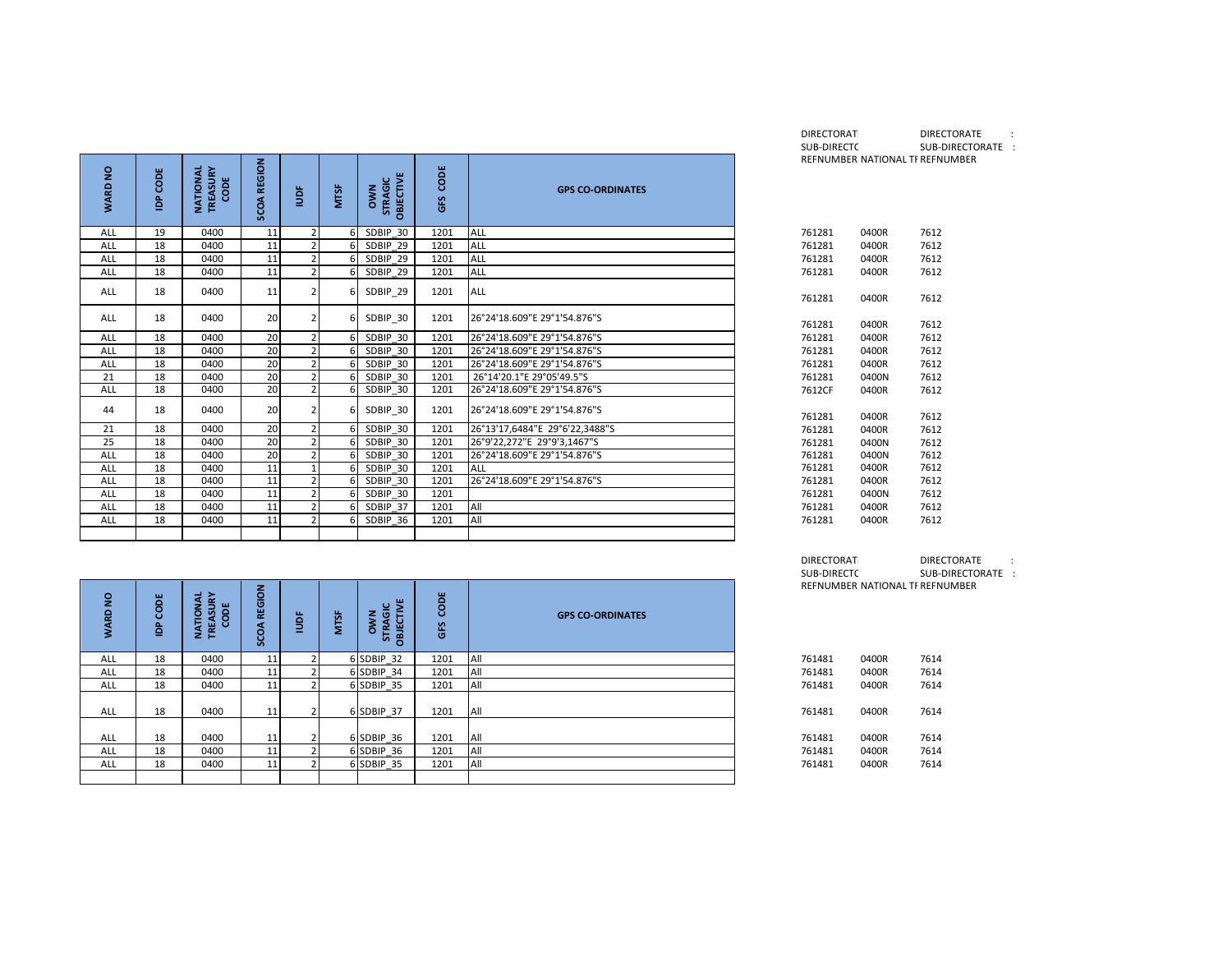| $\mathsf{S}$<br>WARD I | CODE<br>å        | <b>TREASURY CODE</b><br>NATIONAL    | <b>SCOA REGION</b>    | $\frac{1}{2}$                    | <b>MTSF</b> | <b>OWN STRAGIC</b><br>OBJECTIVE                           | CODE<br>GFS  | <b>GPS CO-ORDINATES</b>                                  |                  | REFNUMBER NATIONAL TF REFN |              |
|------------------------|------------------|-------------------------------------|-----------------------|----------------------------------|-------------|-----------------------------------------------------------|--------------|----------------------------------------------------------|------------------|----------------------------|--------------|
| ALL                    | 4                | 2500                                | 11                    | $\overline{4}$                   |             | 9 SDBIP 43                                                | 1011         |                                                          | CF               | 2500N                      |              |
| All                    | 4                | 3200                                | 11                    | $\overline{4}$                   | 9           | SDBIP 43                                                  | 1011         |                                                          | 771181           | 3200N                      | 7711         |
| 28                     | 4                | 3200                                | 20                    | $\overline{4}$                   |             | 9 SDBIP 43                                                | 1011         | 29° 3'58.91"S; 26°14'24.20"E                             | 771181           | 3200N                      | 7711         |
| 28                     | 4                | 1000                                | $\overline{20}$       | $\overline{4}$                   |             | 9 SDBIP 43                                                | 1011         | 29°10'47.69"S; 26°11'52.05"E                             | 771181           | 1000N                      | 7711         |
| 28                     | $\overline{4}$   | 1000                                | 11                    | 4                                |             | 9 SDBIP 43                                                | 1011         | 29° 3'58.91"S; 26°14'24.20"E                             | 771181           | 1000N                      | 7711         |
| 28                     | 4                | 1000                                | 11                    | 4                                |             | 9 SDBIP 43                                                | 1011         | 29° 3'58.91"S; 26°14'24.20"E                             | 778181           | 1000N                      | 7781         |
| 28                     | 4                | 1000                                | 11                    | $\overline{4}$                   |             | 9 SDBIP 43                                                | 1011         |                                                          | 772181           | 1000N                      | 7721         |
| ALL                    | 11               | 1000                                | 11                    | $\overline{a}$                   |             | 9 SDBIP 43                                                | 1011         |                                                          | 772181           | 1000N                      | 7721         |
| ALL                    | 11               | 1000                                | 11                    | 4                                |             | 9 SDBIP 43                                                | 1011         |                                                          | 772181           | 1000N                      | 7721         |
| ALL                    | 11               | 1000                                | 11                    | 4                                |             | 9 SDBIP 43                                                | 1011         |                                                          | 772181           | 1000N                      | 7721         |
| ALL                    | 11               | 1000                                | $\overline{11}$       | $\overline{4}$                   |             | 9 SDBIP 43                                                | 1011         |                                                          | 772181           | 1000N                      | 7721         |
| ALL                    | 11               | 1000                                | 11                    | $\overline{4}$                   |             | 9 SDBIP 43                                                | 1011         |                                                          | 772181           | 1000N                      | 7721         |
| ALL<br>ALL             | 11<br>11         | 1000<br>1000                        | 11<br>11              | 4                                |             | 9 SDBIP 43<br>9 SDBIP 43                                  | 1011<br>1011 |                                                          | 772181<br>7751CF | 1000N                      | 7721<br>7751 |
| ALL                    | 11               | 1000                                | 11                    | 4<br>4                           |             | 9 SDBIP 43                                                | 1011         |                                                          | 7811CF           | 1000N<br>1000N             | 7811         |
| ALL                    | 11               | 1000                                | 11                    | 4                                |             | 9 SDBIP 43                                                | 1011         |                                                          | 7811CF           | 1000N                      | 7811         |
| ALL                    | 11               | 1000                                | 11                    | 4                                |             | 9 SDBIP 43                                                | 1011         |                                                          | 7811CF           | 1000N                      | 7811         |
| ALL                    | 11               | 1000                                | 11                    | 4                                |             | 9 SDBIP 43                                                | 1011         |                                                          | 7811CF           | 1000N                      | 7811         |
| ALL                    | 11               | 1000                                | 11                    | 4                                |             | 9 SDBIP 43                                                | 1011         |                                                          | 7811CF           | 1000N                      | 7811         |
| ALL                    | 11               | 1000                                | 11                    | 4                                |             | 9 SDBIP 43                                                | 1011         |                                                          | 7811CF           | 1000N                      | 7811         |
| <b>ALL</b>             | 11               | 1000                                | 11                    | 4                                |             | 9 SDBIP 43                                                | 1011         |                                                          | 7812CF           | 1000N                      | 7812         |
|                        |                  |                                     |                       |                                  |             |                                                           |              |                                                          |                  |                            |              |
| WARD NO                | <b>CODE</b><br>å | <b>NATIONAL</b><br>TREASURY<br>CODE | SCOA<br>REGION        | ğ                                | <b>MTSF</b> | <b>STRAGIC</b><br>OBJECTI<br><b>NAO</b><br>$\overline{5}$ |              |                                                          |                  |                            |              |
| All                    | 19               | 0600                                | 11<br>$\overline{11}$ | 4                                | 5           | SDBIP 41                                                  | 1301<br>1301 | No specific GPS co-ordinate (More than one location)     | 130518           | 0600N                      | 1305         |
| All<br>All             | 19<br>19         | 0600<br>0600                        | $\overline{11}$       | $\overline{4}$<br>$\overline{4}$ | 5<br>5      | SDBIP 41<br>SDBIP 41                                      | 1301         | 26.332603, -29.062417<br>29 ° 7'3.76" S 26 ° 16'15.59" E | 140618<br>140618 | 0600N<br>0600N             | 1406<br>1406 |
| All                    | 19               | 0600                                | 11                    | $\overline{2}$                   | 6           | SDBIP 41                                                  | 1301         |                                                          | 140618           | 0600R                      | 1406         |
| All                    | 19               | 0600                                | 11                    | $\overline{\mathbf{c}}$          | 6           | SDBIP 41                                                  | 1301         | 26.7139333348, -29.2314666675                            | 140618           | 0600R                      | 1406         |
| All                    | 19               | 0600                                | 11                    | $\overline{2}$                   | 6           | SDBIP 41                                                  | 1301         | No specific GPS co-ordinate (More than one location)     | 140618           | 0600N                      | 1406         |
| All                    | 19               | 0600                                | 11                    | $\overline{2}$                   | 6           | SDBIP 41                                                  | 1301         | No specific GPS co-ordinate (More than one location)     | 140718           | 0600R                      | 1407         |
| All                    | 19               | 0600                                | 11                    | $\overline{2}$                   | 6           | SDBIP 41                                                  | 1301         | No specific GPS co-ordinate (More than one location)     | 144218           | 0600R                      | 1442         |
| All                    | 19               | 0600                                | 11                    | $\overline{2}$                   | $6 \mid$    | SDBIP 41                                                  | 1301         |                                                          | 144281           | 0600R                      | 1442         |
|                        |                  |                                     |                       |                                  |             |                                                           |              |                                                          |                  |                            |              |

REFNUMBER NATIONAL TF REFNUMBER

| CF     | 2500N |      |
|--------|-------|------|
| 771181 | 3200N | 7711 |
| 771181 | 3200N | 7711 |
| 771181 | 1000N | 7711 |
| 771181 | 1000N | 7711 |
| 778181 | 1000N | 7781 |
| 772181 | 1000N | 7721 |
| 772181 | 1000N | 7721 |
| 772181 | 1000N | 7721 |
| 772181 | 1000N | 7721 |
| 772181 | 1000N | 7721 |
| 772181 | 1000N | 7721 |
| 772181 | 1000N | 7721 |
| 7751CF | 1000N | 7751 |
| 7811CF | 1000N | 7811 |
| 7811CF | 1000N | 7811 |
| 7811CF | 1000N | 7811 |
| 7811CF | 1000N | 7811 |
| 7811CF | 1000N | 7811 |
| 7811CF | 1000N | 7811 |
| 7812CF | 1000N | 7812 |
|        |       |      |

| g                | ш  |             |                |   |            |                         |      |                                                      |        |       |      |
|------------------|----|-------------|----------------|---|------------|-------------------------|------|------------------------------------------------------|--------|-------|------|
| $\triangleright$ |    | ш<br>ē<br>o | REGION<br>SCOA | š | <b>TSF</b> | ē<br>$\zeta$<br>o<br>ш  |      |                                                      |        |       |      |
|                  |    |             |                |   |            | <b>OBJE</b><br>O<br>in. |      |                                                      |        |       |      |
| All              | 19 | 0600        | 11             |   |            | SDBIP 41                | 1301 | No specific GPS co-ordinate (More than one location) | 130518 | 0600N | 1305 |
| All              | 19 | 0600        | 11             |   |            | SDBIP 41                | 1301 | 26.332603, -29.062417                                | 140618 | 0600N | 1406 |
| All              | 19 | 0600        | 11             |   |            | SDBIP 41                | 1301 | 29 ° 7'3.76" S 26 ° 16' 15.59" E                     | 140618 | 0600N | 1406 |
| All              | 19 | 0600        | 11             |   |            | SDBIP 41                | 1301 |                                                      | 140618 | 0600R | 1406 |
| All              | 19 | 0600        | 11             |   |            | SDBIP 41                | 1301 | 26.7139333348, -29.2314666675                        | 140618 | 0600R | 1406 |
| All              | 19 | 0600        | 11             |   |            | SDBIP 41                | 1301 | No specific GPS co-ordinate (More than one location) | 140618 | 0600N | 1406 |
| All              | 19 | 0600        | 11             |   |            | SDBIP <sub>41</sub>     | 1301 | No specific GPS co-ordinate (More than one location) | 140718 | 0600R | 1407 |
| All              | 19 | 0600        | 11             |   |            | SDBIP 41                | 1301 | No specific GPS co-ordinate (More than one location) | 144218 | 0600R | 1442 |
| All              | 19 | 0600        |                |   |            | SDBIP 41                | 1301 |                                                      | 144281 | 0600R | 1442 |

| 130518 | 0600N | 1305 |
|--------|-------|------|
| 140618 | 0600N | 1406 |
| 140618 | 0600N | 1406 |
| 140618 | 0600R | 1406 |
| 140618 | 0600R | 1406 |
| 140618 | 0600N | 1406 |
| 140718 | 0600R | 1407 |
| 144218 | 0600R | 1442 |
| 144281 | 0600R | 1442 |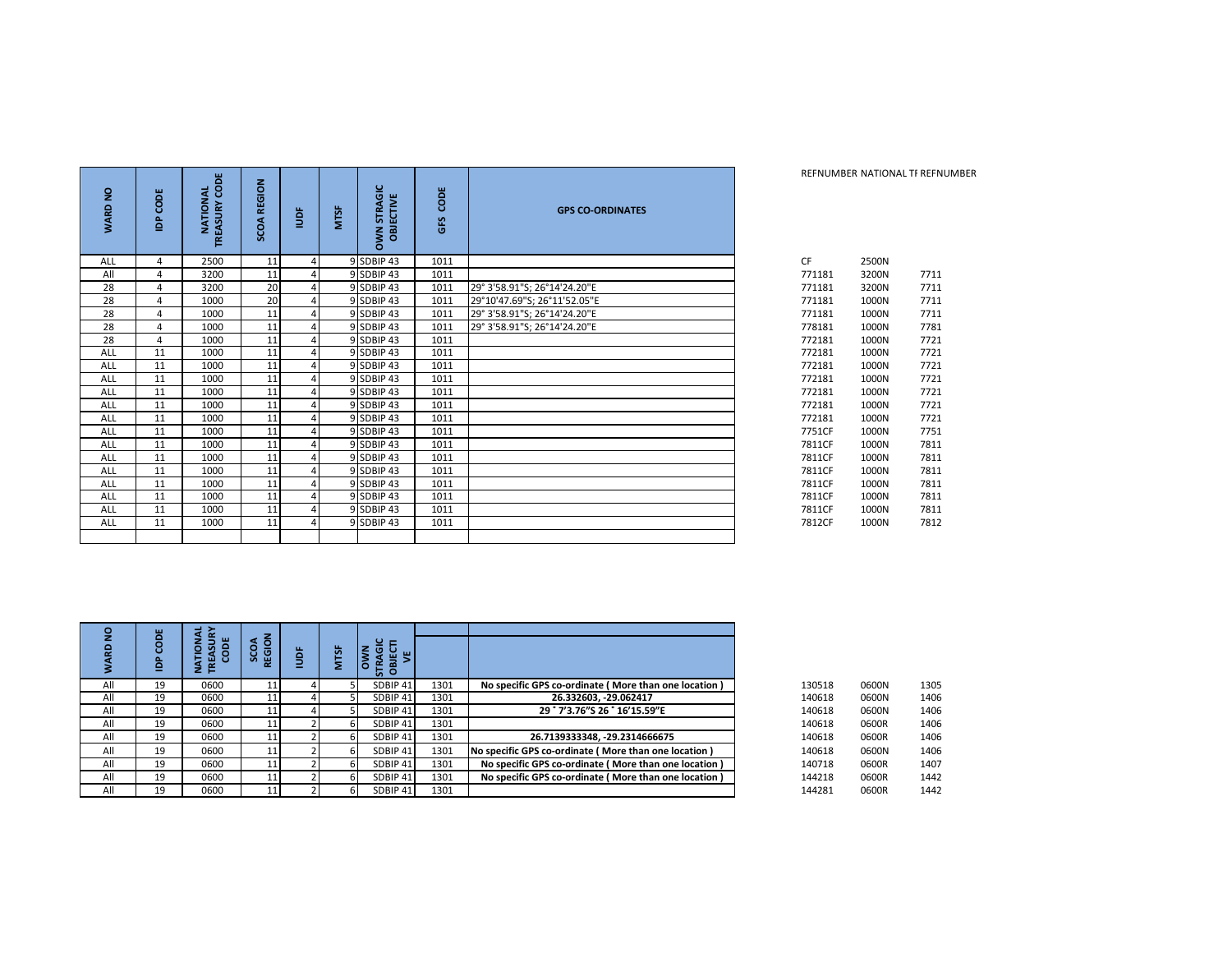| All | 19 | 0600 | 11 | $\overline{2}$ | 6 | SDBIP <sub>41</sub> | 1301 | No specific GPS co-ordinate (More than one location) | 144218 | 0600R | 1442 |
|-----|----|------|----|----------------|---|---------------------|------|------------------------------------------------------|--------|-------|------|
| All | 19 | 0600 | 11 | $\overline{2}$ |   | SDBIP <sub>41</sub> | 1301 |                                                      | 144218 | 0600R | 1442 |
| All | 19 | 0600 | 11 | $\overline{2}$ | 6 | SDBIP <sub>41</sub> | 1301 |                                                      | 144218 | 0600R | 1442 |
| All | 19 | 0600 | 11 | $\overline{2}$ |   | SDBIP <sub>41</sub> | 1301 |                                                      | 144218 | 0600R | 1442 |
| All | 19 | 0600 | 11 | $\overline{2}$ |   | SDBIP <sub>41</sub> | 1301 |                                                      | 144218 | 0600R | 1442 |
| All | 19 | 0600 | 11 | $\overline{2}$ |   | SDBIP 41            | 1301 |                                                      | 144218 | 0600R | 1442 |
| All | 19 | 0600 | 11 | $\overline{2}$ |   | SDBIP 41            | 1301 |                                                      | 144218 | 0600R | 1442 |
| All | 19 | 0600 | 11 | $\overline{2}$ |   | SDBIP 41            | 1301 |                                                      | 144218 | 0600R | 1442 |
| All | 19 | 0600 | 11 | $\overline{2}$ |   | SDBIP 41            | 1301 |                                                      | 144295 | 0600R | 1442 |
| All | 19 | 0600 | 11 | $\overline{2}$ |   | SDBIP 41            | 1301 | No specific GPS co-ordinate (More than one location) | 144218 | 0600N | 1442 |
| All | 19 | 0600 | 11 | $\overline{2}$ |   | SDBIP <sub>41</sub> | 1301 | No specific GPS co-ordinate (More than one location) | 144218 | 0600N | 1442 |
| All | 19 | 0600 | 11 | $\overline{2}$ |   | SDBIP <sub>41</sub> | 1301 | No specific GPS co-ordinate (More than one location) | 144218 | 0600R | 1442 |
| All | 19 | 0600 | 11 | $\overline{2}$ | 6 | SDBIP 41            | 1301 | No specific GPS co-ordinate (More than one location) | 144218 | 0600N | 1442 |
| All | 19 | 0600 | 11 | $\overline{2}$ |   | SDBIP <sub>41</sub> | 1301 | No specific GPS co-ordinate (More than one location) | 144318 | 0600N | 1443 |
| All | 19 | 0600 | 11 | $\overline{2}$ |   | SDBIP 41            | 1301 |                                                      | 144318 | 0600R | 1443 |
| All | 19 | 0600 | 11 | $\overline{2}$ |   | SDBIP <sub>41</sub> | 1301 | No specific GPS co-ordinate (More than one location) | 144318 | 0600N | 1443 |
| All | 19 | 0600 | 11 | $\overline{2}$ |   | SDBIP <sub>41</sub> | 1301 | No specific GPS co-ordinate (More than one location) | 144318 | 0600R | 1443 |
| All | 19 | 0600 | 11 | $\overline{2}$ |   | SDBIP <sub>41</sub> | 1301 |                                                      | 144318 | 0600R | 1443 |
| All | 19 | 0600 | 11 | $\overline{2}$ |   | SDBIP <sub>41</sub> | 1301 |                                                      | 144418 | 0600R | 1444 |
| All | 19 | 0600 | 11 | $\overline{2}$ | 6 | SDBIP 41            | 1301 |                                                      | 144518 | 0600R | 1445 |
| All | 19 | 0600 | 11 | $\overline{2}$ |   | SDBIP 41            | 1301 |                                                      | 144518 | 0600R | 1445 |
| All | 19 | 0600 | 11 | $\overline{2}$ |   | SDBIP <sub>41</sub> | 1301 |                                                      | 144518 | 0600R | 1445 |
| All | 19 | 0600 | 11 | $\overline{2}$ |   | SDBIP <sub>41</sub> | 1301 |                                                      | 144518 | 0600R | 1445 |
| All | 19 | 0600 | 11 | $\overline{2}$ |   | SDBIP 41            | 1301 |                                                      | 144518 | 0600R | 1445 |
| All | 19 | 0600 | 11 | $\overline{2}$ |   | SDBIP <sub>41</sub> | 1301 |                                                      | 144518 | 0600R | 1445 |
| All | 19 | 0600 | 11 | $\overline{2}$ |   | SDBIP 41            | 1301 |                                                      | 144518 | 0600R | 1445 |
| All | 19 | 0600 | 11 | $\overline{2}$ |   | SDBIP 41            | 1301 | 26.232792, -29.168735                                | 144518 | 0600N | 1445 |
| All | 19 | 0600 | 11 | $\overline{2}$ |   | SDBIP <sub>41</sub> | 1301 | 26.243188. - 29.171                                  | 144518 | 0600N | 1445 |
| All | 19 | 0600 | 11 | $\overline{2}$ |   | SDBIP 41            | 1301 | No specific GPS co-ordinate (More than one location) | 144518 | 0600N | 1445 |
| All | 19 | 0600 | 11 | $\overline{2}$ | 6 | SDBIP <sub>41</sub> | 1301 | No specific GPS co-ordinate (More than one location) | 150318 | 0600N | 1503 |
| All | 19 | 0600 | 11 | $\overline{2}$ | 6 | SDBIP 41            | 1301 | No specific GPS co-ordinate (More than one location) | 150318 | 0600N | 1503 |
| All | 19 | 0600 | 11 | $\overline{2}$ | 6 | SDBIP 41            | 1301 | No specific GPS co-ordinate (More than one location) | 150518 | 0600N | 1505 |
| All | 19 | 0600 | 11 | $\overline{2}$ |   | SDBIP 41            | 1301 | No specific GPS co-ordinate (More than one location) | 150618 | 0600N | 1506 |
|     |    |      |    |                |   |                     |      |                                                      |        |       |      |
|     |    |      |    |                |   |                     |      |                                                      |        |       |      |

| 144218 | 0600R | 1442 |
|--------|-------|------|
| 144218 | 0600R | 1442 |
| 144218 | 0600R | 1442 |
| 144218 | 0600R | 1442 |
| 144218 | 0600R | 1442 |
| 144218 | 0600R | 1442 |
| 144218 | 0600R | 1442 |
| 144218 | 0600R | 1442 |
| 144295 | 0600R | 1442 |
| 144218 | 0600N | 1442 |
| 144218 | 0600N | 1442 |
| 144218 | 0600R | 1442 |
| 144218 | 0600N | 1442 |
| 144318 | 0600N | 1443 |
| 144318 | 0600R | 1443 |
| 144318 | 0600N | 1443 |
| 144318 | 0600R | 1443 |
| 144318 | 0600R | 1443 |
| 144418 | 0600R | 1444 |
| 144518 | 0600R | 1445 |
| 144518 | 0600R | 1445 |
| 144518 | 0600R | 1445 |
| 144518 | 0600R | 1445 |
| 144518 | 0600R | 1445 |
| 144518 | 0600R | 1445 |
| 144518 | 0600R | 1445 |
| 144518 | 0600N | 1445 |
| 144518 | 0600N | 1445 |
| 144518 | 0600N | 1445 |
| 150318 | 0600N | 1503 |
| 150318 | 0600N | 1503 |
| 150518 | 0600N | 1505 |
| 150618 | 0600N | 1506 |
|        |       |      |